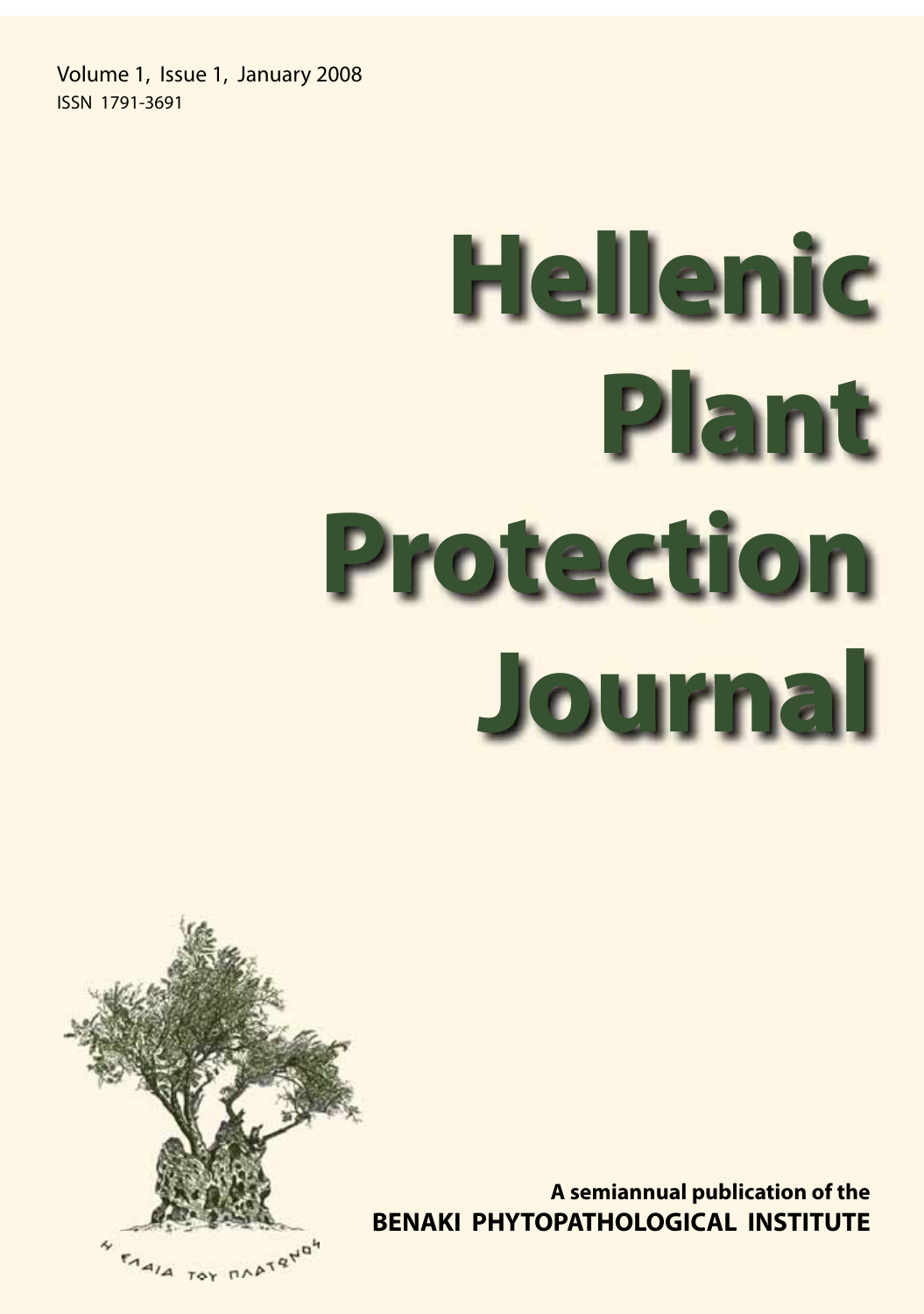The Hellenic Plant Protection Journal (ISSN 1791-3691) is the new scientific publication of the Benaki Phytopathological Institute replacing the Annals of the Benaki Phytopathological Institute (ISSN 1790-1480) which was being published since 1935.

Starting from January 2008, the Benaki Phytopathological Institute is publishing the Hellenic Plant Protection Journal semiannually, in January and July each year, and accepts for publication any work related to plant protection in the Mediterranean region regardless of where it was conducted. All aspects of plant protection referring to plant pathogens, pests, weeds (identification, biology, control), pesticides and relevant environmental issues are topics covered by the journal.

Articles in the form of either a complete research paper or a short communication (including new records) may be submitted. Instructions on how to prepare the manuscript are provided in the first issue of the year. Manuscripts should be submitted in electronic form either by e-mail at editors@bpi.gr or by post on a disk addressed to the Editorial Board, Benaki Phytopathological Institute, 8 St. Delta str., GR-145 61 Kifissia (Athens), Greece. Only original articles are considered and published after successful completion of a review procedure by two competent referees.

# **EDITORIAL BOARD**

**Editor:** Dr C.N. Giannopolitis (Weed Science Department, B.P.I.) **Associate editors:** Dr K. Elena (Phytopathology Department, B.P.I.) Dr K. Machera (Pesticides Control & Phytopharmacy Department, BPI) Dr P.G. Milonas (Entomology & Agric. Zoology Department, B.P.I.) V. Papaconstantinou (Library Department, B.P.I.) **Technical editor:** Asteria Karadima (Information Technology Service, B.P.I.) **Secretary:** Emilia Pantazi (Information Technology Service, B.P.I.)

For subscriptions, exchange agreements, back issues and other publications of the Institute contact the Library, Benaki Phytopathological Institute, 8 St. Delta str., GR-145 61 Kifissia (Athens), Greece, e-mail: V.Papaconstantinou@bpi.gr.



The olive tree of Plato in Athens is the emblem of the Benaki Phytopathological Institute

Hellenic Plant Protection Journal also available at **www.bpi.gr**

© Benaki Phytopathological Institute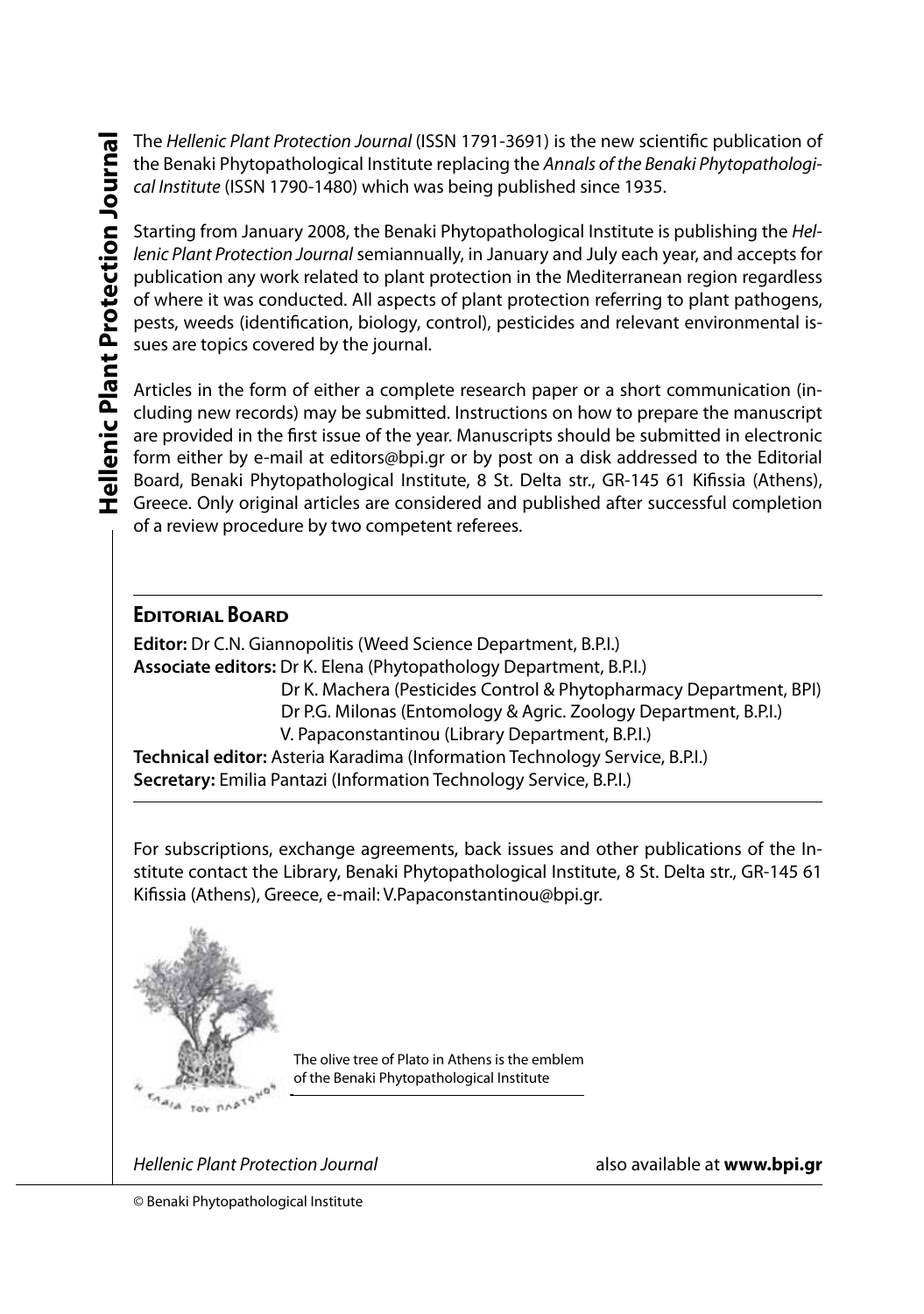# **REVIEW ARTICLE**

# **New plant pathogens reported in Greece, 1990-2007**

K. Elena<sup>1</sup>, A.S. Alivizatos<sup>1</sup> and C. Varveri<sup>1</sup>

**Summary** A summary of new plant pathogen records in Greece during the period 1990-2007 is presented based on data published in national and international literature. Plant pathogenic fungi, bacteria, viruses and viroids are considered.

A total of 47 new plant pathogenic fungi have been reported, most of which cause damaging plant diseases in Greece and only few seem to have a negligible effect. The new pathogens were found on a variety of host plants, annual or perennial, cultivated or forest species, vegetables or ornamentals etc. Based on available information up to now, the introduction of Ceratocystis platani, the young-grapevine decline and esca disease pathogens and the new vascular wilts caused by Fusarium oxysporum are among the most alarming cases. Additionally, Alternaria brown spot on Minneola mandarins in Northwestern Greece and Phytophthora boehmeriae in irrigated cotton crops create severe problems.

Five new records of plant pathogenic bacteria have been reported. All five pathogens were found on horticultural crops and the disease symptoms caused to them were described. The pathogens which were detected and identified were Pantoea ananas on watermelon, Pseudomonas syringae pv. apii on celery, Pseudomonas syringae pv. porri on leek, Χanthomonas campestris pv. vitians on lettuce and Χanthomonas cynarae on artichoke. The pathogens, although not yet widespread in the country, may have a serious economic impact since they can cause damage by reducing the market value or rendering harvest of the affected crops unmarketable.

Fifty-two new viruses and viroids have been reported and characterized. Of these, nine viruses represent the most serious threat, since they are transmitted by insect vectors able to disseminate them further and they affect important crops such as citrus, tomato, cucumber and potato. These viruses are: Citrus tristeza virus (CTV), Tomato yellow leaf curl virus (TYLCV), Tomato yellow leaf curl Sardinia virus (TYLCSV), Tomato chlorosis virus (ToCV), Tomato infectious chlorosis virus (TICV), Beet pseudo-yellows virus (BPYV), Cucurbit yellow stunting disorder virus (CYSDV), Cucumber aphid borne yellows virus (CABYV) and Potato virus  $Y^{\text{NTN}}(PVY^{\text{NTN}})$ . Eradication, application of strict quarantine procedures and use of virus-free propagation material are some of the most important measures for their control. Almost half of these reports derived from survey work aiming at estimating the sanitary situation of vegetatively propagated crops as a first step towards the production of healthy propagation material. Molecular methods developed during last years have greatly contributed to the identification and characterization of the viruses and viroids reported.

## **Introduction**

New records following accidental impor-

tation of non-native plant pathogens, pests and weeds into a country has been greatly facilitated by the icreasing free trade of plants, plant propagation material and plant products and the improving long-distance transport possibilities. In addition, new records often arise from pre-existing

<sup>1</sup> Laboratories of Mycology, Bacteriology and Virology, respectively, Department of Phytopathology, Benaki Phytopathological Institute, 8 St. Delta str., GR-145 61 Kifissia (Athens), Greece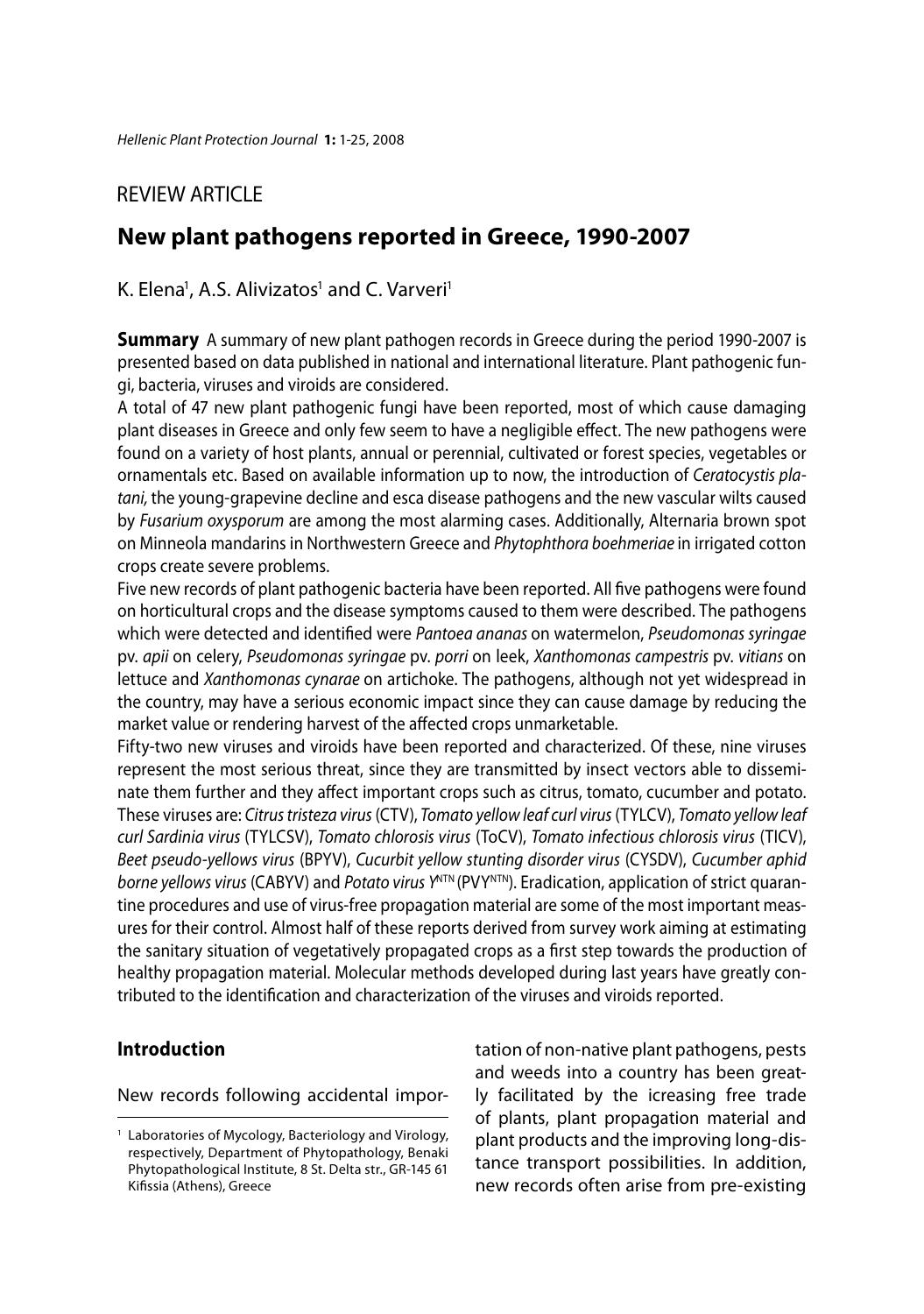plant pathogens, pests and weeds whose recognition is becoming possible with the improving diagnostic techniques and the revised identification procedures. Both cases create the need for a closer watch if the real risk to plant production is to be assessed. Furthermore, a more regular revision of national checklists of pathogens, pests and weeds is becoming necessary.

Comprehensive lists of plant pathogens and pests and weed species occurring in Greece have been published up to 1990. For the period 1990-2007 an attempt has been initiated by scientific staff of the Benaki Phytopathological Institute to elaborate on data published in national and international literarure and present a summary of the new records during this period. The attempt is finally aiming at obtaining a reliable update of the respective national checklists.

New records of plant pathogens, including fungi, bacteria, viruses and viroids, are presented in this article. New records of plant pests and weed species for the same period will be presented in a second article that is to be published in the next issue of this journal.

# **1. Plant pathogenic fungi**

Plant pathogenic fungi recorded in Greece during the period 1990–2007 are presented below in an order related to the importance of the host they were found on and the disease they cause. In cases that a number of species from the same genus are involved, they are presented under the name of the genus. The names of all new pathogens are listed in alphabetical order in Table 1.

# *Ceratocystis platani*

Ceratocystis platani (J.M. Walter) Engelbr. and T.C. Harr. [syn. C. fimbriata (Ellis and Halsted) Davidson f. sp. platani Walter] was reported to cause canker stain disease of plane tree, in natural populations of the important riparian species oriental plane

tree (Platanus orientalis L.), in a small area of Southwestern Peloponnese (Southwestern Greece). Cankers were found on both trunks and branches. The inner bark and the cambial region of the cankered area were discoloured bluish-black and the underlying wood stained dark reddish-brown to bluish-black. In cross section, the stained wood formed characteristic radial patterns.

C. platani is considered to be indigenous to the USA, while in Europe the pathogen has caused severe attacks in Italy, France and Switzerland. Genetic analyses of Greek isolates, using nuclear and mitochondrial DNA fingerprints, showed the fungus to be identical to the genotype reported from Italy, France and Switzerland. Earlier studies indicated that the most common European genotype had been introduced from eastern North America to Italy during World War II. The recent introduction into Greece appears to have originated from Italy, France, or Switzerland, rather than from Northeastern America.

The pathogen is an EPPO A2 quarantine organism having a dramatic impact on the natural population of P. orientalis in Southwestern Greece and containment measures should be imposed before it spreads throughout the natural range of this ecologically and historically important host (Ocasio-Morales et al., 2007; Tsopelas and Angelopoulos, 2004).

# *Phaeomoniella chlamydospora, Cylindrocarpon destructans, Phaeoacremonium* **sp.**

Phaeomoniella chlamydospora (W. Gams, Crous M.J. Wingfield and L. Mugnai) Crous and W. Gams and other anamorphic fungi such as Cylindrocarpon destructans (Zins.) Scholten and Phaeoacremonium sp. were involved in the young-grapevine (Vitis vinifera L.) decline and have been isolated from the wood of rooted vine cuttings which show brown to black streaks in longitudinal or vertical sections countrywide. P. chlamydospora together with Fomitiporia medi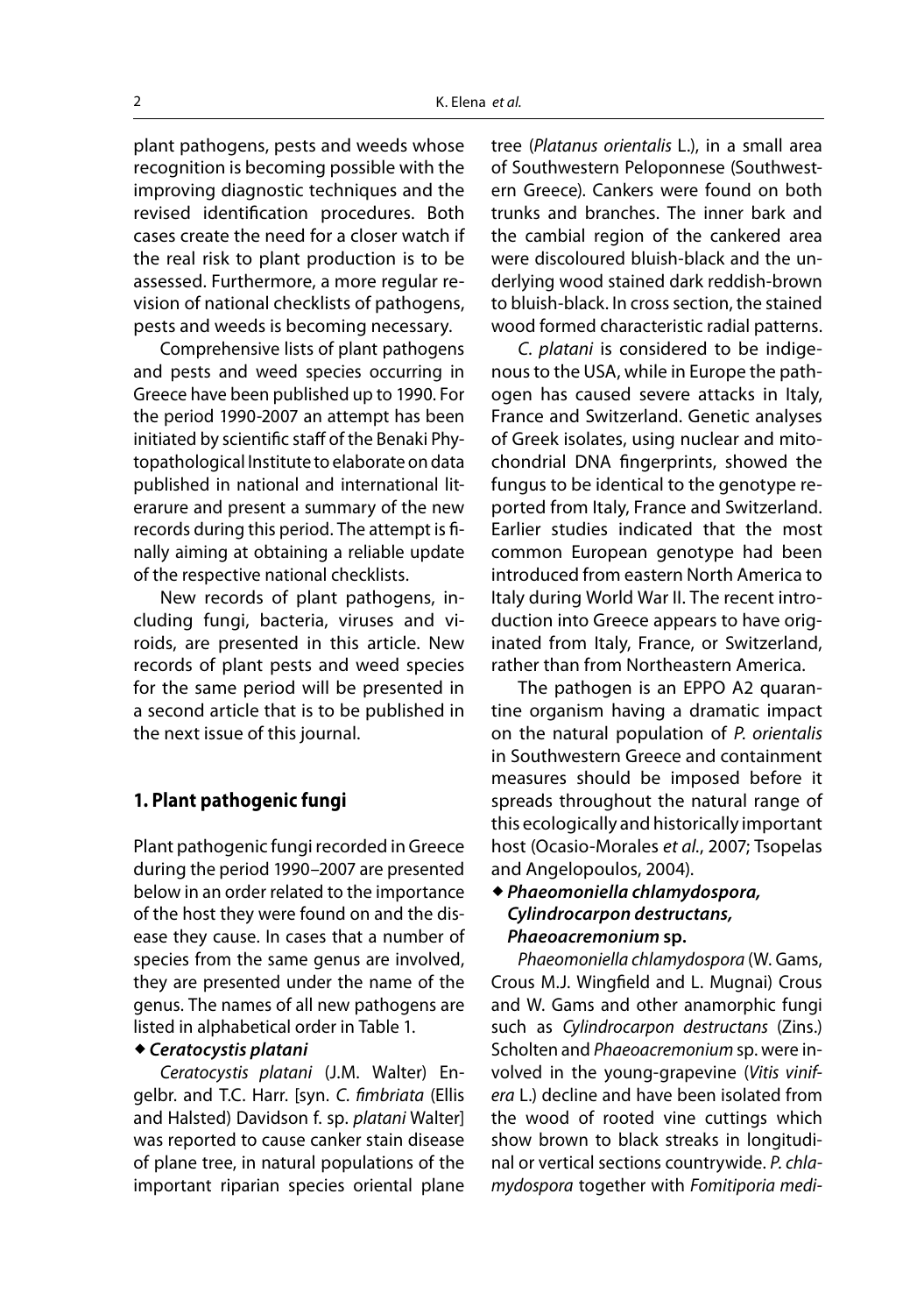terranea M. Fischer also cause esca disease complex of grapevine.

A dramatic upsurge of esca disease occurrs the last years, not only in old but also in young vineyards and also in other hosts (olive, citrus, kiwifruit) in Greece (Elena et al., 2003; Elena et al., 2006; Elena and Paplomatas, 2002; Paplomatas et al., 2006; Rumbos, 2001; Rumbos et al., 2006).

## *Fusarium* **spp.**

## *Fusarium oxysporum*

New formae speciales of Fusarium oxysporum Schlechtend.: Fr caused severe diseases to several crops.

Root-stem rot and wilt of cucumber (Cucumis sativus L.) caused by Fusarium oxysporum f. sp. radicis-cucumerinum Vakal. were reported for the first time. The disease caused devastating losses in greenhouse cucumber crops and within few years it gradually spread in the major cucumber producing areas of Crete and the remaining Greece (Vakalounakis, 1996).

Fusarium oxysporum f. sp. cumini Prasad and Patel is responsible for early pre-harvest plant death which has resulted in severe losses in cumin (Cuminum cyminum L.) yield in the island of Chios. The use of seeds from healthy crops and the avoidance of cultivation of cumin in severely infested sites were recommended (Pappas and Elena, 1997).

Mimosa [Albizia julibrissin (Willd.) Durazz.] was found with symptoms of a wilt disease caused by Fusarium oxysporum f. sp. perniciosum Hepting and many trees were dying or dead in Thessaloniki (Northern Greece). In the more advanced stages of the disease, dark sap exudations flowed out of bark cracks (Skarmoutsou and Skarmoutsos, 1999).

Fusarium wilt of sweet basil (Ocimum basilicum L.) caused by Fusarium oxysporum f. sp. basilici (Dridrariya) Armst. is now a serious problem for the commercial crops in Greece. Of 14 tested commercial basil cultivars 6 out of 8 large-leaved cultivars were resistant, while all 6 small-leaved cultivars were susceptible (Biris et al., 2004).

A severe disease was observed on Canary Island palm (Phoenix canariensis Hort. Ex Chab.) caused by Fusarium oxysporum f. sp. canariensis first in Attica (Southeastern Greece) and then in other counties. First symptoms began on the mature pinnae at the base of the plant, which became dry. Initially the leaflets on one side of the rachis died but eventually the entire plant died (Elena, 2005).

Leaf yellowing and brown discoloration caused by Fusarium oxysporum f. sp. nicotianae (J. Johnson) Snyder and Hansen, was observed in tobacco (Nicotiana tabacum L.) plants cv. Burley TN97 in Central Greece. The pathogen was present in tobacco seed batches imported in 2000 and 2001, which indicates that the infected seed was most probably the primary source of the disease in Greece (Tjamos et al., 2006).

# *Fusarium compactum*

Fusarium compactum (Wollenw.) Gordon caused foot rot of banana (Musa sp.), grown under glass in Crete (Frisullo et al., 1994).

## *Alternaria* **spp.**

Different new species or pathotypes of the genus Alternaria were found to cause diseases in Greek crops.

Leaf spot disease of cucumber and melon (Cucumis melo L.) caused by Alternaria alternata (Fr.: Fr.) Keissler f. sp. cucurbitae Vakal, was recorded for the first time in Crete (Vakalounakis, 1990a, b).

In the area of Marathon (Southeastern Greece) many chicory (Chichorium sp.) crops were infected by Alternaria sonchi J.J. Davis (Grigoriou, 1992b) and severe infection of carnation (Dianthus caryophyllus L.) petals by Alternaria dianthicola Neerg. was observed in open-field crops of carnation (Grigoriou, 1996b).

A new proposed pathotype Alternaria alternata f. sp. helianthina caused leaf spot disease of sunflower (Helianthus annuus L.) in Northern Greece (Lagopodi and Thanassoulopoulos, 1996).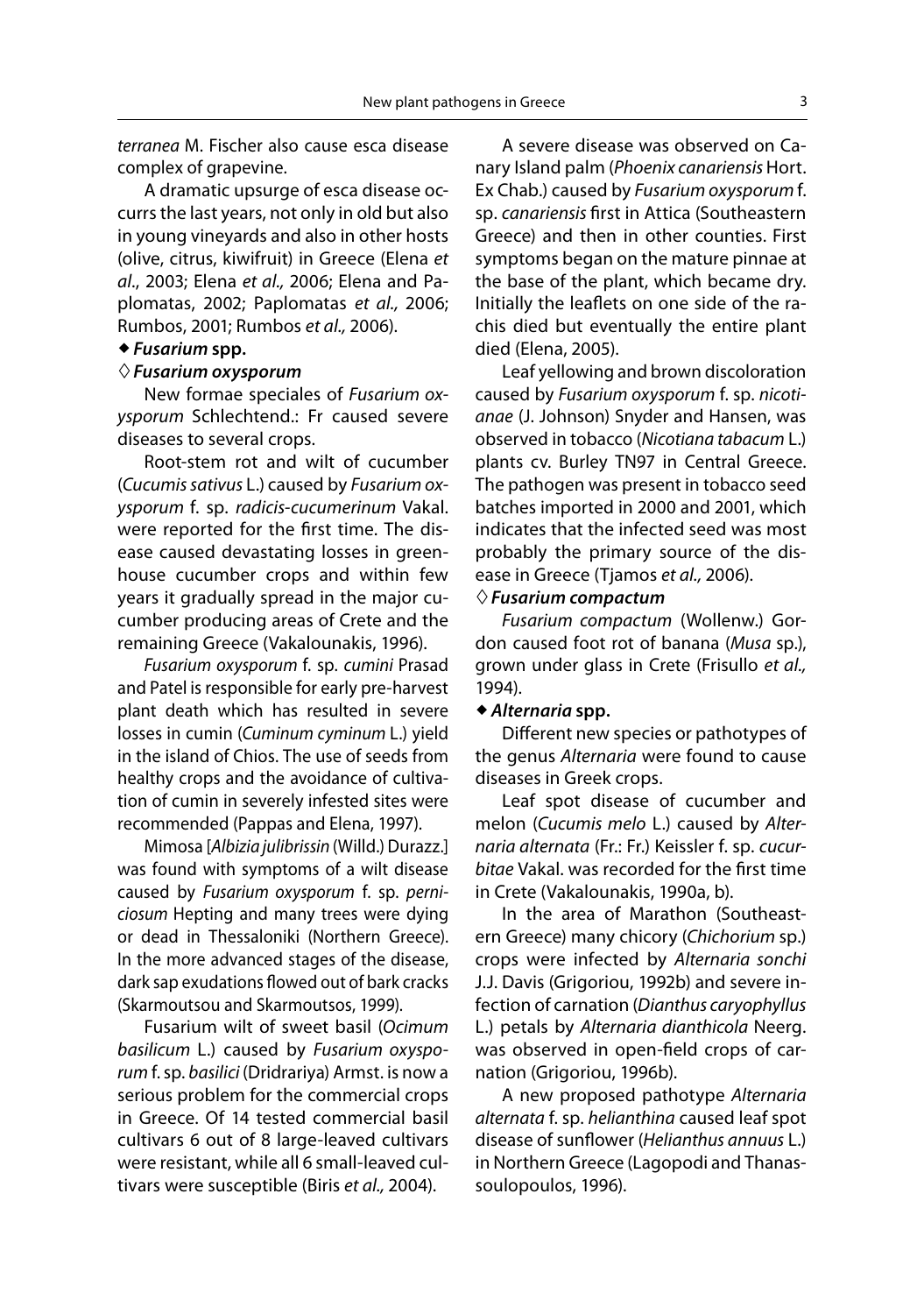Serious leaf spotting was observed on Dichondra repens L. caused by the fungus Alternaria dichondrae Gambogi, Vannacci & Triolo in Attica (Southeastern Greece) (Vloutoglou and Lascaris, 2000).

Severe leaf spotting on poinsettia (Euphorbia pulcherrima Willd. ex. Klotzsch) leaves occurred in red bract glasshouse culture in Thessaloniki (Northern Greece), caused by Alternaria euphorbiicola E.G. Simmons & Engelhard (Eleftheriadou and Tahmatsidou, 2001).

Alternaria brown spot on Minneola mandarins (Citrus reticulata Blanco x Citrus paradisi Macf.) caused by Alternaria alternata pv. citri, was observed in Northwestern Greece causing drop of leaves and fruits. Mandarins Minneola, Nova and Page were very susceptible to Greek Alternaria isolates tested while Clementine SRA and Poros Clementine were resistant (Elena, 2006a).

## *Phytophthora* **spp***.*

Two new Phytophthora species were identified during last years.

A boll rot of cotton (Gossypium hirsutum L.) caused by Phytophthora boehmeriae Sawada was observed first in the Larissa and Volos areas (Central Greece) and later became a severe problem in all cotton growing areas. When the soil was irrigated the pathogen formed its sporangia which disseminated by the rain or sprinkler irrigated drops (splash-dispersed) to the lower half to two-thirds of cotton plants. Usually fields with drip irrigation were not affected (Elena and Paplomatas, 1998).

Root rot of parsley [Petroselinum crispum (Mill.) Nym. Ex A.W. Hill] caused by Phytophthora primulae Tomlinson caused yield losses in commercial fields during the winter at the area of Marathon (Elena and Grigoriou, 2007).

#### *Armillaria* **spp.** and *Heterobasidion* **spp.**

New Armillaria species have been reported to cause root diseases of woody agricultural plants and forest trees.

Armillaria tabescens (Scopoli) Emel was detected in almond [Prunus dulcis (Miller) D.A. Webb] orchards in Central Greece causing considerable damage (Tsopelas and Tjamos, 1997).

Armillaria gallica Marxm. and Romagn. was common in coniferous and broadleaved forest trees in the high altitudes of Central and Northern Greece, predominating in beech (Fagus sp.) forests (Tsopelas, 1999).

Armillaria ostoyae (Rom.) Herink has a wide distribution in the mountain forests of Northern Greece and causes significant damage on fir (Abies borisii-regis Mattf.), black pine (Pinus nigra Arnold), Scots pine (Pinus sylvestris L.) and spruce [Picea abies (L.) Karst.] (Tsopelas, 1999).

Armillaria cepistipes Velen. was recorded at high altitudes on mountains of Northern Greece (Tsopelas, 1999).

Three other basidiomycetes: Heterobasidion annosum (Fr.) Bref., Heterobasidion parviporum Niemela and Korhonen and Heterobasidion abietinum Niemela and Korhonen caused root and butt rot on coniferous forest trees in the highlands of Greece (Tsopelas and Korhonen, 1996; Niemelä and Korhonen, 1998).

## *Phomopsis* **spp.**

Phomopsis mali Roberge causing fruit decay of apple (Malus domestica Borkh. cv. Red Chief) was observed in the region of Imathia (Northern Greece) (Karaoglanidis and Bardas, 2006). The pathogen has previously been reported on pear (Pyrus communis L.) (Holevas et al., 2000).

In the same area, the fungus Phomopsis amygdali (Del.) Tuset & Portilla was frequently isolated from decayed peaches [Prunus persica (L.) Batsch. cv. Andross) (Michailides and Thomidis, 2006).

The species Phomopsis obscurans (Ellis & Everh.) Sutton caused leaf spot on strawberry (Fragaria vesca Coville), in the orchard of the Agricultural University of Athens (Grigoriou, 1992a).

Stem blight of asparagus (Asparagus officinalis L.) caused by Phomopsis asparagi (Sacc.) Grove was found in Western Greece. Elongated, oval-shaped, lesions were formed on the stems (Elena, 2006b).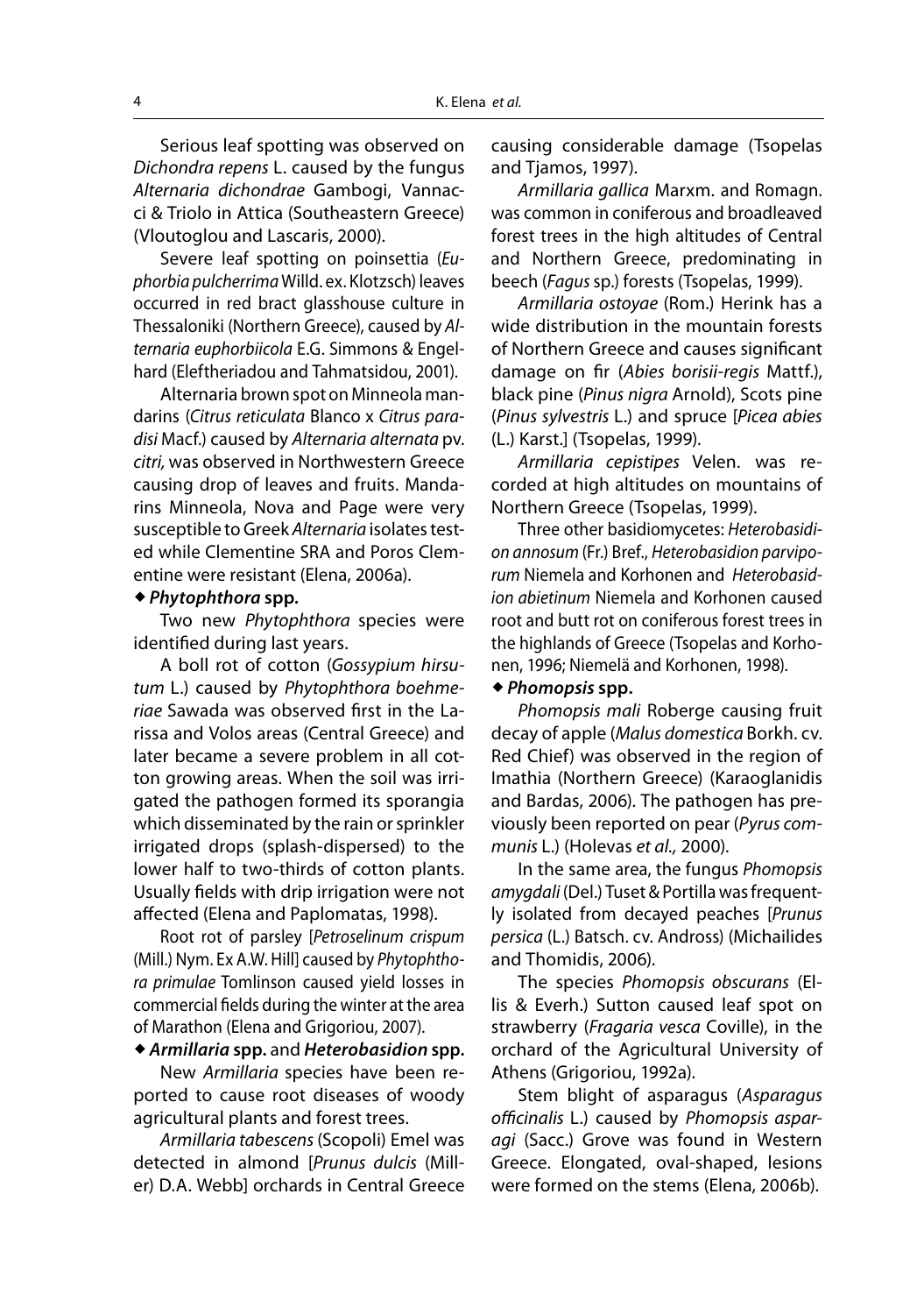| Pathogen                                   | Host                                   | Diseases caused                  | Reference                                                        |
|--------------------------------------------|----------------------------------------|----------------------------------|------------------------------------------------------------------|
| Alternaria alternata pv. citri             | Minneola mandarin                      | leaf & fruit necrotic<br>spot    | Elena, 2006                                                      |
| Alternaria alternata f. sp.<br>cucurbitae  | cucumber, melon                        | leaf spot                        | Vakalounakis, 1990a,b                                            |
| Alternaria alternata f. sp.<br>helianthina | sunflower                              | leaf spot                        | Lagopodi &<br>Thanassoulopoulos, 1996                            |
| Alternaria dianthicola                     | carnation                              | petal necrotic spot              | Grigoriou 1996b                                                  |
| Alternaria dichondrae                      | dichondra                              | leaf spot                        | Vloutoglou & Lascaris, 2000                                      |
| Alternaria euphorbiicola                   | poinsettia                             | leaf spot                        | Eleftheriadou &<br>Tahmatsidou, 2001                             |
| Alternaria sonchi                          | chicory                                | necrotic flecks of the<br>leaves | Grigoriou 1992b                                                  |
| Aphanomyces cochlioides                    | sugar beet                             | damping-off                      | Lascaris & Doulias, 2000                                         |
| Armillaria cepistipes                      | forest trees                           | root rot                         | Tsopelas, 1999                                                   |
| Armillaria gallica                         | forest trees                           | root rot                         | Tsopelas, 1999                                                   |
| Armillaria ostoyae                         | fir, black pine, Scots<br>pine, spruce | root rot                         | Tsopelas, 1999                                                   |
| Armillaria tabescens                       | almond                                 | root rot                         | Tsopelas & Tjamos, 1997                                          |
| Bipolaris spicifera                        | kiwi                                   | fruit rot                        | Bourbos &<br>Skoudridakis, 1992                                  |
| Botryosphaeria parva                       | kiwi, English holly,<br>American elm   | dieback                          | Rumbos, 2006a, b                                                 |
| Botrytis elliptica                         | lilium                                 | necrotic leaf spot               | Elena <i>et al</i> . 1996                                        |
| Ceratocystis platani                       | oriental plane tree                    | canker stain                     | Ocasio-Morales et al., 2007;<br>Tsopelas & Angelopoulos,<br>2004 |
| Cercosporidium punctum                     | parsley                                | leaf spot                        | Grigoriou, 1996                                                  |
| Cryptosporella umbrina                     | rose                                   | cane death                       | Paplomatas et al., 2001                                          |
| Cylindrocarpon destructans                 | grapevine                              | young grapevine<br>decline       | Elena <i>et al.,</i> 2003; Rumbos,<br>2001, Rumbos et al., 2006  |
| Diplodia cupressi                          | cypress                                | canker                           | Alves et al., 2006;<br>Xenopoulos and Tsopelas,<br>2000          |
| Fusarium compactum                         | banana                                 | foot rot                         | Frisullo et al., 1994                                            |
| Fusarium oxysporum f. sp.<br>basilici      | basil                                  | wilt                             | Biris et al., 2004                                               |
| Fusarium oxysporum f. sp.<br>canariensis   | Canary island palm                     | wilt                             | Elena, 2005                                                      |
| Fusarium oxysporum f. sp.<br>cumini        | cumin                                  | wilt & damping-off               | Pappas & Elena, 1997                                             |
| Fusarium oxysporum f. sp.<br>nicotianae    | tobacco                                | wilt                             | Tjamos et al., 2006                                              |

# **Table 1.** New plant pathogenic fungi in Greece, 1990-2007.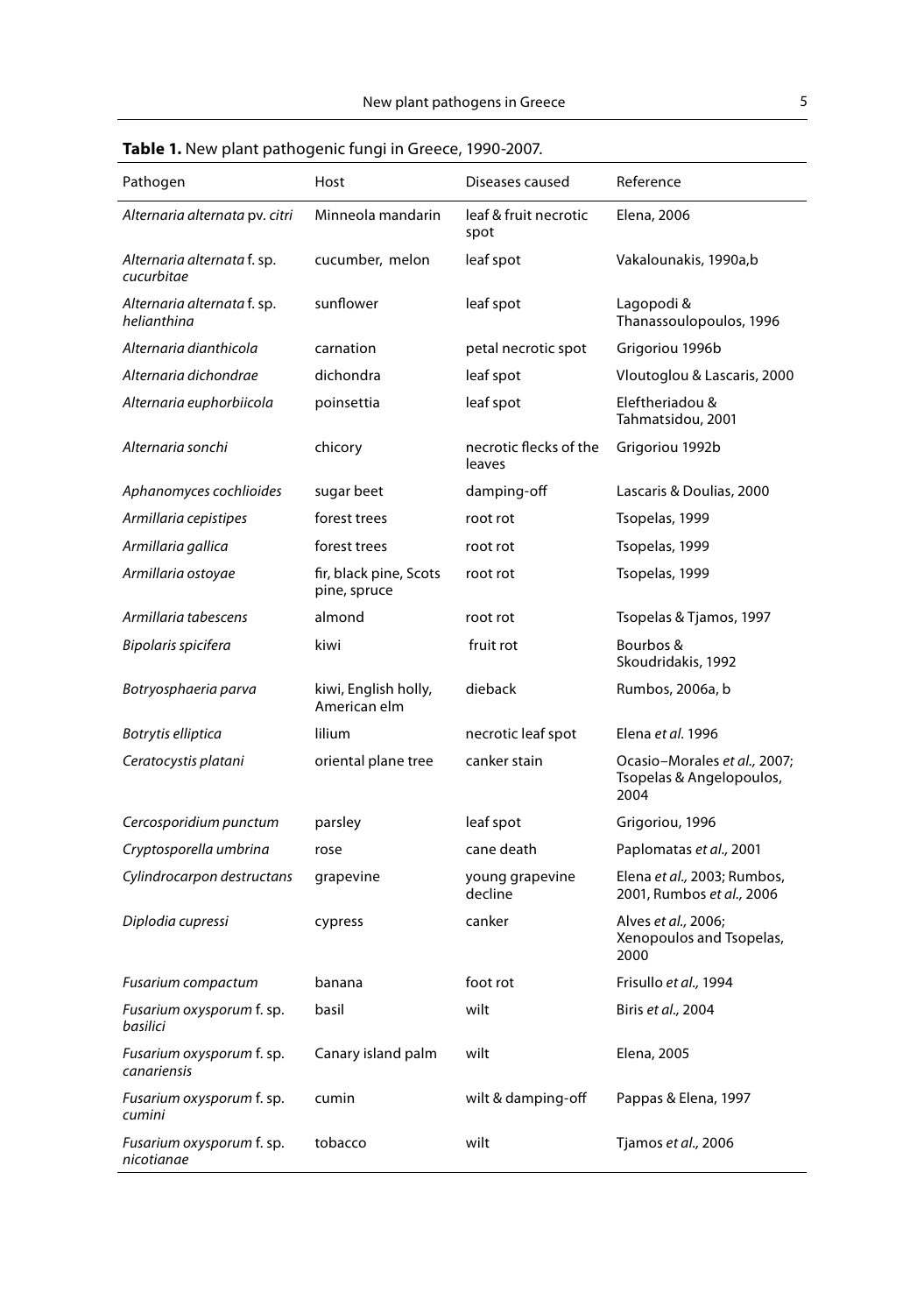| Pathogen                                                      | Host            | Diseases caused                   | Reference                                                |
|---------------------------------------------------------------|-----------------|-----------------------------------|----------------------------------------------------------|
| Fusarium oxysporum f. sp.<br>perniciosum                      | mimosa          | wilt                              | Skarmoutsou &<br>Skarmoutsos, 1999                       |
| Fusarium oxysporum f. sp.<br>radicis-cucumerinum f. sp<br>nov | cucumber        | wilt & root-stem rot,             | Vakalounakis, 1996                                       |
| Gnomonia comari                                               | strawberry      | leaf spot                         | Grigoriou, 1992a                                         |
| Hendersonula toruloidea                                       | strawberry-tree | leaf spot                         | Tsahouridou &<br>Thanassoulopoulos, 2000                 |
| Heterobasidion abietinum                                      | forest trees    | root & butt rot                   | Tsopelas & Korhonen, 1996;<br>Niemelä & Korhonen, 1998   |
| Heterobasidion annosum                                        | forest trees    | root & butt rot                   | Tsopelas & Korhonen, 1996;<br>Niemelä & Korhonen, 1998   |
| Heterobasidion parviporum                                     | forest trees    | root & butt rot                   | Tsopelas & Korhonen, 1996;<br>Niemelä & Korhonen, 1998   |
| Marssonina salicicola                                         | weeping willow  | leaf spot & shoot<br>cankers      | Tzavella-Klonari et al., 1997                            |
| Oidium arachidis                                              | peanut          | powdery mildew                    | Bourbos & Skoudridakis,<br>1996                          |
| Oidium magniferae                                             | mango           | powdery mildew                    | Bourbos & Skoudridakis,<br>1995                          |
| Phaeoacremonium sp.                                           | grapevine       | young grapevine<br>decline        | Elena et al., 2003; Rumbos,<br>2001; Rumbos et al., 2006 |
| Phaeomoniella<br>chlamydospora                                | grapevine       | young grapevine<br>decline & esca | Elena et al., 2003; Rumbos,<br>2001; Rumbos et al., 2006 |
| Phomopsis asparagi                                            | asparagus       | stem blight                       | Elena, 2006                                              |
| Phomopsis amygdali                                            | peach           | fruit decay                       | Michailides & Thomidis,<br>2006                          |
| Phomopsis mali                                                | apple, pear     | fruit decay                       | Holevas et al., 2000;<br>Karaoglanidis & Bardas, 2006    |
| Phomopsis obscurans                                           | strawberry      | leaf spot                         | Grigoriou, 1992b                                         |
| Phytophthora boehmeriae                                       | cotton          | boll rot                          | Elena & Paplomatas, 1998                                 |
| Phytophthora primulae                                         | parsley         | root rot                          | Elena & Grigoriou, 2007                                  |
| Plasmopara halstedii                                          | sunflower       | downy mildew                      | Thanassoulopoulos &<br>Mappas, 1991                      |
| Puccinia horiana                                              | chrysanthemum   | rust                              | Vakalounakis, 1997                                       |
| Verticillium dahliae<br>(defoliating pathotype)               | cotton          | wilt                              | Elena & Paplomatas, 2001                                 |
| Verticillium tricorpus                                        | potato          | tuber rots                        | Thanassoulopoulos &<br>Giapanoglou, 1994                 |

Table 1 (continued)

# *Other fungi*

Plasmopara halstedii (Farl.) Berl. de Toni, causing downy mildew of sunflower, was found in Thrace (Northern Greece)

(Thanassoulopoulos and Mappas, 1991).

The fungus Bipolaris spicifera (Bain) Subram. was found to cause soft rot of kiwifruit (Actinidia deliciosa C.F. Liang & A.R. Fergu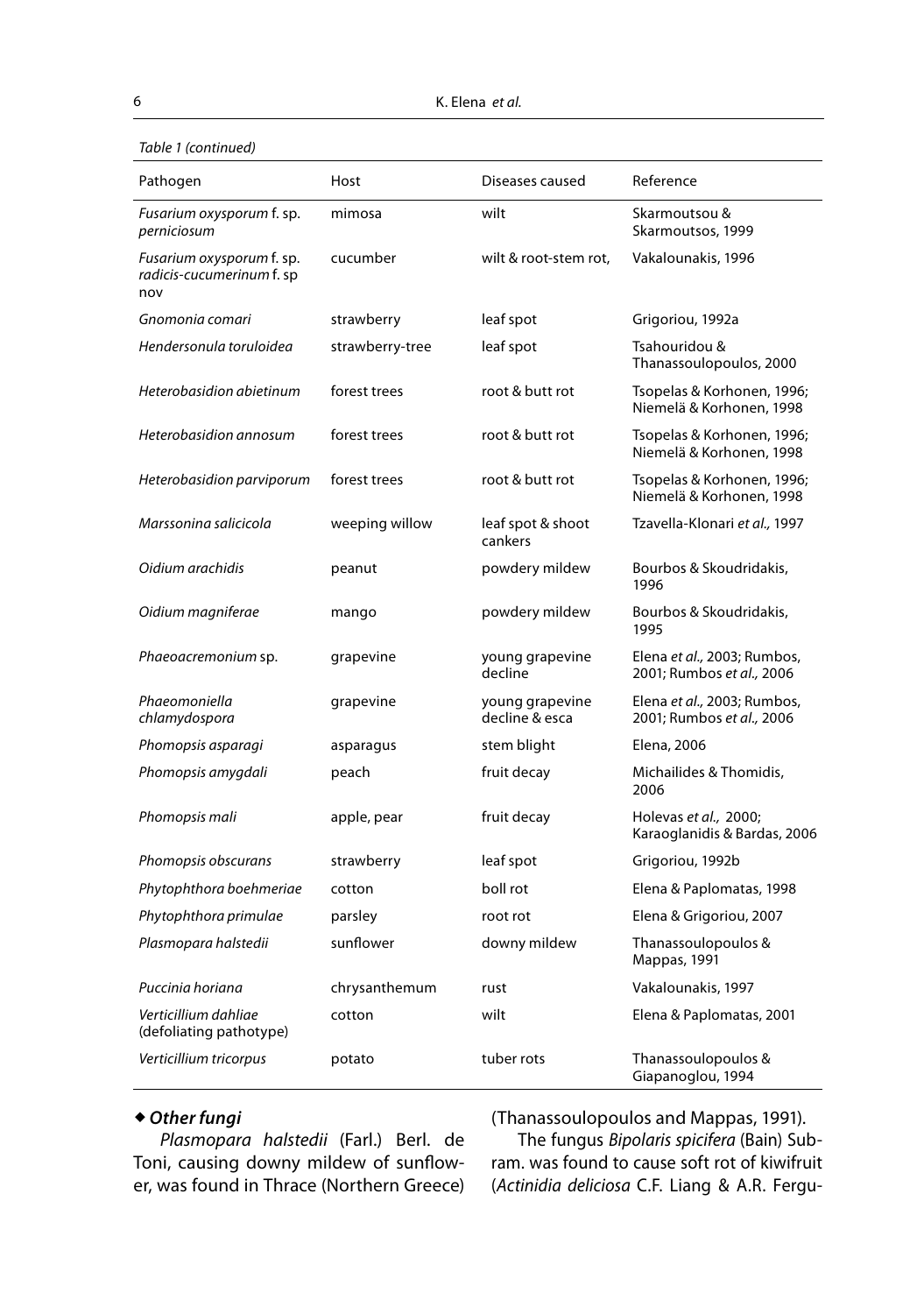son). The fact that it was also isolated from mycoflora of healthy fruits in the field but becomed active later in the marketplace indicated that the fungus was inactive during cool storage (Bourbos and Skoudridakis, 1992).

The species Gnomonia comari P. Karst. caused leaf spot on strawberry in the area of Marathon (Southeastern Greece) (Grigoriou, 1992a).

Potato (Solanum tuberosum L.) tuber rot caused by the fungus Verticillium tricorpus I. Isaak, as a not seriously damaging case, was reported in Northern Greece (Thanassoulopoulos and Giapanoglou, 1994).

Immature leaves of mango (Mangifera indica L.) trees, imported from Israel and growing in a greenhouse in Crete, were found to be infected by the fungus Oidium magniferae Berthet, while old leaves were not infected (Bourbos and Skoudridakis, 1995).

Oidium arachidis Chorin, was observed in irrigated peanut (Arachis hypogaea L.) crops in Crete, attacking leaves and petioles (Bourbos and Skoudridakis, 1996).

In the Marathon area Botrytis elliptica (Berk.) Cooke totally destroyed all the lilium (Lilium michiganense L.) plants in a greenhouse (Elena et al, 1996) while parsley crops were infected by Cercosporidium punctum (Lacroix) Deighton which causes leaf spot (Grigoriou, 1996a).

Chrysanthemum (Denranthema x morifolium) cv. Reagan in Crete was affected by the rust Puccinia horiana P. Hennings. The pathogen attacked young leaves and symptoms appeared as light-green sunken spots on the upper side of the leaves and bulbous spore pustules on the reverse side (Vakalounakis, 1997).

A serious disease of weeping willow (Salix babylonica L.) trees was observed, caused by Marssonina salicicola (Bres.) Magnus in Northern Greece. Leaves became distorted and fell. Small, light, sunken cankers, elongated in shape, appeared on the young shoots and on the leaf petioles. Severely affected shoots lost their weeping habit on which the trees ornamental value is based (Tzavella-Klonari et al., 1997).

Aphanomyces cochlioides Drechs. caused damping-off and stunting of sugar beet (Beta vulgaris L.) seedlings in Northern Greece. It seems that the fungus is widespread and probably has been present in Greek soils for several years (Lascaris and Doulias, 2000).

Leaves of the wild strawberry-tree (Arbutus unedo L.) were heavily spotted with small, necrotic brown spots caused by Hendersonula toruloidea Nattrass. in Northern Greece. When intense spotting was present, strong defoliation was observed (Tsahouridou and Thanassoulopoulos, 2000**)**.

The fungus Sphaeropsis sp. [identical to Diplodia pinea f.sp. cupressi (Desmar.) J. Kickx fil., described in Israel], was reported to cause cankers on cypress (Cupressus sempervirens L.] in an experimental plot in Western Peloponnese. Later the Diplodia of cypress was characterized as new species Diplodia cupressi (Alves et al., 2006; Xenopoulos and Tsopelas, 2000).

Brown canker of rose (Rosa sp.) caused by the fungus Cryptosporella umbrina (Jenkins) Jenkins and Wehm was recorded in Northern Greece, resulted in the death of the main canes or the whole plant (Paplomatas et al., 2001).

The cotton defoliating pathotype of Verticillium dahliae Kleb. was first reported in Central Greece during a study of pathogenicity, vegetative compatibility and RAPDs analysis. Moreover the defoliating pathotype has not spread in Greece yet (Elena and Paplomatas, 2001).

Botryosphaeria parva Pennycook and Samuels caused severe dieback symptoms on commercial kiwi plantations cv. Hayward in the areas of Larissa and Volos (Central Greece) (Rumbos, 2006a). The same fungus was also found later to infect the forest species Ilex aquifolium Withering (English holly) and Ulmus montana L. (American elm). Ilex aquifolium is of economic importance and is cultivated in the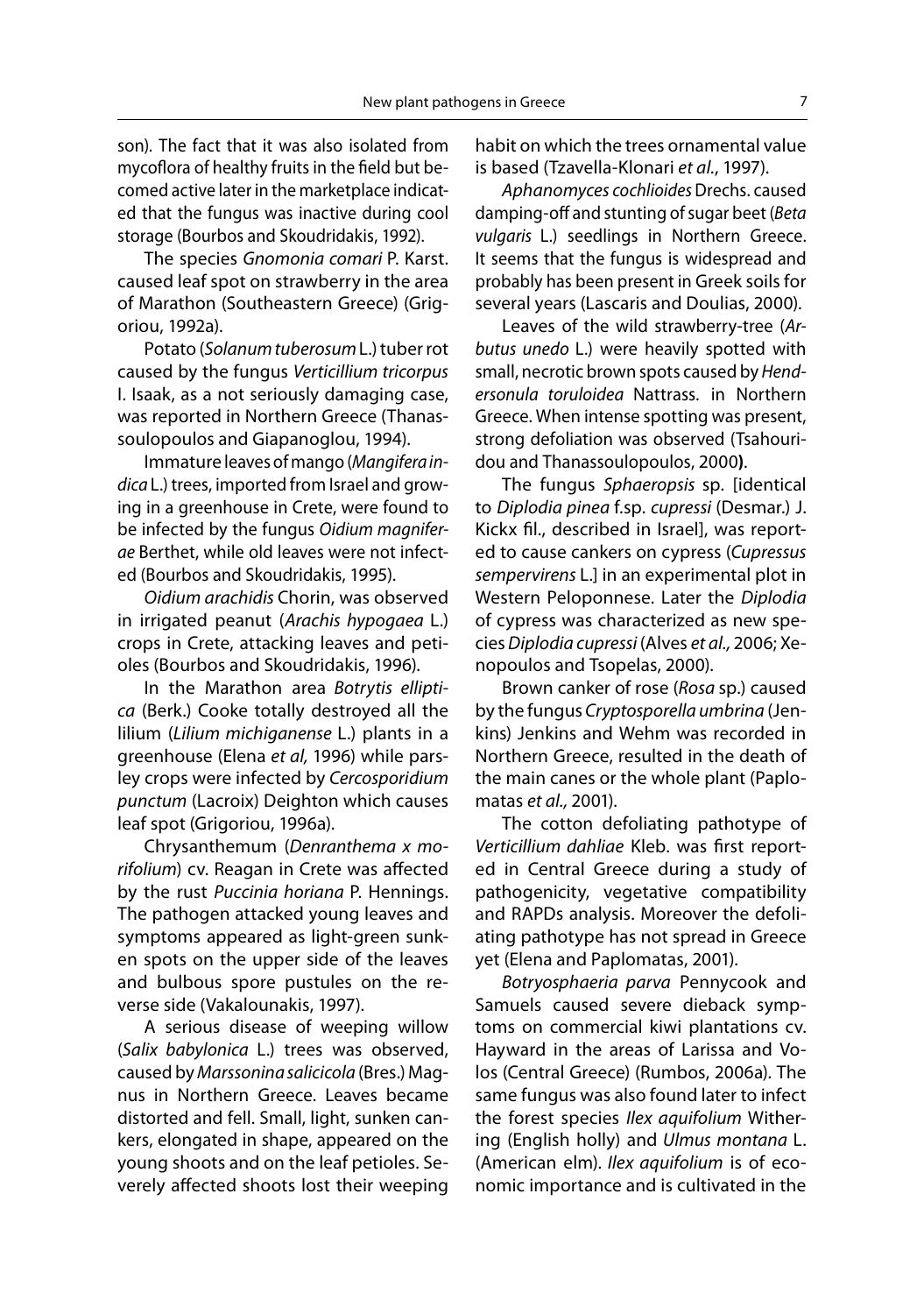which are used for decoration during the Christmas days (Rumbos, 2006b).

## **1.1. Concluding remarks**

A total of 47 new plant pathogenic fungi have been reported, most of which cause damaging plant diseases in Greece and only few seem to have a negligible effect. The new pathogens were found on a variety of host plants, annual or perennial, cultivated or forest species, vegetables or ornamentals etc.

Based on available information up to now, the following are among the most alarming cases:

- The introduction of Ceratocystis platani to Greece is a threat for the native population of Platanus orientalis. It is a recent introduction and infestation is still in a restricted area. An aggressive sanitation program is urgently required to prevent spread of the pathogen to other areas.
- Young-grapevine decline and esca have already become serious problems for Greek viticulture, causing difficulties in replanting programs and yield reductions in established vineyards. Production and use of certified healthy propagation material is the basis to manage these problems.
- Of the new vascular wilts caused by Fusarium oxysporum, the most important are the root-stem rot and wilt of cucumber with devastating losses in greenhouse cucumber crops and Fusarium wilt of sweet basil that is now a serious problem for the commercial crops in Greece.
- Alternaria brown spot on Minneola mandarins is a severe problenm in Northwestern Greece.
- Phytophthora boehmeriae became a severe problem in irrigated cotton crops. Crops with drip irrigation are usually not affected.

## **2. Plant pathogenic bacteria**

Five new records of plant pathogenic pro-

caryotes were reported in Greece since 1990, which were all bacteria. All pathogens were found on horticultural cultivated plants, such as watermelon, celery, leek, lettuce and artichoke. The bacteria belonged to the genera Pantoea, Pseudomonas and Xanthomonas. The methods used to detect and identify the pathogens included cultural, physiological, biochemical, pathogenicity, serological, protein electrophoresis and molecular tests.

The new plant pathogenic bacteria are discussed in the text below and summarized in Table 2.

# *Pantoea ananas* (Serrano) Kergaert, Verdonk & Kersters [syn. *Erwinia ananas*  Serano; *Pantoea ananatis* (Serrano) Kergaert, Verdonk & Kersters]

The pathogen was reported for the first time in Greece, in 1992, to infect watermelon (Citrullus lanatus (Thunb.) Mansf.) fruits in the area of Perama, Rethymnon prefecture, Crete (Goumas and Hatzaki 1998). Later the pathogen was found several times in the same area and in the area of Messara, Heraklion prefecture, Crete.

The symptoms of the disease which appeared in the fruit only and not on any other part of the plants, were similar to those of the disease known as "watermelon rind necrosis". No symptoms were seen externally on the fruits during the harvest period. The symptoms however were restricted to the rind of the fruits. Cut fruits showed numerous water soaked, yellowish, brown necrotic spots, which formed necrotic corky areas in the rind. In severely infected fruits the brown necrotic corky areas were extended in the rind, but not in the flesh of the fruit. As a result of the infection the disease, easily visible in cut fruits, severely reduced the market value of the harvest.

The pathogen was detected in plants by direct isolation and identification using morphological, physiological, biochemical and pathogenicity tests (Goumas and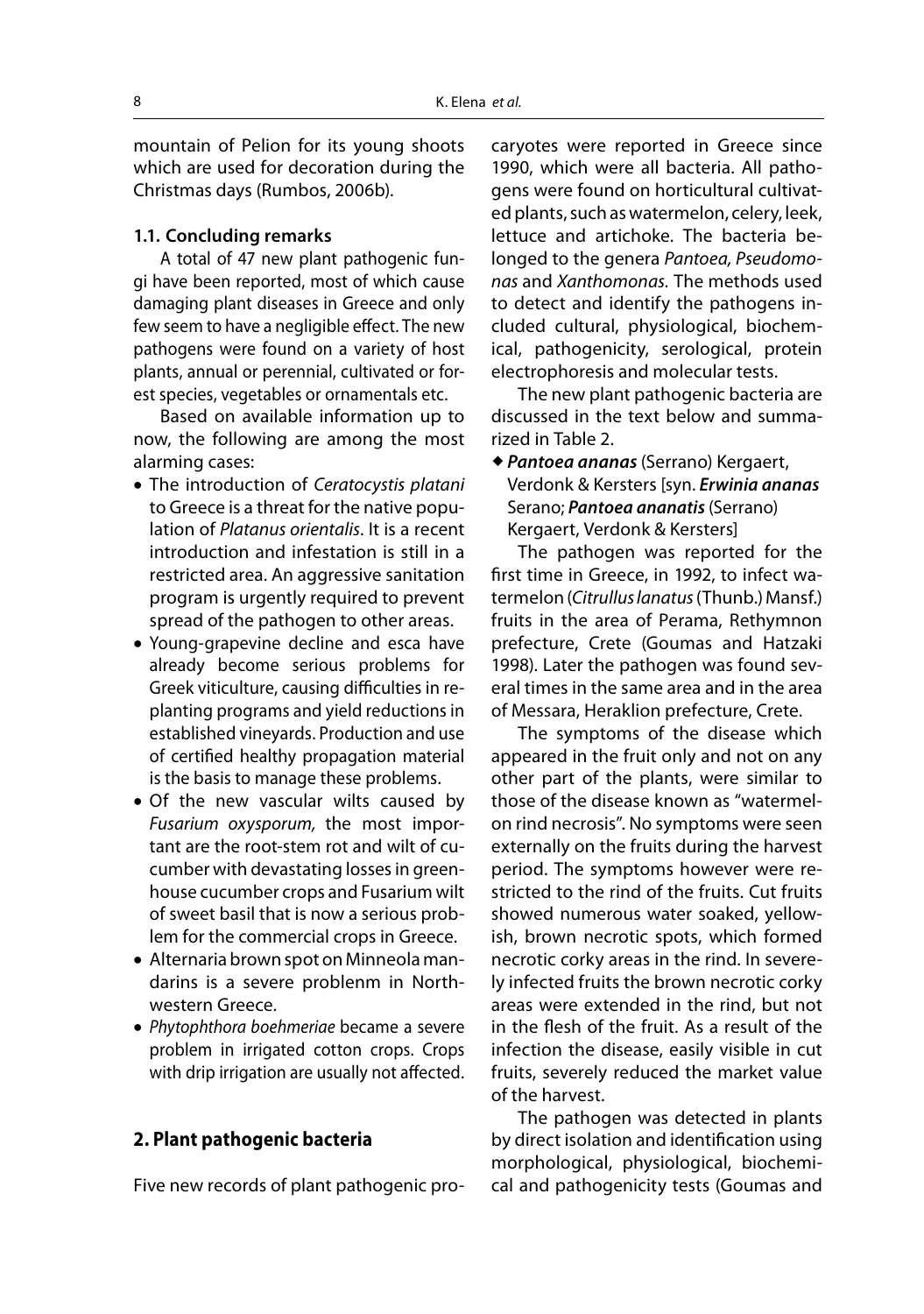Hatzaki, 1998).

Measures of integrated control (destroy infected plant debris and fruits, crop rotation with resistant hosts, sprays with copper compounds [at least after petal drop]) are recommended to eliminate the disease incidence.

# *Pseudomonas syringae* **pv.** *apii*

(Jagger) Young, Dye & Wilkie

The pathogen was found in 2003 for the first time in Greece, to infect cultivated celery (Apium graveolens L.) plants in the area of Heraklion prefecture and other places of Crete (Goumas and Lalla, 2004).

The symptoms caused by the pathogen, were initially small water soaked spots, circular or angular, usually on old leaves, surrounded by a chlorotic halo. Gradually the spots became yellow, necrotic and brown. Under favorable conditions they enlarged, coalesced and resulted in the necrosis of whole leaves. The pathogen P. s. pv. *apii* was reported to be transmitted with celery seeds (Little et al., 1997; Goumas and Lalla, 2004) and hot water treatment of seeds was reported (Bant and Storey, 1952), as a measure against the pathogen.

The pathogen was detected in plants by direct isolation, and identification, using morphological, physiological, biochemical and pathogenicity tests.

Since the pathogen affects leaves the main marketable part of the plant, when the infection is spread in the culture, there is a considerable economic loss.

Measures of integrated control (hot water treatment of seeds at 50°C for 25 min., destruction of infected plants and plant debris, use of drip instead of overhead irrigation, sprays with copper componds) are recommended to diminish the disease incidence.

## *Pseudomonas syringae* **pv.** *porri*

Samson, Shafik, Benjama, Gardan

The pathogen was found in 2000 for the first time in Greece, to infect leek plants (Allium porrum L.) a vegetable crop of minor uses cultivated in the area of Megara, Attiki (Glynos and Alivizatos, 2006).

The symptoms appeared on leaves of almost all plants, as small, oily, longitudinal or irregular spots without halo. Later the spots enlarged, coalesced and spread across the leaf blades. Subsequently the leaves showed a chlorosis at the tips, wilted, dehydrated and finally they collapsed. The spread of the infection to the base of the leaves caused their shrinkage and necrosis. Severely diseased plants remained small and unsuitable for the market.

The detection of the pathogen in infected leek plants was easily performed by direct isolation, morphological, biochemical, serological, pathogenicity tests and by analysis of the whole cell protein profile on PAGE.

Measures of integrated control (destroy infected plants and plant debris, crop rotation, avoid overhead irrigation, sprays with copper compounds) of P.s. pv. porri are recommended.

# *Xanthomonas campestris* **pv.** *vitians*  (Brown) Dye

The pathogen was found for the first time in Greece in 1992 to cause a serious disease of lettuce (Lactuca sativa L.) in Attica (Alivizatos and Glynos, 1992).

The symptoms produced by X. c. pv. vitians on lettuce leaves were initially small water-soaked oily, circular or angular translucent spots (0.5-1 mm in diameter) which progressively became larger (5-6 mm in diameter) and darkbrown. The symptoms were more advanced in old leaves and resulted in a serious economic loss, since lettuce heads lost their market value.

The detection of the pathogen in infected plants was easily performed by direct isolation and identification using morphological, physiological, biochemical, pathogenicity tests and the profile of cell proteins on PAGE (Alivizatos and Glynos, 1992). A semiselective medium was also reported (Toussaint et al., 2001) for the isolation of X. c. pv. vitians from soil and plant debris. Susceptibility of lettuce to the pathogen varied among culti-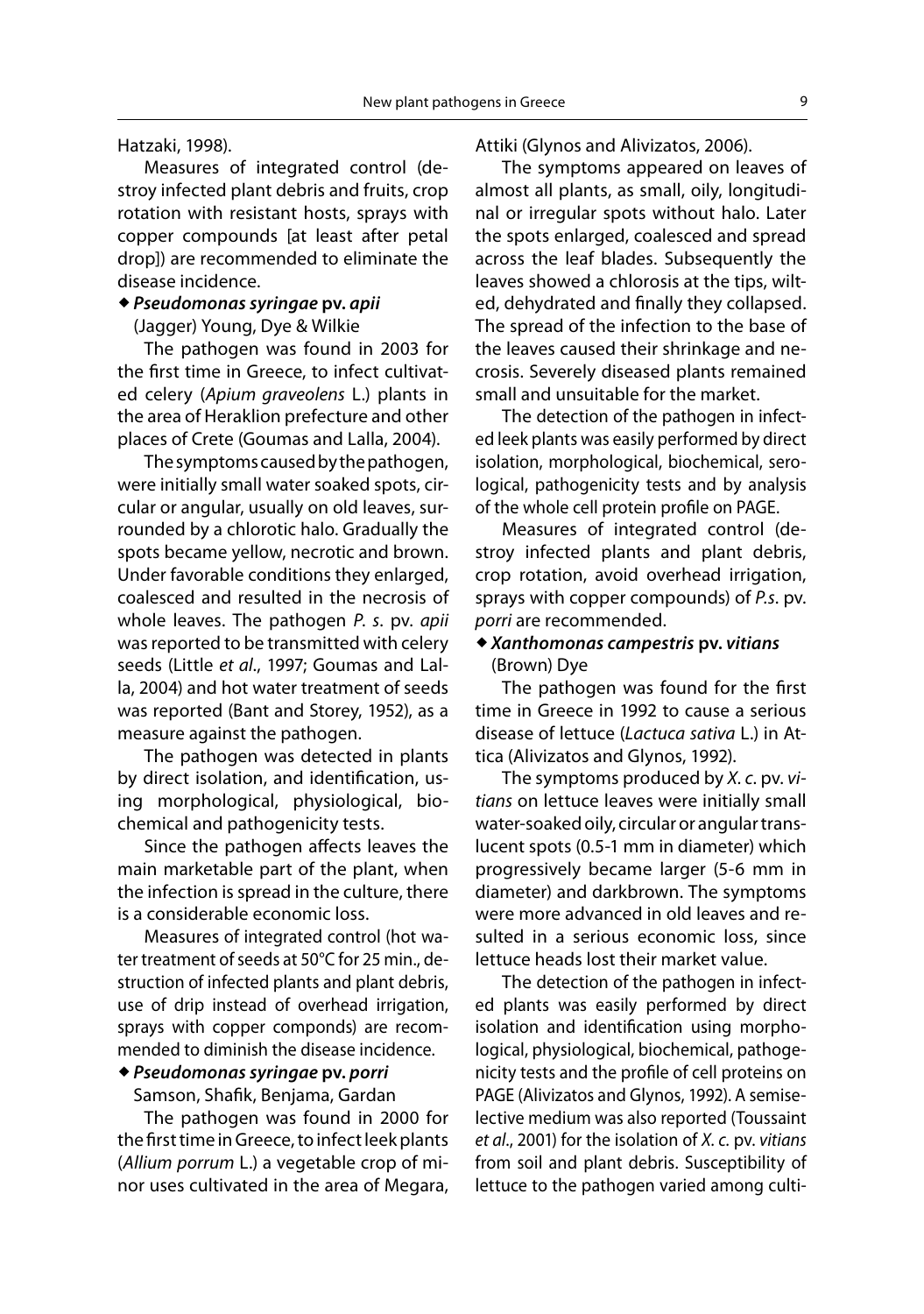| No | Name of the pathogen               | Host plant | Reference                 |
|----|------------------------------------|------------|---------------------------|
|    | Pantoea ananas                     | watermelon | Goumas & Hatzaki, 1998    |
| 2. | Pseudomonas syringae pv. apii      | celery     | Goumas & Lalla, 2004      |
| 3. | Pseudomonas syringae pv. porri     | leek       | Glynos & Alivizatos, 2006 |
| 4. | Xanthomonas campestris pv. vitians | lettuce    | Alivizatos & Glynos, 1992 |
|    | Xanthomonas cynarae                | artichoke  | Goumas et al., 2002       |

**Table 2.** New plant pathogenic bacteria in Greece, 1990-2007.

vars, which were grouped to highly resistant, partially resistant and susceptible ones (Sahin and Miller, 1997; Carisse et al., 2000).

Besides lettuce, other natural hosts of the pathogen are orchids, ornamental plants (Syngonium sp.), asparagus lettuce and wild lettuce (Bradbury, 1986). Symptoms were also produced by the pathogen on tomato and pepper after artificial inoculation (Sahin and Miller, 1998).

The pathogen is transmitted with contaminated seed (Sahin and Miller, 1997; Carisse et al., 2000). The primary sources of inoculum include the infected plant debris in the field and the contaminated seeds for long distance transmission. It is interesting for the epidemiology of the disease that the pathogen was found to survive on leaves of weeds (Barak et al., 2001).

Measures of integrated control (use of healthy seed or seed heat treated in hot water at 50°C/20 min, destroy infected plant debris, use drip irrigation, crop rotation, resistant varieties, sprays with copper compounds) are recommended to eliminate the pathogen and the disease.

# *Xanthomonas cynarae* Trebaol, Gardan, Manceau, Tanguy, Tirily, Boury

The pathogen was found for the first time in Greece, to infect artichoke (Cynara scolymus L.) cultivations in the prefecture of Heraklion, Crete (Goumas et al., 2002).

The symptoms of the disease were watersoaked spots on the bract leaves of the artichoke heads. The spots gradually coalesced to form larger brown necrotic areas. No symptoms were observed on oth-

er parts of the plants. Among varieties cv. Lardati was more susceptible.

The detection of the pathogen in infected artichokes was easily performed by direct isolation and identification using morphological, biochemical tests and the polymerase chain reaction (PCR).

As a result of the infection of the bracts the quality and the market value of the harvested artichoke heads are depreciated.

Integrated control measures (destroy infected heads, avoid overhead irrigation, sprays with copper compounds) are recommended to diminish the infection.

## **2.1. Concluding remarks**

The five plant pathogenic bacteria reported for the first time in Greece, since 1990, are responsible for serious diseases and considerable economic losses, in many countries. However, they do not currently seem to constitute a serious threat in Greece, since there are not reports of considerable damages and wide spreading of the pathogens in the country yet. It is possible that the integrated control measures recommended after the first detection-identification of the pathogens, were applied successfully to a great extend. An assessment of the cultivar resistance to the pathogens will be useful in future crop rotation schemes.

# **3. Plant viruses and viroids**

The last twenty years research on plant viruses has been extensively carried out by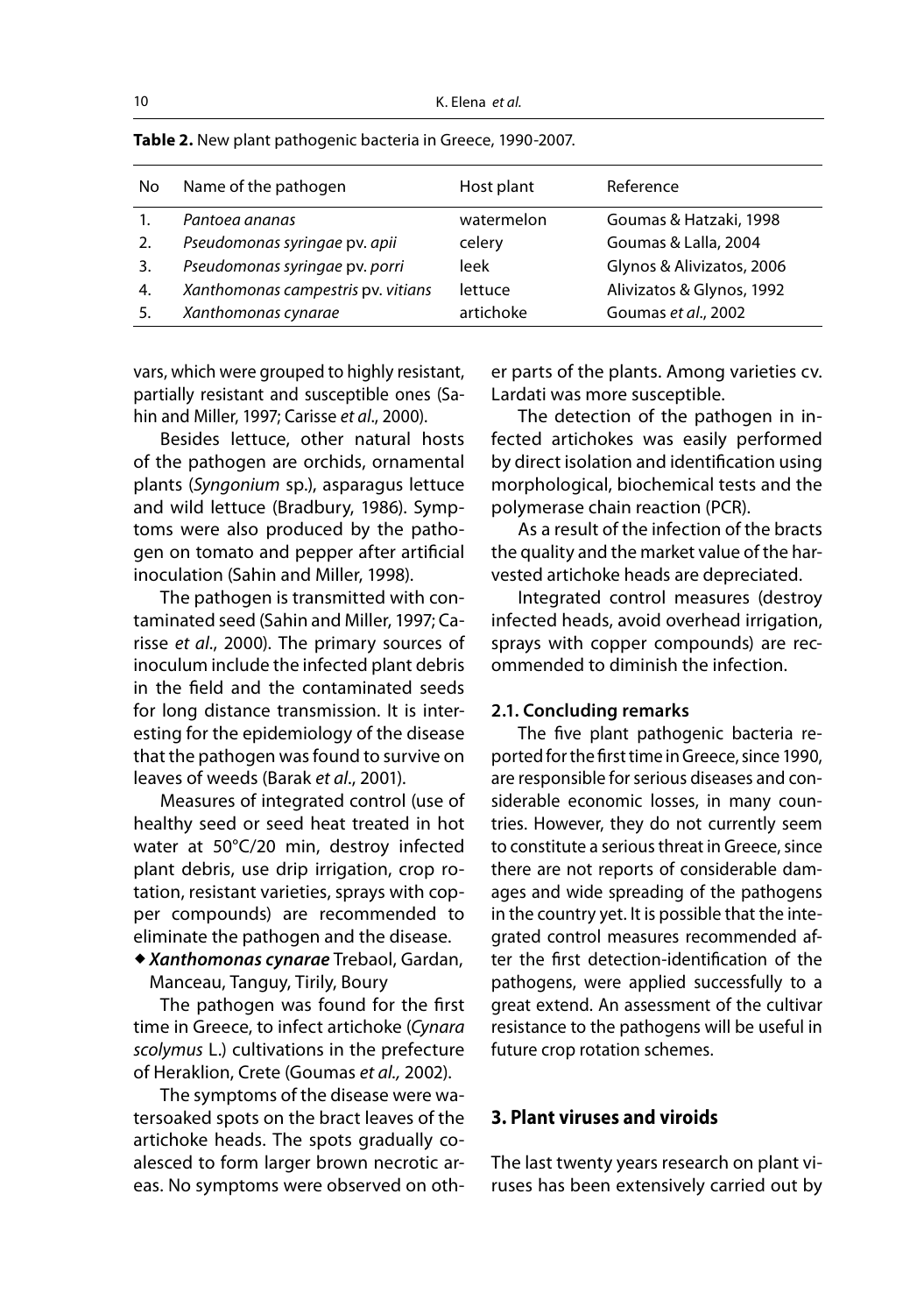different research groups in Plant Pathology/Virology laboratories both in Academic and Research Institutions in Greece. These laboratories have adopted the modern molecular detection developed worldwide and also contributed to the development of new ones. As a result, since 1990 a significant number of new viruses and viroids has been identified and characterized as causal agents of new diseases or as the actual causal agents of known and established ones. This increased appearance of new virus/viroid pathogens is mainly due to the extensive international trade of plant propagation material. The risk that these agents represent after their introduction in the country greatly depends upon the exclusion measures undertaken by the farmers and the Ministry of Agriculture (Crop protection division), the availability of efficient virus vectors assuring their further spread and establishment either in the native flora and/or cultivated susceptible crop plants and finally upon the agricultural practices adopted. Also, following the above work on characterization of new viruses/viroids a number of research projects related to the development of reliable detection molecular methods, the production of virus-free propagative material in fruit trees and grapevine and the control of virus-vectors are in progress.

This review paper describes epidemiological data on newly characterized viruses and viroids and attempts to highlight the risks they represent for the crops concerned. Viruses are described and listed according to their mode of transmission.

# **3.1. Graft transmitted viruses and viroids**

## *Cherry leaf roll virus*

## (CLRV, genus Nepovirus)

The virus was first reported in walnut (Juglans regia L.) trees in Peloponnese (Ilia, Argolida) and Central Greece (Evritania) in

2006 (Sclavounos et al., 2006). Affected trees produced fewer fruits exhibiting external necrosis whereas their leaves were showing chlorotic mosaic and ring patterns. CLRV is an important pathogen of walnut where is both seed and pollen transmitted, thus aggravating its potential risk for the crop.

The virus was also detected in asymptomatic olive trees (Olea europea L.) (Kaponi and Kyriakopoulou, 2006).

# *Cherry necrotic rusty mottle virus* (CN-RMV, genus Foveavirus) and *Little cherry virus I* (LChVI, genus Closterovirus)

In 2003, a limited scale survey of cherry trees (Prunus avium L.) in three counties of Northern Greece (Pieria, Pella, Imathia) revealed a high incidence of CNRMV (36%) and LChVI (32%). Both are perpetuated and spread by infected vegetative propagation material (Maliogka et al., 2006a). Further investigations are needed to estimate their presence and effects on production.

## *Grapevine angular mosaic virus*  (GAMV, genus Ilarvirus)

In 1994, characteristic virus-like symptoms were observed on grapevine hybrid Baresana  $\times$  Baresana in the collection of the Grapevine Institute in Athens, Greece. In 2000, a new grapevine ilarvirus was isolated from affected plants, characterized and identified as the causal agent of the disease by fulfilment of Koch's postulates (Girgis et al., 2000). In addition, the virus is pollen transmitted, but its overall economic importance remains unknown.

# *Grapevine leafroll-associated viruses*

Grapevine leafroll disease has been known to occur in all grapevine regions in Greece. A number of filamentous viruses are associated with the disease: Grapevine leafroll-associated virus 1, 3, 5 (GLRaV-1, GLRaV-3, GLRaV-5, genus Ampelovirus), Grapevine leaf roll-associated virus 4, 6, 8, 9 (GLRaV-4, GL-RaV-6 GLRaV-8, GLRaV-9, unclassified genus Ampelovirus), Grapevine leafroll-associated virus 2 (GLRaV-2, genus Closterovirus), Grapevine leafroll-associated virus 7 (GLRaV-7, un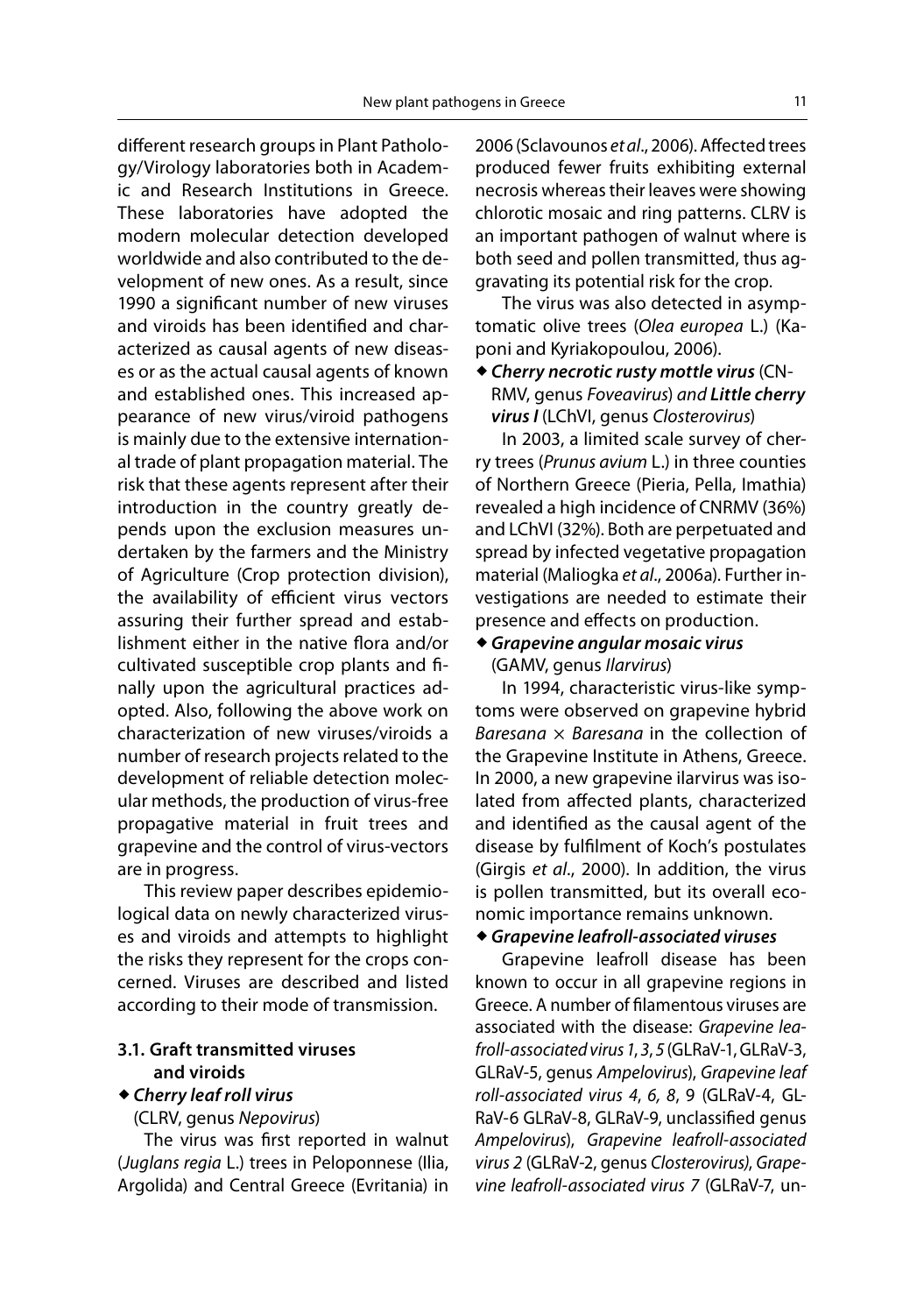classified family Closteroviridae). Surveys in different regions of the country and subsequent serological and/or molecular analysis revealed high incidence of GLRaV-1 and -3 (12-42.4%, 21-47.8%) (Avgelis et al., 1997; Dovas et al., 2003a, b; Maliogka et al., 2006b), important incidence of GLRaV-2 in Northern Greece (22%) (Dovas et al., 2003a) and lower in Southern Greece (9.3%) (Maliogka et al., 2006b), occasionally of GLRaV-5 (8.67-42%) (Dovas et al., 2003b; Maliogka et al., 2006b) and GLRaV-4 (12.67%) (Maliogka et al., 2006b) and also presence of GLRaV-6 and GLRaV-7 (Dovas et al., 2003b; Maliogka et al., 2006b). Furthermore, two putatively new ampeloviruses that were recently isolated from Greek grapevine varieties Debina and Prevezaniko respectively were detected in a survey (4-6.66%) (Maliogka et al., 2006b). Most of the Grapevine leafroll-associated viruses are spread primarily through infected propagating material and grafting. However increasing evidence suggests that GLRaV-1 and GLRaV-3 are also transmitted by soft scale insects and mealybugs (Coccoidea) respectively. Recently, it was also shown that, under lab conditions, GLRaV-5 and GLRaV-9 are also transmitted by mealybugs.

# *Grapevine rugose*

## *wood-associated viruses*

Rupestris stem pitting appears to be the most widespread disease of the rugose wood complex of grapevines. Rupestris stem pitting associated virus-1 (RSPaV-1, genus Foveavirus), a recently characterized virus, is closely associated with the disease and was detected in high incidence (>80%) in grapevines of Northern Greece (Dovas et al., 2001c).

Other diseases are Kober stem grooving and Grapevine corky bark which are caused by Grapevine virus A (GVA, genus Vitivirus) and B (GVB, genus Vitivirus), respectively, are also present in Greece. GVA is the most widespread with an overall incidence of 29.5% (Avgelis and Rumbos, 2000) whereas in Crete it was detected in 54.8% of mother plants of local wine varieties (Avgelis and Grammatikaki, 2006). Rugose wood is distributed over distances by infected propagation material, whereas spread of GVA and GVB in the vineyards is mediated by pseudococcid mealybugs. The poor sanitary status of grapevines especially those grafted on American rootstocks has been demonstrated together with the need of organization of a virus certification scheme in the country.

## *Viroids*

Viroids have been only recently identified by molecular methods first in pome and then in stone fruits in Greece. Apple scar skin viroid (ASSVd, genus Apscaviroid), Pear blister canker viroid (PBCVd, genus Apscaviroid) and Peach latent mosaic viroid (PLMVd, genus Avsunviroid) were reported to infect naturally wild (Pyrus amygdaliformis Vil.) and cultivated pear (Pyrus communis L.) in Greece in 1998 (Kyriakopoulou and Hadidi, 1998). Among those, ASSVd on apple (Malus domestica Borkh.) and PLMVd on peach (Prunus persica (L.) Batsch) are known to induce the most serious diseases. ASSVd causes severe scar skin, dappling or cracking on the surface of apple fruit and the affected trees of susceptible cultivars produce unmarketable fruits. PLMVd is responsible for rapid ageing of the trees, which produce irregularly shaped, flattened, colourless fruits with cracked sutures. Scar skin disease, originally observed in a severely damaged commercial pear orchard, was later found widespread in cultivated and wild pear in Northern Peloponnese. In Greece, wild pear has traditionally been used as rootstock of pear and apple, and pear infection has obviously been taking place by grafting on infected wild pear rootstock or using infected budwood.

During 2003-2004, ASSVd was in addition detected in apple (Peloponnese, Etoloakarnania, Magnesia), PLMVd in apricot (Prunus armeniaca L.) (Peloponnese,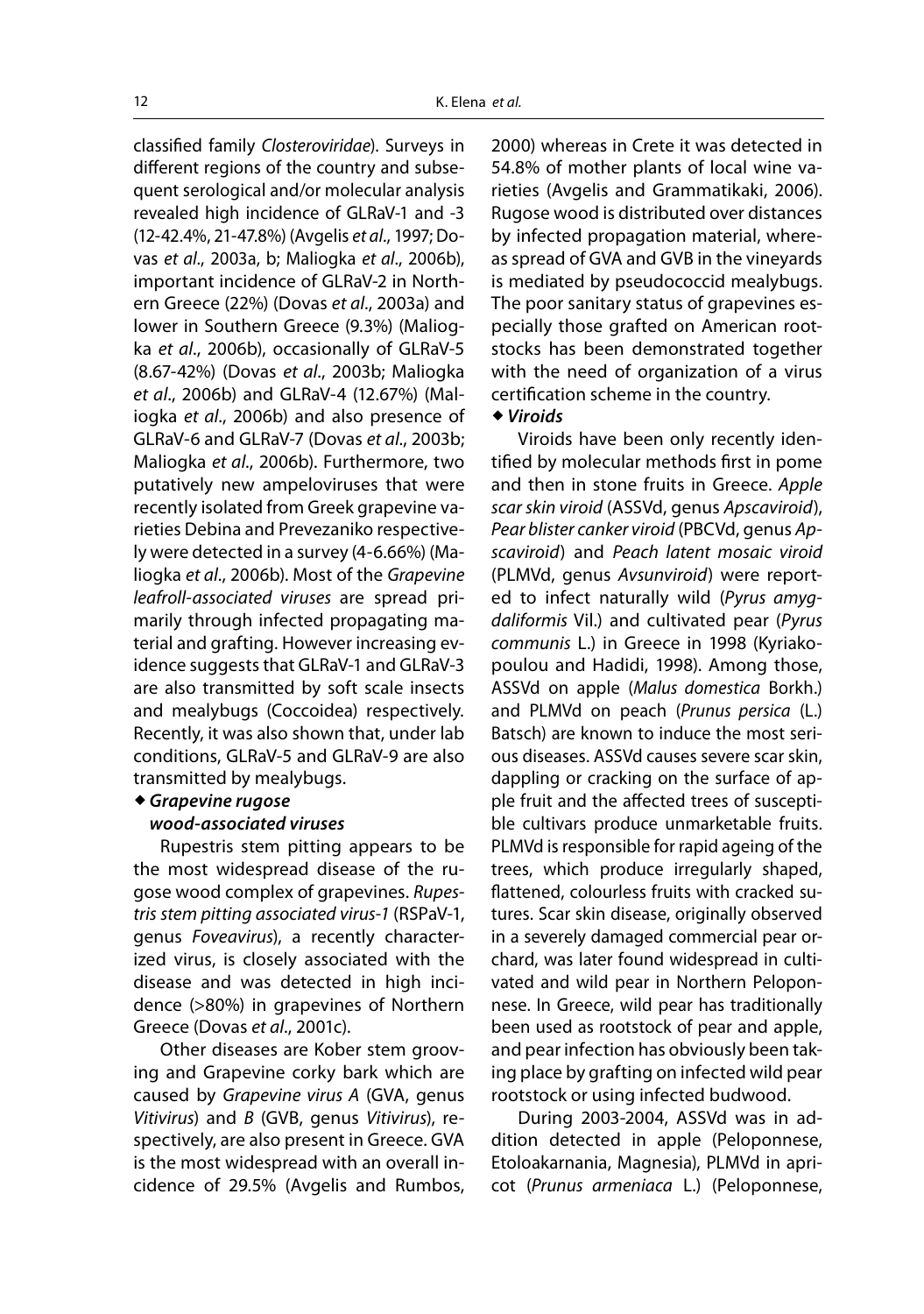Etoloakarnania) and PBCVd in quince (Cydonia oblonga Mill.) (Peloponnese) (Boubourakas et al., 2006b). In this study, the wild species Crataegus was for the first time reported as a host of PBCVd and PLMVd.

In 2000, Hop stunt viroid (HSVd, genus Hostuviroid) was reported on apricot with an incidence of 5% and although latent on this host, it could potentially be transmitted to other susceptible crops including stone fruits (Amari et al., 2000).

Recently citrus mother trees of the collection of the Agricultural Station of Poros were found to be highly infected by Citrus bent leaf viroid [CBLVd, formerly called citrus viroid (CVd)-I, genus Apscaviroid] and Citrus viroid III (CVd-III, genus Apscaviroid). They were often found in mixed infections with HSVd [formerly called citrus viroid (CVd)-II], causal agent of citrus cachexia disease and Citrus exocortis viroid (CEVd, genus Pospiviroid), causal agent of exocortis disease (Vidalakis et al., 2006). The need to establish viroid-free mother plantations through a national certification program seems to be the best way to combat these serious diseases.

## **3.2. Insect and mite transmitted viruses**

#### *3.2.1. Transmitted by aphids and mites*

# *Apium virus Y* (ApVY, genus Potyvirus) and *Celery mosaic virus* (CeMV, genus Potyvirus)

During the years 2002-2004, a survey was carried out to determine virus incidence in celery (Apium graveolens L.) and parsley [Petroselinum crispum (Mill.) Nyman ex A.W. Hill] crops showing viruslike symptoms, such as mosaic, yellowing, stunting and leaf distortion. A total of 2094 celery samples and 221 parsley samples from various parts of Greece were examined (Houliara et al., 2006). In celery crops, incidence of non-persistently transmitted aphid-borne viruses CeMV and ApVY was 60.6% and 8.1%, respectively.

Parsley samples also were found infected by ApVY (64.3%) and CeMV (3.6%).

## *Beet western yellows virus*  (BWYV, genus Luteovirus)

BWYV is a persistently transmitted aphidborne virus producing yellowing symptoms on a wide range of natural hosts including vegetables, ornamentals and arable weeds. In 2000, a survey in spinach (Spinacea oleracea L.) crops revealed a high incidence (18.7%) of the virus in Northern Greece, Attica and Evia (Dovas et al., 2001a). Moreover, the virus was also widespread in other cultivated plants such as chickpea (Cicer arientinum L.), Sinapis alba L., broad bean (Vicia faba L.) and in various annual and perennial arable weeds (Flomis fruticosa, Reseda alba, R. lutea and Malva sylvestris) which consist important sources of virus inoculum (Dovas et al., 2001e).

# *Citrus tristeza virus*

(CTV, genus Closterovirus)

Citrus tristeza virus causes the most destructive virus disease of Citrus spp. grafted on sour orange rootstock and is one of the most important quarantine pests in the country. In 2000, the first CTV-infected sweet orange cv. Lane Late tree grafted on CTV-tolerant Carrizo citrange was found in Argolis county, Peloponnese (Dimou et al., 2002). This tree belonged to a batch of CAC propagation material (20 trees) illegally introduced from Spain in 1994. Eradication measures were undertaken and the disease was probably ruled out in Argolis. However, in Crete, the second region having accepted the same infected material from Spain, the situation is more critical, since the virus has been identified not only in the Chania region, where the material was initially introduced, but also in Rethymnon and Heraklion prefectures. Over 4000 trees have been eradicated up to now. The virus was recently detected in orange trees of the Arta valley (Northwestern Greece) (Barbarossa et al., 2007) and in Clemenpons trees in Skala Lako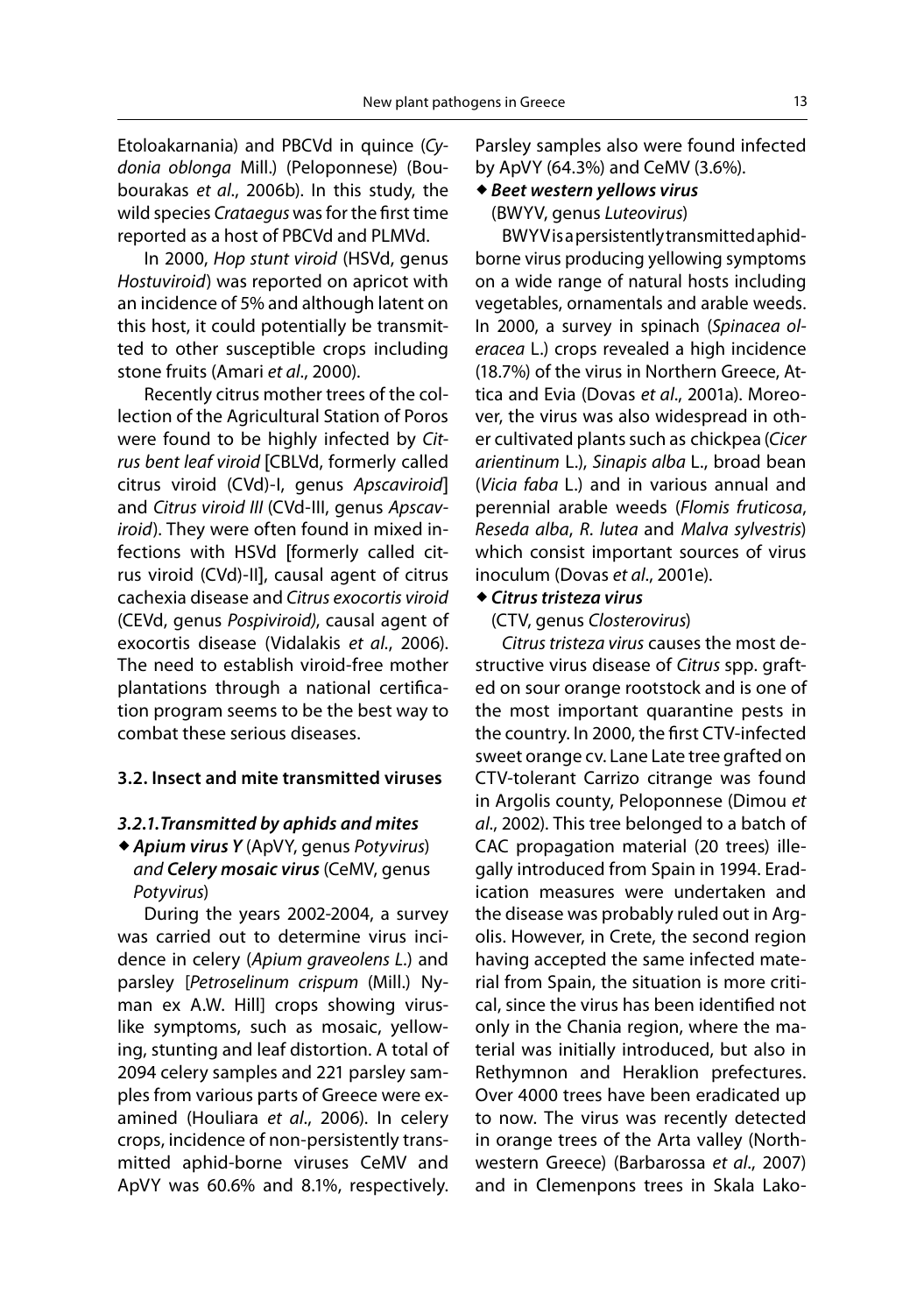nias (Southern Peloponnese) imported from Spain five years ago (Dimou, personal communication), so that special actions have to be taken in these regions too.

CTV is transmitted semi persistently by aphids and Aphis gossypii (Glover), although not very efficient, is considered as the most important vector in Greece. The arrival of Toxoptera citricida (Kirkaldy), the most efficient vector of CTV, in 2003 in Europe (Portugal and Spain) renders the whole situation even more critical, imposing the establishment of rigorous quarantine and phytosanitary measures.

# *Cucumber aphid borne yellows virus*  (CABYV, genus Polerovirus)

CABYV is responsible for yellowing symptoms, in cucurbits especially in open fields grown melon (Cucumis melo L.) and cucumber (C. sativus L.), causing serious crop losses. This virus is phloem restricted, aphid transmitted in a persistent manner, was first world characterized in France in 1992 and was first reported in Greece the same year (Katis et al., 1992). In 2000, a survey in cucurbit crops showed that its incidence in zucchini (Cucurbita pepo L.), in melon and cucumber crops was 40%, 20% and 20% respectively (Papavassiliou et al., 2006).

*Onion yellow dwarf virus*(OYDV, genus Potyvirus), *Leek yellow stripe virus* (LYSV genus Potyvirus), *Garlic common latent virus* (GCLV, genus Carlavirus), *Shallot latent virus* (SLV, genus Carlavirus), *Garlic virus B* (GarV-B, genus Allexivirus), *Garlic virus C* (GarV-C, genus Allexivirus), *Garlic virus D* (GarV-D, genus Allexivirus)

A large scale survey conducted a few years ago on garlic (A. sativum L.), leek (A. porrum L.), onion (A. cepa L.) crops and wild Allium species in Greece revealed serious virological problems, especially on garlic, as a result of Greek growers' practice to produce their own garlic propagation material (Dovas et al., 2001b). The potyviruses, OYDV and LYSV, which are transmitted by aphids in a non persistent manner, are the most important viruses of garlic, resulting in high yield reduction. These viruses were found to be the most abundant and widespread in Greece (up to 100%).

Significant differences were found regarding the frequency and the distribution of the garlic carlaviruses, which are also transmitted non-persistently by aphids, but cause only latent infections. GCLV was restricted to Southern Greece (in Arcadia 97.6%) and SLV was only detected in low incidence in areas, where propagation material was imported from China and Iran. Since aphids transmit carlaviruses less effectively than potyviruses, it seems that carlaviruses are mainly transmitted by vegetative propagation

Allexiviruses are mite transmitted and induce mild or no symptoms in Allium spp. GarV-B, GarV-C and GarV-D were found only in garlic and their regional distribution was irregular. Their incidence was very high (up to 100%) in three out of five regions. The spread of allexiviruses takes place primarily during bulb storage, where their eriophyid mite vector Aceria tulipae (Keifer) can easily spread, and rather scarcely in the field. When farmers use their own propagative material as it happens in Greece, 100% total crop infection is most likely to occur.

The incidence of virus-like symptoms in leek crops ranged from 10% to 90% in different regions and fields and all symptomatic plants were found to be infected by LYSV. All-year-around cultivation of leek is a common practice and it seems to be the main reason for the high incidence of the virus in the country.

Virus incidence in onion was low and OYDV was the only virus found in few samples from Southern Greece. A. ampeloprasum L. spp. ampeloprasum (L.) Breistr. and A. Flavum L., were the only wild Allium species found to be infected with LYSV.

The poor phytosanitary condition mainly of garlic crop, as shown above, can be only overcome through the use of virus-free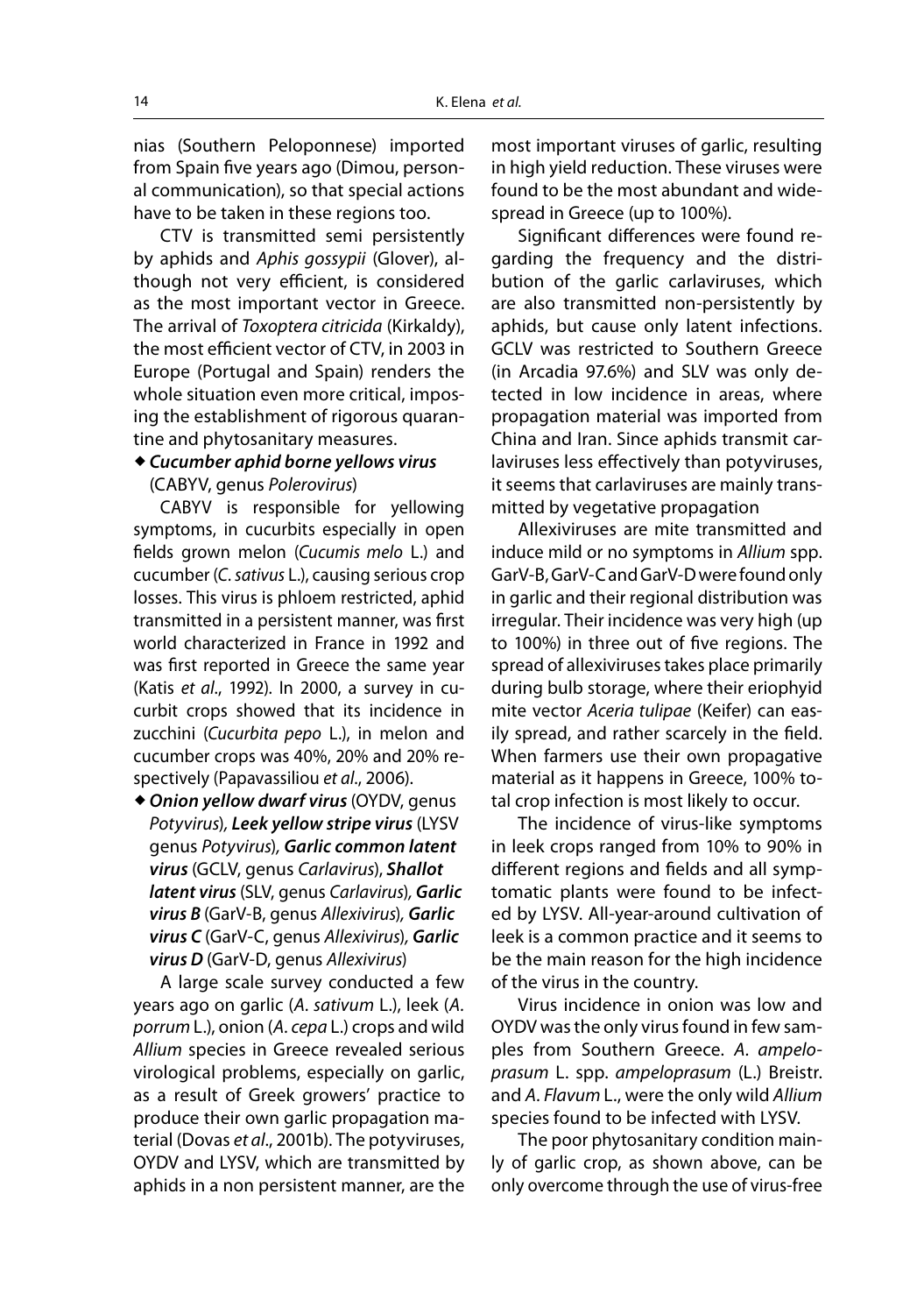| Pathogen                                              | Host                                 | Transmission                                            | Reference                                                   |
|-------------------------------------------------------|--------------------------------------|---------------------------------------------------------|-------------------------------------------------------------|
| Apium virus Y                                         | Parsley, celery                      | Aphids-non persistent                                   | Houliara et al., 2006                                       |
| Apple scar skin viroid                                | Pear                                 | Grafting, mechanically,<br>pollen                       | Kyriakopoulou &<br>Hadidi, 1998                             |
| Bean leaf roll virus                                  | Pea                                  | Aphids-persistent                                       | Chatzivassiliou et al., 2006                                |
| Beet mosaic virus                                     | Pea                                  | Aphids-non persistent                                   | Chatzivassiliou et al., 2006                                |
| Beet pseudo-yellows virus                             | Cucumber                             | <b>Trialeurodes</b><br>vaporariorum-<br>semi persistent | Livieratos et al., 1998                                     |
| Beet western yellows virus                            | Spinach,<br>chickpea,<br>broad bean, | Aphids-persistent                                       | Dovas et al., 2001                                          |
| Celery mosaic virus                                   | Parsley, celery                      | Aphids-non persistent                                   | Houliara et al., 2006                                       |
| Cherry leaf roll virus                                | Walnut, olive                        | Grafting, seed, pollen                                  | Sclavounos et al., 2006;<br>Kaponi &<br>Kyriakopoulou, 2006 |
| Cherry necrotic rusty mottle virus                    | Cherry                               | Grafting                                                | Malioga et al., 2006                                        |
| Citrus tristeza virus                                 | Orange,<br>mandarin                  | Grafting, aphids-semi<br>persistent                     | Dimou et al., 2002                                          |
| Citrus bent leaf viroid                               | Citrus                               | Grafting, mechanically                                  | Vidalakis et al., 2006                                      |
| Citrus viroid III                                     | Citrus                               | Grafting, mechanically                                  | Vidalakis et al., 2006                                      |
| Cucumber aphid borne yellows<br>virus                 | Zucchini,<br>cucumber,<br>melon      | Aphids-persistent                                       | Katis et al., 1992                                          |
| Cucumber toad-skin virus                              | Cucumber                             | Hoppers-persistent                                      | Katis et al., 1995                                          |
| Cucurbit yellow stunting<br>disorder virus            | Cucumber,<br>melon                   | Bemisia tabaci- semi<br>persistent                      | Boubourakas et al., 2006                                    |
| Cymbidium mosaic virus                                | Orchid                               | Mechanically                                            | Dovas et al., 2001                                          |
| Eggplant mottled dwarf virus                          | Tomato                               | Agallia vorobjevi-<br>persistent                        | Kyriakopoulou, 1995                                         |
| Garlic common latent virus                            | Garlic                               | Aphids-non persistent                                   | Dovas et al., 2001b                                         |
| Garlic viruses B, C and D                             | Garlic                               | Aceria tulipae-semi<br>persistent                       | Dovas et al., 2001b                                         |
| Grapevine angular mosaic virus                        | Grapevine                            | Grafting, pollen                                        | Girgis et al., 2000                                         |
| Grapevine leafroll-associated vi-                     | Grapevine                            | Grafting, scale insects                                 | Avgelis et al., 1997                                        |
| Grapevine leafroll-associated vi-<br>rus 3            | Grapevine                            | Grafting, mealybugs                                     | Avgelis et al., 1997                                        |
| Grapevine leafroll-associated vi-<br>ruses 2, 5, 6, 7 | Grapevine                            | Grafting                                                | Dovas et al., 2003a; Dovas<br>et al., 2003b                 |
| Grapevine viruses A and B                             | Grapevine                            | Grafting, mealybugs                                     | Avgelis & Roumbos, 2000                                     |
| Hop stunt viroid                                      | Apricot                              | Grafting, mechanically                                  | Amari et al., 2000                                          |
| Leek yellow stripe virus                              | Garlic, leek                         | Aphids-non persistent                                   | Dovas et al., 2001b                                         |

# **Table 3.** New plant viruses and viroids in Greece, 1990-2007.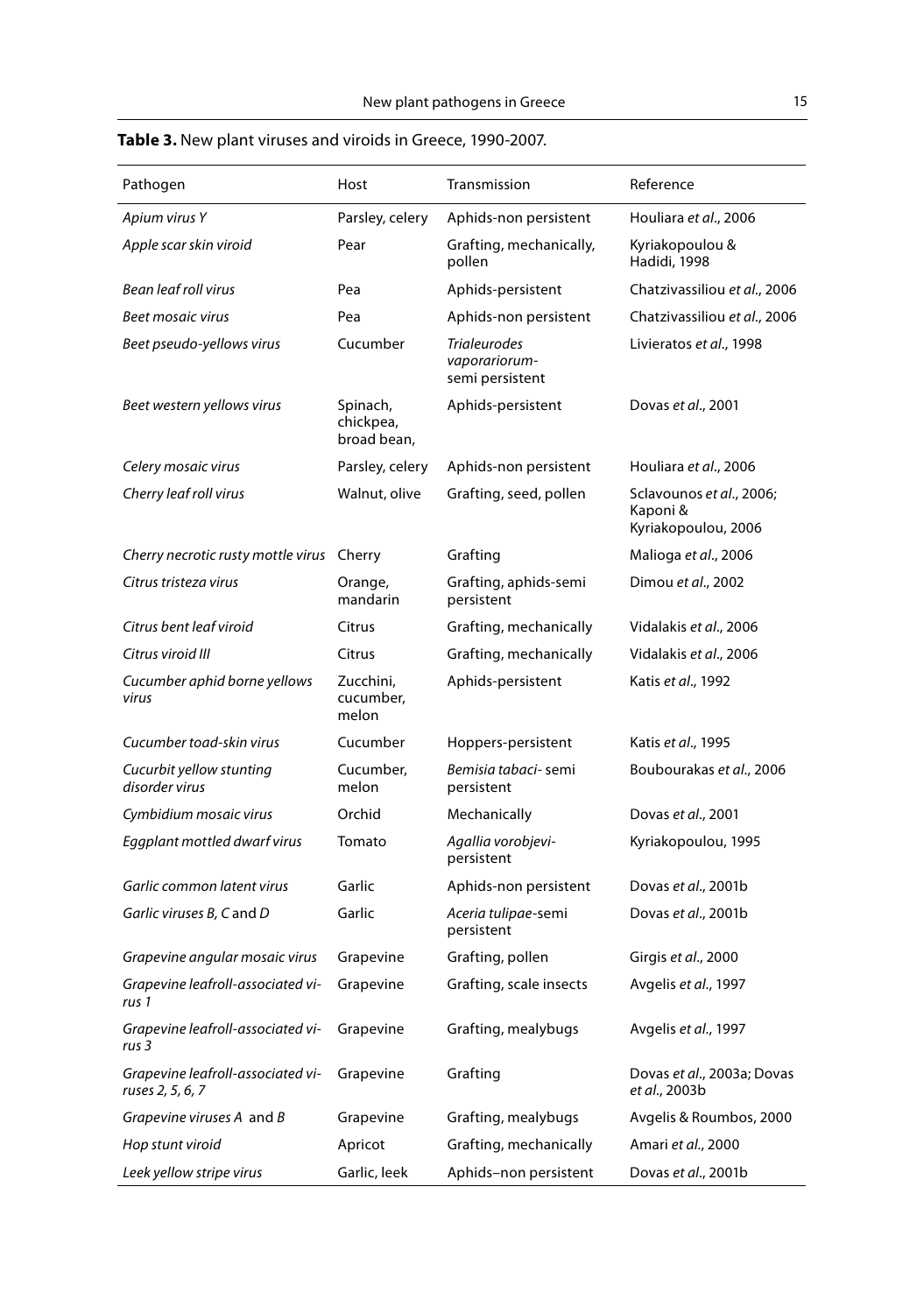| Pathogen                                           | Host          | Transmission                       | Reference                         |
|----------------------------------------------------|---------------|------------------------------------|-----------------------------------|
| Little cherry virus I                              | Cherry        | Grafting                           | Maliogka et al., 2006             |
| Maize rough dwarf virus                            | Maize         | Planthoppers-persistent            | Dovas et al., 2004                |
| Odontoglossum ringspot virus                       | Orchid        | Mechanically                       | Dovas et al., 2001d               |
| Olive mild mosaic virus                            | Spinach       | ?                                  | Gratsia et al., 2006              |
| Onion yellow dwarf virus                           | Garlic, onion | Aphids-non persistent              | Dovas et al., 2001b               |
| Parietaria mottle virus                            | Tomato        | ?                                  | Roggero et al., 2000              |
| Pea enation mosaic virus                           | Pea           | Aphids-persistent                  | Chatzivassiliou et al., 2006      |
| Pea seed-borne mosaic virus                        | Pea           | Aphids- non persistent             | Chatzivassiliou et al., 2006      |
| Peach latent mosaic viroid                         | Pear          | Grafting, mechanically             | Kyriakopoulou &<br>Hadidi, 1998   |
| Pear blister canker viroid                         | Pear          | Grafting, mechanically             | Kyriakopoulou &<br>Hadidi, 1998   |
| Potato virus YNTN<br>Potato virus Y <sup>N</sup> W | Potato        | Aphids-non persistent              | Bem et al., 1999<br>Varveri, 2006 |
| Rupestris stem pitting<br>associated virus-1       | Grapevine     | Grafting                           | Dovas et al., 2001c               |
| Shallot latent virus                               | Garlic        | Aphids-non persistent              | Dovas et al., 2001b               |
| Sowbane mosaic virus                               | Spinach       | Pollen, seed                       | Gratsia et al., 2006              |
| Tomato chlorosis virus                             | Tomato        | Aleurodes-semi<br>persistent       | Dovas et al., 2002                |
| Tomato infectious chlorosis virus                  | Tomato        | T. vaporariorum-semi<br>persistent | Dovas et al., 2002                |
| Tomato mild green mosaic virus                     | Tree tobacco  | Mechanically                       | Mathioudakis et al., 2006         |
| Tomato yellow leaf curl virus                      | Tomato        | B. tabaci-persistent               | Avgelis et al., 2001              |
| Tomato yellow leaf curl<br>Sardinia virus          | Tomato        | B. tabaci-persistent               | Papagiannis et al., 2007a         |

Table 3 (continued)

#### propagating material.

*Pea enation mosaic virus* (PEMV, genus Enamovirus), *Bean leaf roll virus* (BLRV, genus Luteovirus), *Pea seed-borne mosaic virus* (PSbMV, genus Potyvirus), *Beet mosaic virus* (BtMV, genus Potyvirus)

During 2000, a survey was conducted in pea (Pisum sativum L.) crops in Thessaloniki and Thessaly and symptomatic samples were collected. Persistently (PEMV, BLRV) and non persistently (PSbMV, BtMV) aphid transmitted viruses were identified by serological methods: PEMV (44%), BLRV (40%), PSbMV (12%) and BtMV (4%) (Chatzivassiliou et al., 2006).

# *Potato virus Y* **NTN***, Potato virus Y* **NWilga**  (PVYNTN, PVYNW, genus Potyvirus)

Potato tuber necrotic ringspot disease (PTNRD) was first observed in commercial potato (Solanum tuberosum L.) fields of the Nevrokopi region in Northern Greece in 1994. Measures taken at that time halted further disease spread. PTN-RD reappeared in the same area in 1998 in a more aggressive manner (Bem et al., 1999). Severe symptoms appeared in 80% of the tubers of the cultivar Hermes imported from Scotland whereas other cultivars were affected at a lower rate. Symp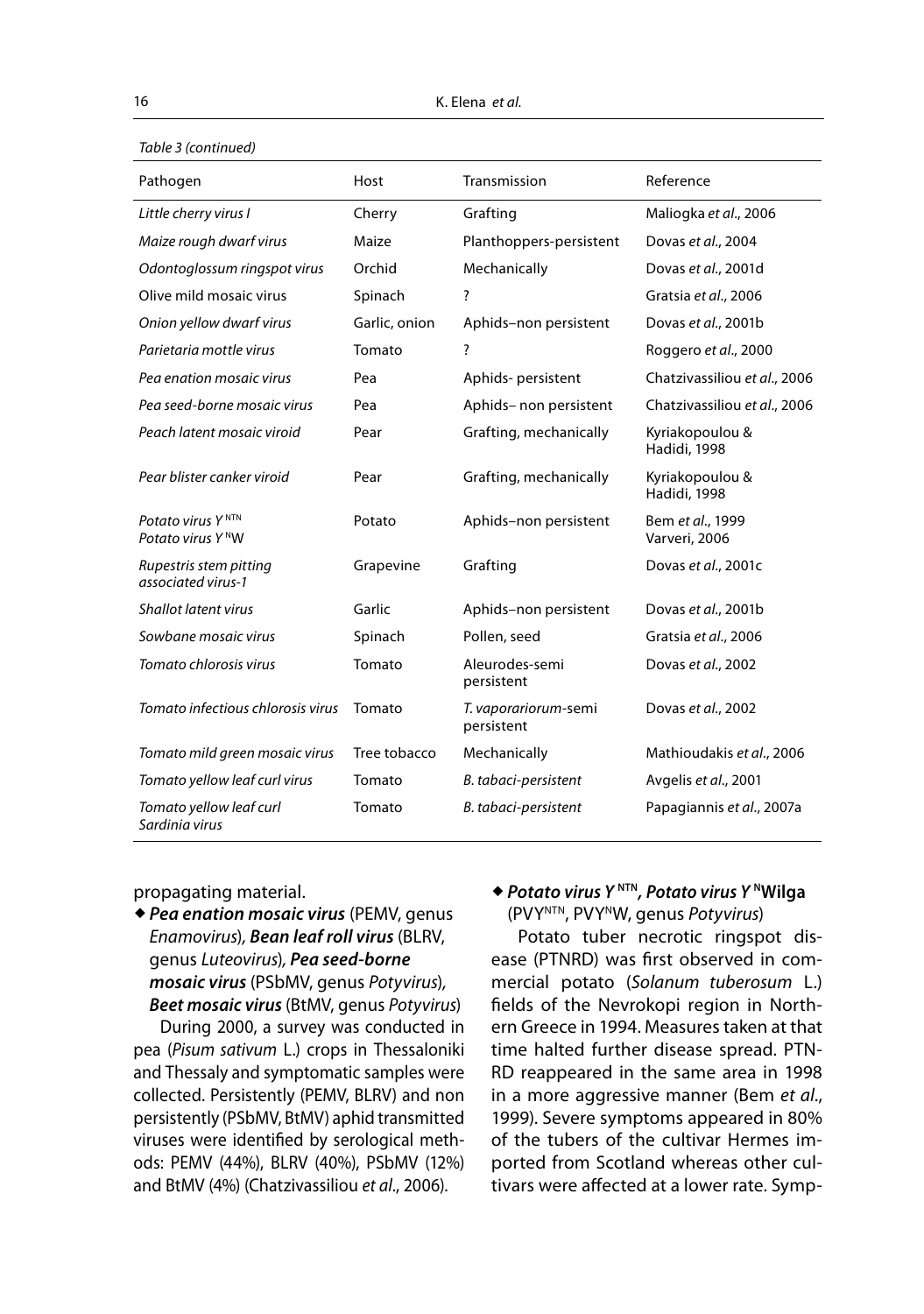toms appeared in early September, 40 days after defoliation of the plants and became more serious after storage. The virus variant responsible for PTNRD was called PVYNTN and formed a distinct PVYN subgroup, in which high variability was observed. Most recent molecular detection methods of NTN isolates rely on the recombination event between PVY<sup>o</sup> and  $PVY^N$  groups, usually (but not always) occurring on the coat protein gene. Lately, it was further shown that probably all PVY<sup>N</sup> isolates could produce some necrotic symptoms on tubers of sensitive varieties and that it may be necessary to set a cultivar-specific Disease Index threshold to separate PVY<sup>N</sup> from PVY<sup>NTN</sup>. It is also noteworthy that all recently obtained potato isolates were of PVYNTN-like type. This virus type was isolated from most areas of the country, showing a tendency to predominate (Varveri, 2006).

Another type of new virus variant isolates is the PVY<sup>N</sup>W type recently recorded in Greece. These isolates are also recombinant, biologically resembling PVY<sup>N</sup> isolates but serologically the PVY<sup>o</sup> ones, and are considered to be particularly infectious in potato (Varveri, 2006).

#### *3.2.2. Transmitted by whitefl ies*

# *Beet pseudo-yellows virus*(BPYV, genus Crinivirus), *Cucurbit yellow stunting disorder virus* (CYSDV, genus Crinivirus)

The last fifteen years, two whiteflytransmitted criniviruses that elicit identical symptoms of interveinal chlorosis (yellowing) were identified in greenhouse- and field-grown cucurbits: BPYV which is transmitted by Trialeurodes vaporariorum (Westwood) and CYSDV transmitted by Bemisia tabaci (Gennadius) (Livieratos et al., 1998). In 2000-2003 a survey was carried out in glasshouse and occasionally open field cucumber and melon crops all over the country. In most cases disease incidence ranged from 50 to 80%. Application of molecular

diagnostic methods showed that BPYV was predominant in cucumber (68%) and melon (80%) crops, whereas CYSDV, reported for the first time in Greece, was isolated only in three regions of Southern Greece (Rhodes, Crete, Arkadia) at a lower incidence (cucumber 32%; melon 20%) (Boubourakas et al., 2006a, Katis et al., 2006).

*Tomato infectious chlorosis virus* (TICV, genus Crinivirus), *Tomato chlorosis virus*  (ToCV, genus Crinivirus)

Since 1997, a yellowing disease has been observed in greenhouse tomato (Lycopersicon esculentum Mill.) in Southern Greece and the island of Crete. By 2001, the disease was widespread including also open field tomato crops and in most cases the incidence was 80 to 90% or even 100%. Epidemics in glasshouses were always associated with high populations of the whiteflies T. vaporariorum and B. tabaci, the major whitefly pests in vegetable crops in Greece. Affected plants exhibited a generalized interveinal bright yellowing of leaves, were less vigorous and underwent severe yield losses due to reduced fruit size and delayed ripening. Molecular analysis revealed infection with the phloem restricted criniviruses TICV (87%) and ToCV (16%). TICV is transmitted by T. vaporariorum and ToCV by B. tabaci, T. vaporariorum and T. abutilonea (Haldeman) (Dovas et al., 2002) in a semi-persistent manner.

# *Tomato yellow leaf curl virus* (TYLCV, genus Begomovirus), *Tomato yellow leaf curl Sardinia virus* (TYLCSV, genus Begomovirus)

In 2000, tomato crops grown under greenhouses in Crete (Ierapetra, Tympaki) and Southern Peloponnese (Lakonia) showed severe symptoms of Tomato yellow leaf curl disease (TYLCD), one of the most devastating tomato diseases in the Mediterranean basin. The disease is caused by a complex of closely related whitefly persistently transmitted begomoviruses. Immunological, molecular and biological techniques confirmed TYLCV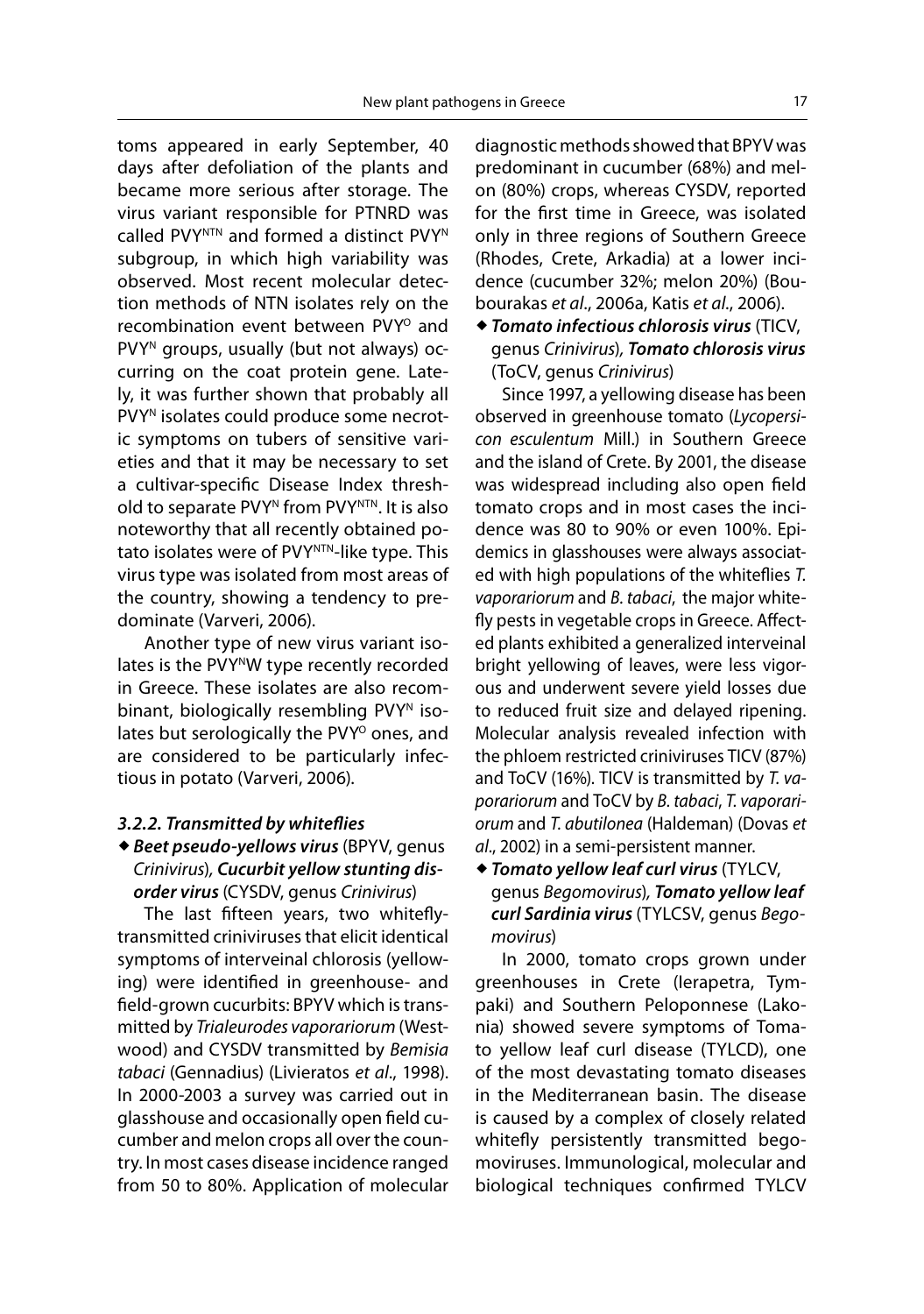presence for the first time in the country and in particular the Israeli virus species (TYLCV-Is) (Avgelis et al., 2001). More than 30 ha of tomato greenhouses were affected and the disease incidence ranged from 15 to 60%. All affected greenhouses were infested by dense populations of the virus vector B. tabaci, also observed outside the greenhouses on several weeds. Since then the virus has become endemic in the above mentioned regions and has been reported in others as well (Preveza, Karditsa). In 2005 a new epidemic occurred in Crete, Southern Peloponnese and Rhodes island. Molecular analysis revealed recently the presence of a second species namely TYLCSV in Peloponnese and Crete (Papagiannis et al., 2007a). Both species are commonly found in mixed infections and are spread by the vector and the exchange of commercial products from one country to another. Lately, the virus was found on bean (Phaseolus vulgaris L.) plants (1-5%) co-cultivated with infected tomatoes and showing typical symptoms caused by Begomoviruses. Since bean is often used as an intercrop between tomato crops, infected plants may serve as a potential reservoir for virus survival and spread (Papagiannis et al., 2007b).

# *3.2.3. Transmitted by hoppers Cucumber toad-skin virus*

(CTSV, genus Nucleorhabdovirus)

In 1993-1994, virus-like symptoms were observed in glasshouse growing cucumbers in Thessaloniki and Preveza at a very low incidence (1-2%). Affected plants showed severe stunting, leaf crinkling, vein clearing and fruit deformation. Biological indexing and electron microscopy suggested infection by CTSV (Katis et al., 1995) and recent research based on serology and RT-PCR revealed that CTSV is a variant of Eggplant mottled dwarf virus (EMDV, genus Nucleorhabdovirus) (Katis, personal communication), transmitted persistently by a leafhopper.

## *Eggplant mottled dwarf virus* (EMDV, genus Nucleorhabdovirus)

EMDV was reported to occur in tomato (syn. Tomato vein yellowing virus) (Kyriakopoulou, 1995) and tobacco crops (Chatzivassiliou et al., 2001; 2004). Tobacco producing areas in Greece were surveyed for virus presence, from 1997 to 2000, and EMDV was detected in several areas (Lamia, Kilkis, Drama, Karditsa and Komotini) but always its incidence was very low (<0.01%). The virus is transmitted by the leafhopper Agallia vorobjevi (Dlabola) in a persistent manner.

## *Maize rough dwarf virus* (MRDV, genus Fijivirus)

In 2002, maize (Zea mays L.) crops grown in Northern Greece (Macedonia), showed severe dwarfing, reduced cob size and in some cases leaf reddening. The dwarfing disease was epidemic and in some regions (Imathia and Serres) crop losses over 70% were estimated. Symptoms were different from those caused by Maize dwarf mosaic virus, which is endemic in maize crops in Macedonia. In 2003, only a few cases were recorded. Serological and molecular analysis identified MRDV as the causal organism (Dovas et al., 2004). The virus is transmitted by planthoppers of the family Delphacidae in a persistent manner.

## **3.3. Mechanically transmitted viruses**

# *Cymbidium mosaic virus* (CymMV, genus Potexvirus), *Odontoglossum ringspot virus* (ORSV, genus Tobamovirus)

In 1998, orchid plants belonging to the genera Cymbidium and Phalenopsis and showing chlorotic and necrotic lesions and stripes were found in a greenhouse near Patras (Achaia). Mechanically transmitted CymMV and ORSV were diagnosed by serology (ELISA), electron microscopy, artificial inoculation of indicator plants and polymerase chain reaction (PCR) (Dovas et al., 2001d).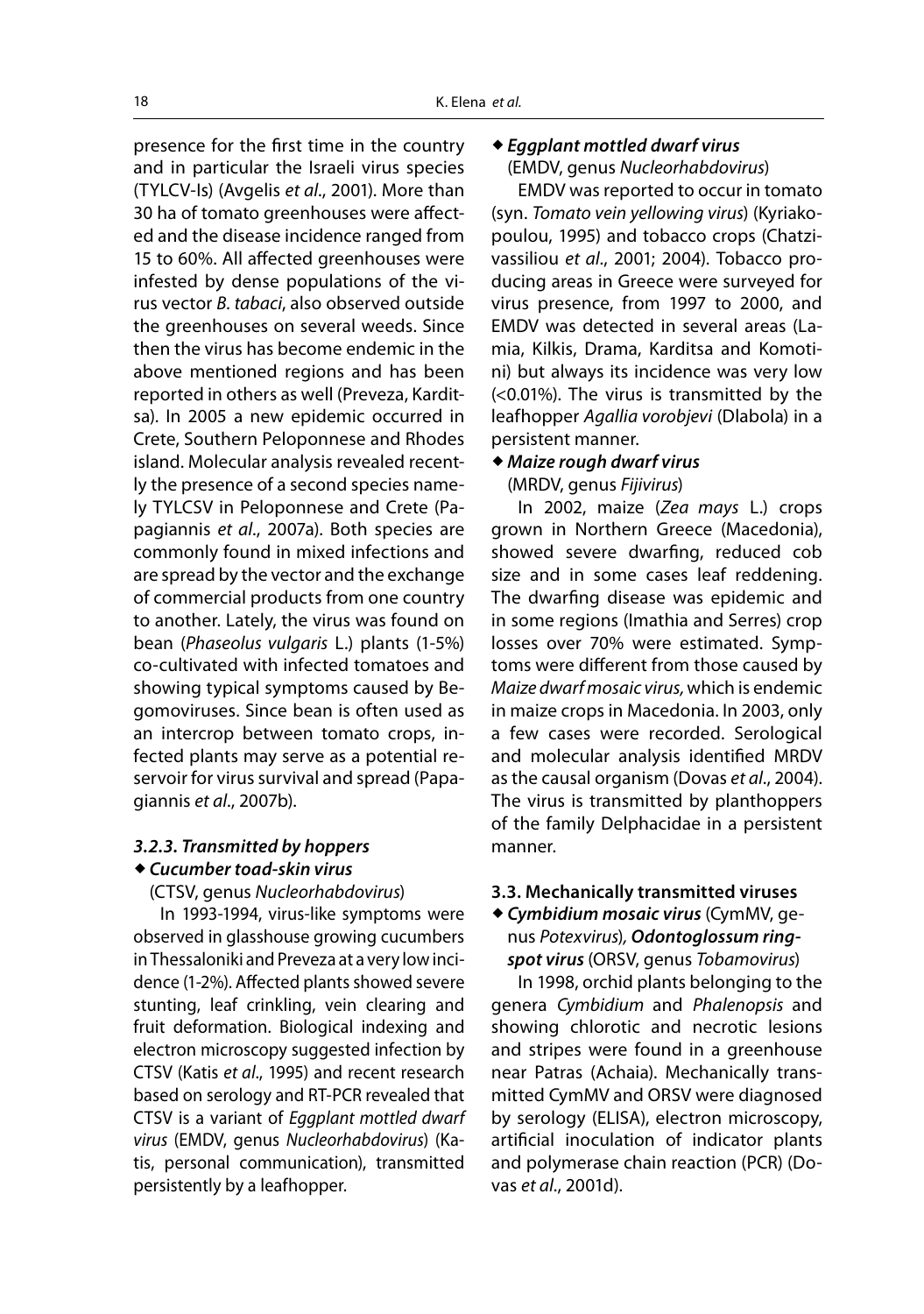# *Tomato mild green mosaic virus* (TMGMV, genus Tobamovirus)

During 2002-2003, a survey was conducted to estimate the incidence of viruses infecting tobacco tree (Nicotiana glauca Graham). A total of 125 samples originating from six areas were tested serologically (ELISA) and molecularly (nested RT-PCR and RFLP analysis). The results showed relatively high incidence of TMGMV (19.2%), a mechanically transmitted virus (Mathioudakis et al., 2006).

#### **3.4. Viruses transmitted by other means** *Parietaria mottle virus*

# (PMoV, genus Ilarvirus)

A necrotic disease of tomato causing apical necrosis, necrotic spots on the leaves, and corky rings and brown patches on the fruit surface was occasionally observed in Thessaloniki and Chalkidiki in 1997. An unusual ilarvirus was isolated from tomato plants, biologically and serologically related to PMoV, now considered as a tomato strain of PMoV (PMoV-T) (Roggero et al., 2000; Katis et al., 2001). Disease symptoms are generally observed in June to July in young tomato plants and at the early stages of infection are very similar to those caused by Tomato spotted wilt virus (TSWV) or Cucumber mosaic virus (CMV) carrying the necrotic CARNA 5 satellite. Since then the disease appears sporadically in the country without causing serious problems. No vector of the virus is known.

# *Sowbane mosaic virus*(SoMV, genus Sobemovirus), *Olive mild mosaic virus*  (OMMV, genus Necrovirus)

In 2004, a new virus disease inducing mosaic and deformation in spinach occurred in Marathon (Attica). Two viruses were isolated, SoMV, which is transmitted by seeds (up to 60% in Chenopodium quinoa Willd.) and probably by a vector, and a virus recently isolated from olive with the provisional name Olive mild mosaic virus, for which till then the only known host

was olive (Gratsia et al., 2006).

## **3.5. Concluding remarks**

A total of 52 new viruses and viroids have been reported and characterized in Greece since 1990. Twenty-six were identified on vegetable crops, 22 on fruit trees and grapevine, two on the ornamental orchid, one on maize and one on a perennial weed (N. glauca). Among these newly reported viruses and viroids those that represent serious threat for the country are the following: CTV in citrus, TYLCV, TYLCSV, ToCV, TICV in tomato, BPYV, CYSDV, CABYV in cucurbits and PVYNTN in potato. These viruses are either aphid (CTV, CABYV, PVYNTN) or whitefly transmitted (Begomo- and Criniviruses). Aphid-borne viruses consist a major threat for open field crops whereas the whitefly-borne viruses for the protected ones. Whitefly transmitted viruses were considered problematic principally in tropical and subtropical countries but recently have become real threats in the countries of the Meditterannean basin. Production of virus-free seedlings produced in large nursery enterprises is very important for the control of whitefly transmitted viruses.

Among the above mentioned viruses, two, namely CTV and PVYNTN, were clearly introduced through importation of infected plant material from Spain and Scotland, respectively. Although eradication measures were undertaken against CTV, the virus remains a serious threat especially in Crete and possibly in Southern of Peloponnese (Skala Lakonias) where recently detected. The recent introduction of its most efficient vector T. citricida in Europe (Portugal and Spain) makes imperative the application of strict quarantine procedures and the continuation of eradication measures. Vigilance is also required as far as health certificates are concerned because it was revealed that they do not always guarantee the total absence of serious pathogens. For this reason control tests are important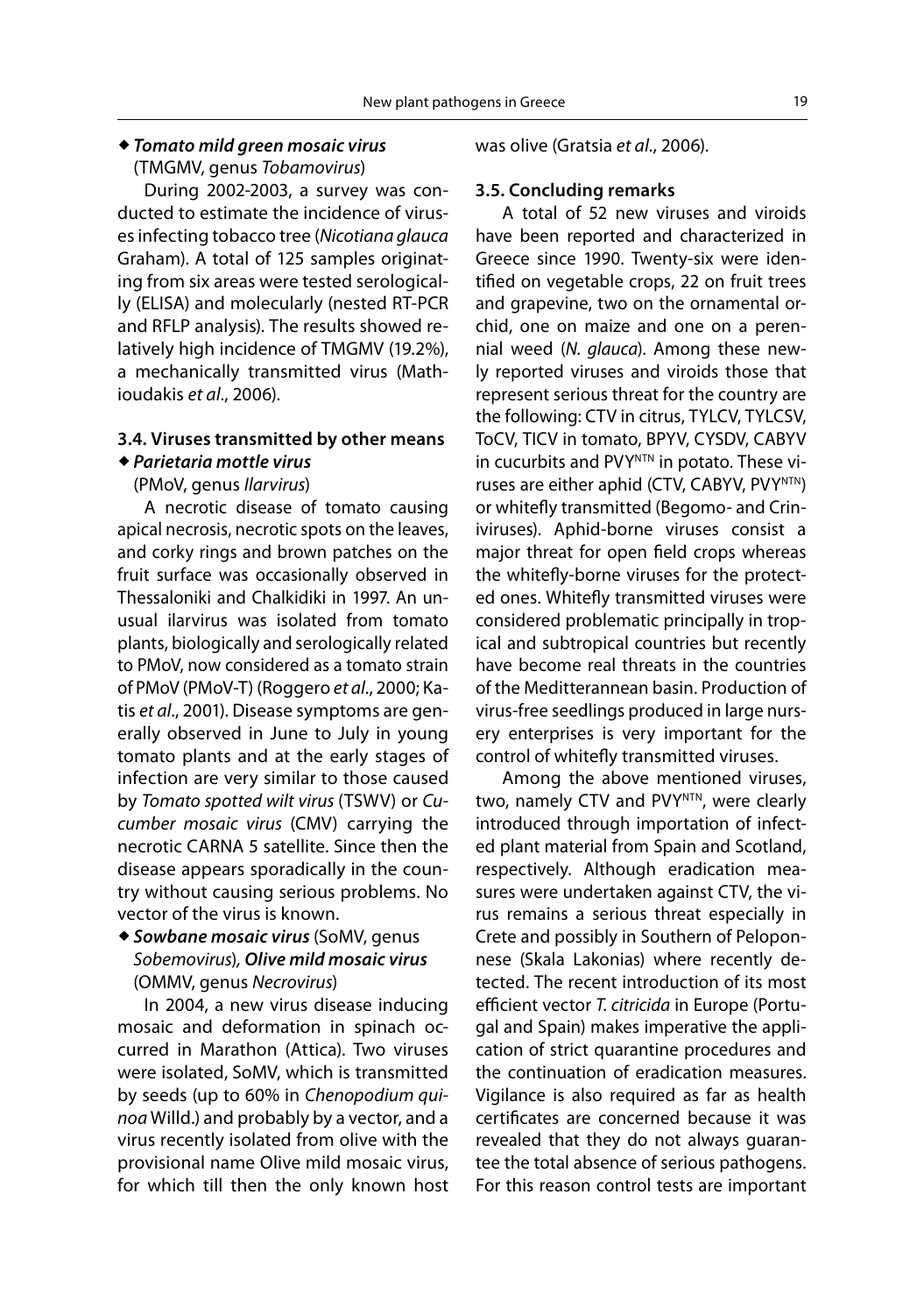for all types of imported propagation material, essentially when the country of origin is hosting the pathogen in concern. Although efforts are continuing for the eradication of CTV from the country, the situation regarding PVYNTN is quite different, as the virus is already widespread and its control is only based on the use of relatively resistant potato cultivars.

An important number (22) of the pathogens described in this review paper results from survey work aiming mostly to estimate the sanitary situation of vegetatively propagated crops like fruit trees, grapevine, garlic, onion, orchids, etc. The poor sanitary situation of these crops was demonstrated. Production of healthy propagation material remains the only method to control viruses and viroids perpetuated and spread through infected plant material.

Last, it should be also pointed out that the molecular techniques developed these past twenty years and now applied in virology labs greatly facilitate the identification and characterization of viroids and viruses. More than one third of the above described pathogens can be detected in the laboratory only by using molecular methods.

## **Literature Cited**

#### **A. Fungal pathogens**

- **1. Alves, A., Correia, A. and Phillips, A.J.L. 2006.** Multiple gene genealogies and morphological data support Diplodia cupressi sp. nov., previously recognized as D. pinea f. sp. cupressi, as a distinct species. Fungal Diversity, **23:** 1–15.
- **2. Biris, D., Vakalounakis, D.J. and Klironomou, E. 2004.** Fusarium wilt of basil in Greece: foliar infection and cultivar evaluation for resistance. Phytoparasitica, **32:** 160-166.
- **3. Bourbos, V.A. and Skoudridakis, M.T. 1992.**  Soft rot of kiwifruit caused by Bipolaris spicifera, anamorph of Cochliobolus spicifer*.* FAO Plant Protection Bulletin, **40:** 110.
- **4. Bourbos, V.A. and Skoudridakis, M.T. 1995.** First report of Oidium mangiferae on Mangifera indica in Greece**.** Plant Disease, **79:** 1075**.**
- **5. Bourbos V.A. and Skoudridakis M.T. 1996.** Oidium arachidis Chorin: a new pathogen of peanut plants (Arachis hypogea L.). Summaries of papers at the seventh Hellenic Phy-

topathological Congress, Athens Greece, November 8-10 1994. Phytopathologia Mediterranea, **35:** 214.

- **6. Elena, Κ. 2005.** Fusarium wilt of Phoenix canariensis: first report in Greece. Plant Pathology, **54**: 244.
- **7. Elena, K. 2006a.** Alternaria brown spot of Minneola, a new disease for Greece. Evaluation of citrus species susceptibility. European Journal of Plant Pathology, **115:** 259-262.
- **8. Elena, K. 2006b.** First report of Phomopsis asparagi causing stem blight of asparagus in Greece. Plant Pathology, **55:** 300.
- **9. Elena, K. and Grigoriou, A. 2007.** First report of Phytophthora primulae in Greece: identification based on morphology and rDNA analysis and determination of its host range. Hellenic Plant Protection Journal*,* **1:** 46-54.
- **10. Elena, K. and Paplomatas, E.J. 1998.** Phytophthora boehmeriae: a new threat to cotton cultivation in the Mediterranean region. Phytoparasitica, **26:** 20-26.
- **11. Elena, K. and Paplomatas E.J. 2001.** The defoliating strain of Verticillium dahliae on cotton: first report for Greece. Summaries of papers presented at 9th Hellenic Phytopathological Congress, Athens, Greece, October 20- 22, 1998. Phytopathologia Mediterranea, **40:** 70.
- **12. Elena, K. and Paplomatas E.J. 2002.** First report of Fomitiporia punctata infecting kiwifruit. Plant Disease, **86:** 1176
- **13. Elena, K., Laskaris, D. and Paplomatas, E.J. 1996.** Four new fungal diseases of ornamentals in Greece. Summaries of papers at the seventh Hellenic Phytopathological Congress, Athens Greece, November 8-10 1994. Phytopathologia Mediterranea, **35:** 230.
- **14. Elena, K., Paplomatas, E.J., Dimou, D., Tzima, A. and Malandraki, I. 2003.** Esca disease complex of grapevine in Greece. Abstracts of European meeting of the IOBC/WPRS working group "integrated protection and production in viticulture". March 18-22, Volos, Hellas, p. 97.
- **15. Elena, K., Fischer, M., Dimou, D. and Dimou D.M. 2006.** Fomitiporia mediterranea infecting citrus trees in Greece. Phytopathologia Mediterranea, **45:** 35-39.
- **16. Eleftheriadou, Fr. and Tahmatsidou V.I. 2001.** Infection of Poinsettia (Euphorbia pulcherim· Willd. ex. Klotzsch) from the fungus Alternaria euphorbiicola (E. Simmons & Engelhard). A new disease in Greece. Summaries of papers presented at 10th Hellenic Phytopathological Congress, Kalamata, Greece, October 3-5, 2000. Phytopathologia Mediterranea, **40:** 181-182.
- **17. Frisullo, S., Logrieco, A., Moretti, A., Grammatikaki G. and Bottalico, A. 1994.** Banana corm and root rot by Fusarium in Crete. Phytopathologia Mediterranea, **33:** 78-82.
- **18. Grigoriou, A.C. 1992a.** Two new fungal diseases of strawberry in Greece. In abstracts of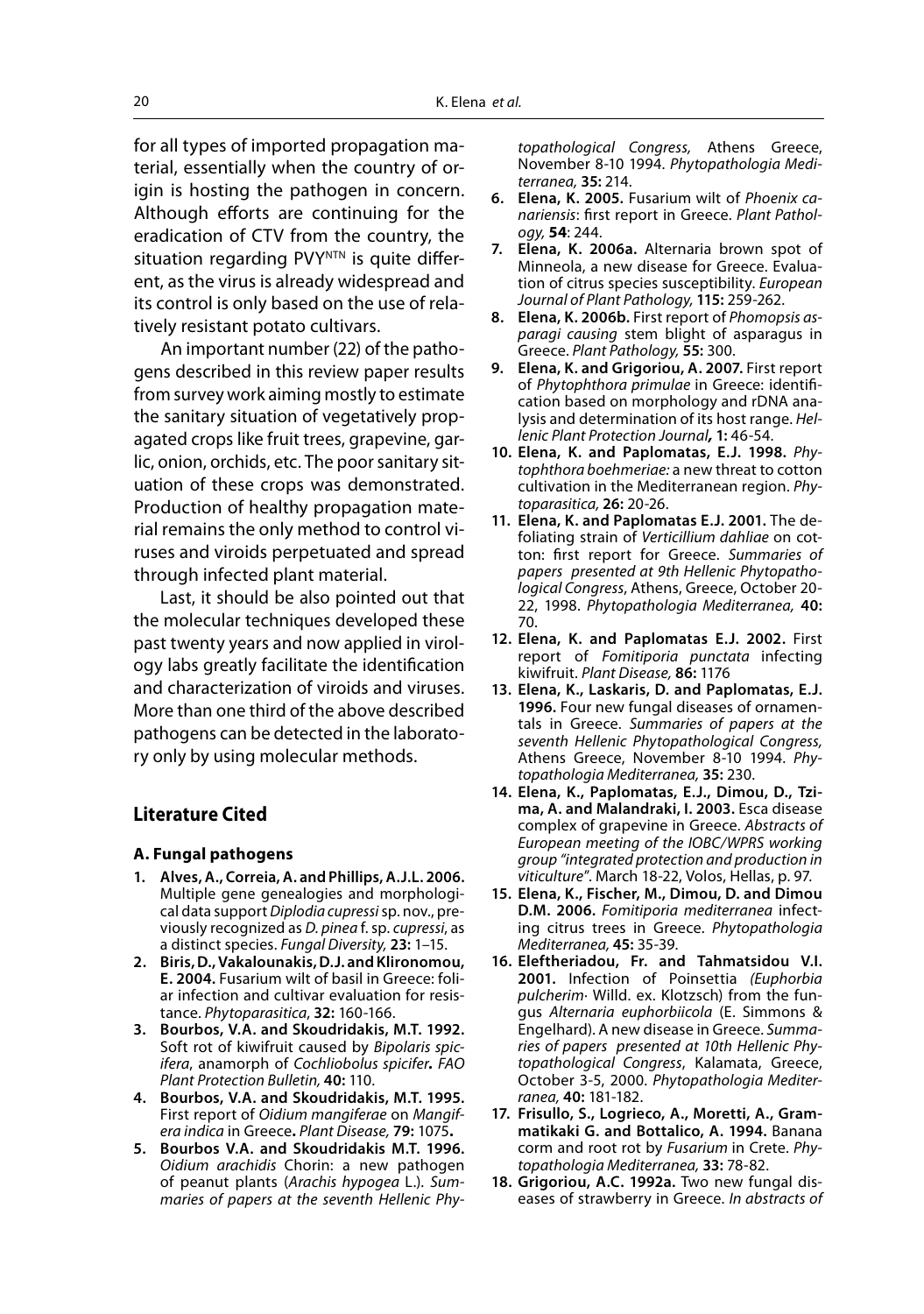6th National Phytopathological Congress, October 6-8, Rio, Patra Greece, p. 24.

- **19. Grigoriou, A.C. 1992b.** Severe fungal infections of chicory and onion at Marathon. In abstracts of 6th National Phytopathological Congress*,* October 6-8, Rio, Patra, Greece, p. 25.
- **20. Grigoriou, A.C. 1996a.** Cercosporidium punctum (Lacroix) Deighton on parsley: a new disease in Greece. Summaries of papers at the seventh Hellenic Phytopathological Congress, Athens, Greece, November 8-10 1994. Phytopathologia Mediterranea, **35:** 229.
- **21. Grigoriou A.C. 1996b.** A new Alternaria petal blight of carnation in Greece. Summaries of papers at the seventh Hellenic Phytopathological Congress, Athens Greece, November 8-10 1994. Phytopathologia Mediterranea, **35:** 229.
- **22. Holevas C.D., Chitzanidis Anna, Pappas A.C., Tjamos E.C., Elena K., Psallidas P.G., Alivizatos A.S., Panagopoulos C.G., Kyriakopoulou P.E., Bem F., Lascaris, D.N., Velissariou, D.E., Vloutoglou, I., Analytis, S.C., Paplomatas, E.J., Aspromougos, J.S., and Varveri, C., 2000.** Diseases agents of cultivated plants observed in Greece from 1981 to 1990. Annales Institut Phytopathologique Benaki, (N.S.), **19:** 1-96.
- **23. Karaoglanidis, G.S. and Bardas, G. 2006.**  First report of Phomopsis fruit decay on apple caused by Phomopsis mali in Greece. Plant Disease, **90:** 375.
- **24. Lagopodi, A.L. and Thanassoulopoulos, C.C. 1996.** Alternaria alternata f. sp. helianthina: a new pathotype of the fungus causing Alternaria leaf spot to sunflower. Journal of Phytopathology, **144:** 571-573.
- **25. Lascaris, D. and Doulias K. 2000.** Damping-off and stunting of sugar beet seedlings caused by Aphanomyces cochlioides. Summaries of papers at the eighth Hellenic Phytopathological Congress, Heraklion Crete, Greece, October 22-24, 1998. Phytopathologia Mediterranea, **39:** 314.
- **26. Michailides, T.J. and Thomidis, T. 2006.** First report of Phomopsis amygdali causing fruit rot on peaches in Greece. Plant Disease, **90:** 1551.
- **27. Niemelä, T., Korhonen K. 1998.** Taxonomy of the genus Heterobasidion. In: Woodward S, Stenlid J, Karjalainen R, Hüttermann A, eds. Heterobasidion annosum. Biology, Ecology, Impact and Control. Wallingford, UK: CAB International: 27–33.
- **28. Ocasio-Morales, R.G., Tsopelas, P. and Harrington, T.C. 2007.** Origin of Ceratocystis platani on Native Platanus orientalis in Greece and its impact on Natural Forests. Plant Disease, **91:** 901-904.
- **29. Paplomatas, E.J., Elena, K. and Tzima, A. 2001.** Infection of rose plants by the fungus Cryptosporella umbrina: first report for Greece. Summaries of papers presented at 10th Hellenic Phytopathological Congress, Kalamata, Greece, October 3-5, 2000. Phytopathologia Mediterranea, **40:** 186-187.
- **30. Paplomatas, E.J., Elena, K., Tsopelas, P., Tzima, A., Paraskevopoulos, A. and Papanikolaou, A. 2006.** Infection of olive trees with the fungus Fomitiporia punctata (Phellinus punctatus). Summaries of papers presented at 11th Hellenic Phytopathological Congress, Preveza, Greece, October 1-4, 2002. Phytopathologia Mediterranea, **45:** 69.
- **31. Pappas, A.C. and Elena K. 1997.** Occurrence of Fusarium oxysporum f.sp. cumini in the island of Chios, Greece. Journal of Phytopathology, **145:** 271-272.
- **32. Rumbos, I.C. 2001.** Young grapevine decline caused by Phaeoacremonium spp. and Cylindrocarpon spp. Summaries of papers presented at 10th Hellenic Phytopathological Congress, Kalamata, Greece, October 3-5, 2000. Phytopathologia Mediterranea, **40:** 187.
- **33. Rumbos, I.C. 2006a.** Dieback symptoms of kiwifruit trees (Actinidia chinensis) caused by Botryosphaeria parva. Summaries of papers presented at the 12th Hellenic Phytopathological Congress, Kastoria Greece, October 12-15 2004. Phytopathologia Mediterranea, **45:** 169.
- **34. Rumbos, I.C. 2006b.** New hosts of the fungus Botryosphaeria parva. Summaries of papers presented at 13rd Hellenic Phytopathological Congress, Athens, Greece, October 16-19, 2006, p. 153 (in Greek).
- **35. Rumbos, I.C., Adamopoulos, A, Tourtouri, A., and Chatzaki, A. 2006.** The role of fungal pathogens associated with substandard grapevine propagation material of cultivars and rootstocks in Greece. Summaries of papers presented at 11th Hellenic Phytopathological Congress, Preveza, Greece, October 1-4, 2002. Phytopathologia Mediterranea, **45:** 66.
- **36. Skarmoutsou, H. and Skarmoutsos, G. 1999.**  First report of Fusarium wilt disease of mimosa in Greece. Plant Disease, **83:** 590.
- **37. Thanassoulopoulos, C.C. and Giapanoglou, E. 1994.** Two New and Unusual Dry Rots of Stored Potatoes in Greece. Plant Disease, **78:** 924.
- **38. Thanassoulopoulos, C.C. and Mappas C.B. 1991.** First Report of Downy Mildew of Sunflower in Greece. Plant Disease, 76: 539.
- **39. Tjamos, S.E., Markakis, E.A., Antoniou, P. and Paplomatas, E.J. 2006.** First record of Fusarium wilt of tobacco in Greece imported as seedborne inoculum. Journal of Phytopathology, **154:** 193-196.
- **40. Tsahouridou, P.C. and Thanassoulopoulos, C.C.** 2000. First report of Hendersonula toruloidea as a foliar pathogen of strawberry-tree (Arbutus unedo) in Europe. Plant Disease, **84:** 487.
- **41. Tsopelas, P. 1999.** Distribution and ecology of Armillaria species in Greece. European Journal of Forest Pathology, **29:**103-116.
- **42. Tsopelas, P. and Angelopoulos, A. 2004.**  First report of canker stain disease of plane trees, caused by Ceratocystis fimbriata f. sp. platani in Greece. Plant Pathology, **53:** 531.
- **43. Tsopelas, P. and Korhonen, K. 1996.** Hosts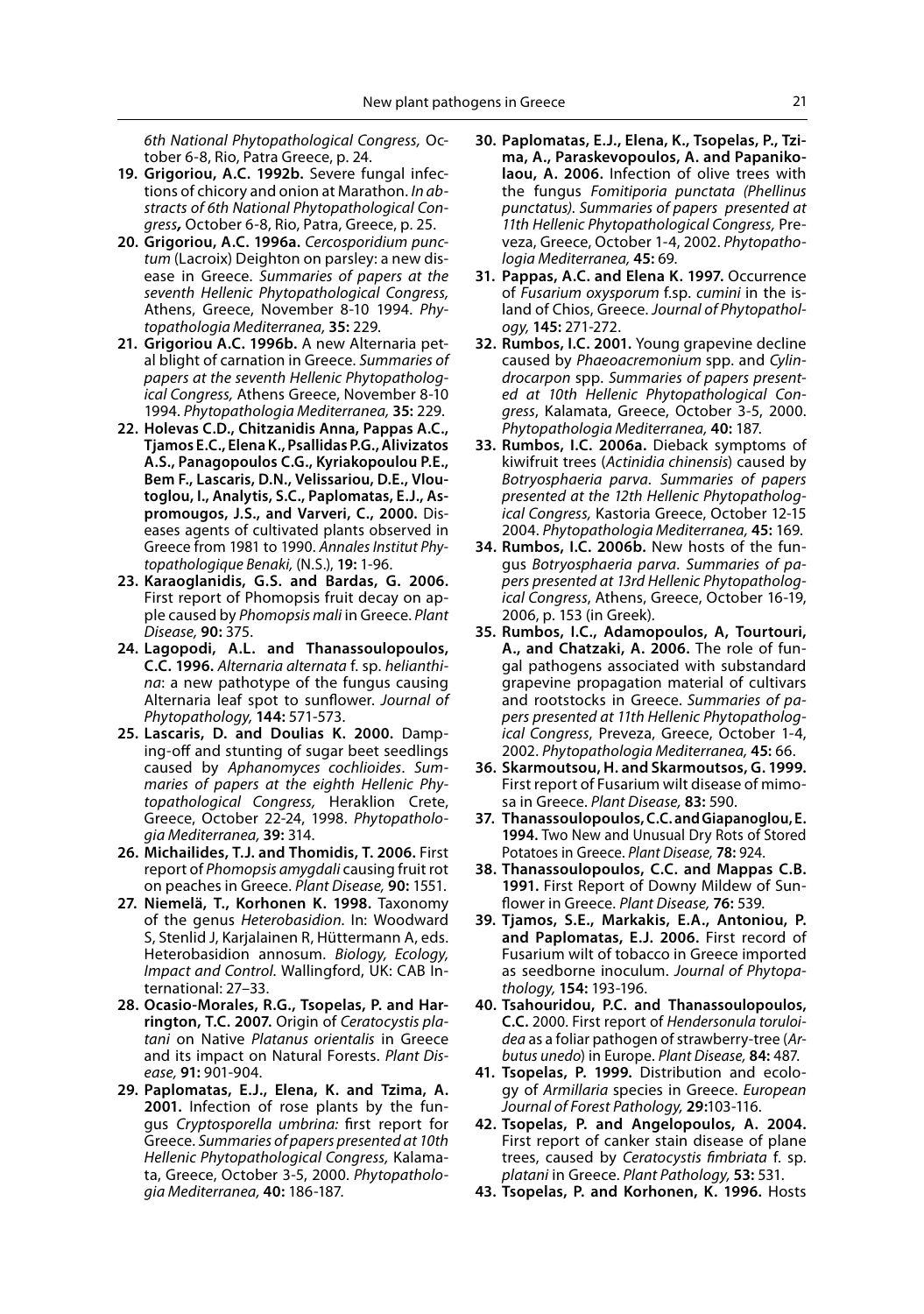and distribution of the intersterility groups of Heterobasidion annosum in the highlands of Greece. European Journal of Forest Pathology, **26:** 4-11.

- **44. Tsopelas, P. and Tjamos E.C. 1997.** Occurrence and pathogenicity of Armillaria tabescens on almond in Greece. Bulletin OEPP, **27:** 455-461.
- **45. Tzavella-Klonari, K. Aggelaki, M.D. and Karadimos, D.A. 1997.** First Report of Anthracnose on Weeping Willow in Greece. Plant Disease, **81:** 960.
- **46. Vakalounakis, D.J. 1990a.** Host Range of Alternaria alternata f. sp. cucurbitae Causing Leaf Spot of Cucumber. Plant Disease, **74:** 227-230.
- **47. Vakalounakis, D.J. 1990b.** Alternaria alternata f.sp. cucurbitae, the cause of a new leaf spot disease of melon (Cucumis melo ). Annals of Applied Biology, **117:** 507-513.
- **48. Vakalounakis, D.J. 1996.** Root and Stem Rot of Cucumber Caused by Fusarium oxysporum f. sp. radicis-cucumerinum f. sp. nov. Plant Disease, **80:** 313.
- **49. Vakalounakis, D.J. 1997.** First record of Puccinia horiana on Denranthema x morifolium in Greece. Bulletin OEPP, **27:** 259-260.
- **50. Vloutoglou, I. and Lascaris D. 2000.** New pathogenic fungi of the genus Alternaria in Greece. Summaries of papers at the eighth Hellenic Phytopathological Congress, Heraklion Crete, Greece, October 22-24, 1998. Phytopathologia Mediterranea, **39:** 338.
- **51. Xenopoulos, S. and Tsopelas, P. 2000.**  Sphaeropsis canker, a new disease of cypress in Greece. Forest Pathology, **30:** 121-126.

#### **B. Bacterial Pathogens**

- **1. Alivizatos, A.S. and Glynos, P. 1992.** A spot of lettuce caused by Xanthomas campestris pv. vitians. In Summaries of Papers, 6th Hellenic Phytopathological Congress, 6-8 October 1992, Patras, p. 22-23 (in Greek).
- **2. Bant, J.H. and Storey, I.F. 1952.** Hot water treatment of celery seed in Lancashire. Plant Pathology, **1:** 81-83.
- **3. Barak, J.D., Koike, S.T. and Gilbertson, R.L. 2001.** Role of crop debris and weeds in the epidemiology of bacterial leaf spot of lettuce in California. Plant Disease, **85:** 169-178.
- **4. Bradbury, J.F. 1986.** Guide to Plant pathogenic Bacteria. C.A.B. International Mycological Institute Slough, U.K..
- **5. Carisse, O., Ouimet, A., Toussaint, V. and Phi**lion, V. 2000. Evaluation of the effect of seed treatments, bactericides and cultivars on leaf spot of lettuce caused by Xanthomonas campestris pv. vitians. Plant Disease, **84:** 295-299.
- **6. Glynos, P.E. and Alivizatos, A.S. 2006.** Leek rot caused by Pseudomonas syringae pv. porri. Annals of the Benaki Phytopathological Institute (N.S.), **20:** 82-87.
- **7. Goumas, D.E. and Hatzaki, A.K. 1998.** Possible etiology of the disease "watermelon rind

necrosis". In Summaries of Papers of the 9th Hellenic Phytopathological Congress, Athens. 20- 22 October 1998, p. 38 (in Greek).

- **8. Goumas, D.E. and Lalla, P. 2004.** Pseudomonas syringae pv. apii: Causal agent of bacterial spot of celery in Greece. In Summaries of Papers of the 12th Hellenic Phytopathological Congress, Kastoria, 12-15 October 2004, p. 44 (in Greek).
- **9. Goumas, D.E., Tsagarakou, A. and Splini, S. 2002.** Bacterial spot of artichoke bracts, caused by the bacterium Xanthomonas cynarae. In Summaries of Papers of the 11<sup>th</sup> Hellenic Phytopathological Congress, Preveza, 1-4 October 2002, p. 138 (in Greek).
- **10. Little, E.L., Koike, S.T. and Gilbertson, R.L. 1997.** Bacterial leaf spot of celery in California. Etiology, epidemiology and role of contaminated seed. Plant Disease, **81:** 892-896.
- 11. Sahin, F. and Miller, S.A. 1997. Identification of the bacterial leaf spot pathogen of lettuce Xanthomonas campestris pv. vitians in Ohio and assessment of cultivar resistance and seed treatment. Plant Disease, **81:** 1443-1446.
- **12. Sahin, F. and Miller, S.A. 1998.** Two new hosts of Xanthomonas campestris pv. vitians. Plant Disease, **82:** 262.
- **13. Toussaint, V., Morris, C.E. and Carisse, O. 2001.** A new semiselective medium for Xanthomonas campestris pv. vitians the causal agent of bacterial leaf spot of lettuce. Plant Disease, **85:** 131-136.

#### **C. Plant viruses and viroids**

- **1. Amari, K., Canizares, M.C., Myrta, A., Sabanadzovic, S., Srhiri, M., Gabriel, I., Caglayan, K., Varveri, C., Gatt, M., Di Terlizzi, B. and Pallas, V. 2000.** First report on Hop stunt viroid (HSVd) from some Mediterranean countries. Phytopathologia Mediterranea, **39:** 271-276.
- **2. Avgelis, A. and Grammatikaki, G. 2006.** Sanitary status of grapevine mother plants of local varieties in Crete, Greece. In Extended Abstracts of the 15th ICVG Conference, Stellenbosch, South Africa, 3-7 April, 2006, pp.151-152.
- **3. Avgelis, A. and Rumbos, I. 2000.** Investigations on the distribution of GVA and GVB Vitivirus in Greek grapevine varieties and clones by ELISA testing. In Extended Abstracts of the 13th ICVG Conference, Adelaide, Australia, 2000, p. 45.
- **4. Avgelis, A.D., Roditakis, N., Dovas, C.I., Katis, N.I., Varveri, C., Vassilakos, N., Bem, F. 2001.** First Report of Occurrence of Tomato yellow leaf curl virus on Tomato Crops in Greece. Plant Disease, **85**(6)**:** 678.
- **5. Avgelis, A., Rumbos, I., Rumbou, A., Nikolaou, N. and Dimou, D. 1997.** Association of closteroviruses GLaV-1 and GLRaV-3 with leafroll symptoms in Greek vineyards. In Extended Abstracts of the 12th ICVG Conference, Lisbon, Portugal, 1997, pp. 117-118.
- **6. Barbarossa, L., Loconsole, G. and Vovlas,**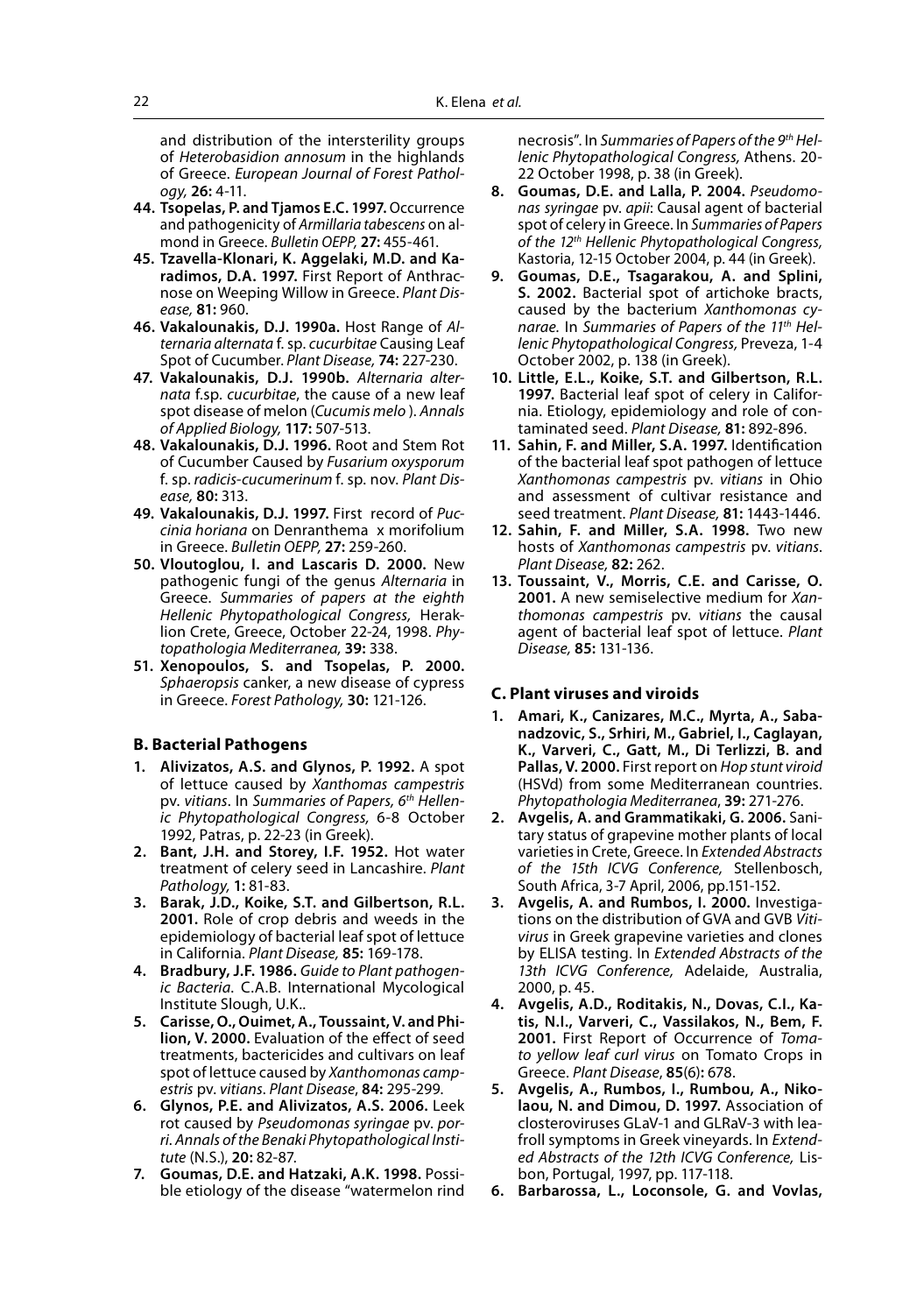**C. 2007.** Virus and virus like diseases of citrus in Epirus. Journal of Plant Pathology, **89:** 273-276.

- **7. Βem, F., Varveri, C., Eleftheriadis, I. and Karafyllidis, D. 1999.** First report of occurrence of potato tuber necrotic ringspot disease in Greece. Plant Disease, **83(**5): 488.
- **8. Boubourakas, I.N., Avgelis, A.D., Kyriakopoulou, P.E. and Katis, N.I. 2006.** Occurrence of yellowing viruses (Beet pseudo-yellows virus, Cucurbit yellow stunting disorder virus and Cucurbit aphid-borne yellows virus) affecting cucurbits in Greece. Plant Pathology, **55:** 276–283.
- **9. Boubourakas, I.N., Hadidi, A. and Kyriakopoulou, P.E. 2006.** The presence of ASSVd, PB-CVd and PLMVd viroids in cultivated and wild pome and stone fruits in Greece. Phytopathologia Mediterranea, **45:** 173-174 (Abstract).
- **10. Chatzivassiliou, E.K., Boubourakas, I.N., Winter, S., Lesemann, D.E., Avgelis, A.D. and Katis, N.I. 2006.** Viruses infecting pea (Pisum sativum L.) crops in Greece. Phytopathologia Mediterranea, **45:** 82 (Abstract).
- **11. Chatzivassiliou E.K., Efthimiou, K., Drossos, E., Papadopoulou, A., Poimenidis, G. and Katis, N.I. 2004.** A survey of tobacco viruses in tobacco crops and native flora in Greece. European Journal of Plant Pathology, **110:** 1011-1023.
- **12. Chatzivassiliou, E.K., Efthimiou, K., Matsi, T.H., Zissopoulos, N., Papadimitriou, M., Roumbos, I., Tsombana, M., Chouliara, M., Papadopoulou, A., Poimenidis, G. and Katis, N.I. 2001.** Incidence of viruses in tobacco crops in Greece. Phytopathologia Mediterranea, **40:** 191-192 (Abstract).
- **13. Dimou, D., Drossopoulou, J., Moschos, E., Varveri, C. and Bem, F. 2002.** First report of Citrus tristeza virus in Greece. Plant Disease, **86:** 329.
- **14. Dovas, C.I., Avgelis, A.D. and Katis, N.I. 2002.** Multiplex detection of criniviruses associated with epidemics of a yellowing disease of tomato in Greece. Plant Disease, **86:** 1345-1349.
- **15. Dovas, C.I., Eythymiou, K. and Katis, N.I. 2004.** First report of Maize rough dwarf virus (MRDV) on maize crops in Greece. Plant Pathology, **53**(22): 238.
- **16. Dovas, C.I., Fotopoulos, V., Theocharopoulos, A., Loumbourdis, I., Diamandidis, G.,**  Winter, S. and Katis, N.I. 2001a. Identification of viruses infecting spinach (Spinacea oleracea) crops in Greece. Phytopathologia Mediterranea, **40**(2): 193 (Abstract).
- **17. Dovas, C.I., Hatziloukas, E., Salomon, R., Barg, E., Shiboleth, Y. and Katis, N.I. 2001b.** Incidence of Viruses Infecting Allium spp. in Greece. European Journal of Plant Pathology, **107:** 677-684.
- **18. Dovas, C.I., Leventakis, N., Spinthiropoulou, H., Stavrakakis, M.N. and Katis, N.I. 2001c.** Problems concerning clonal selection of grapevine associated with viral infection. Phytopathologia Mediterranea, **45:** 192 (Abstract).
- **19. Dovas, C.I., Smirnioudis, I.N., Chatzivassi-**

**liou, E.K., Konstantinidou-Doltsinis, S. and**  Katis, N.I. 2001d. Identification of Cymbidium mosaic virus (CyMV) and Odontoglossum ringspot virus (ORV) in orchids in Greece, and the development of multiplex spot-PCR for their detection. Phytopathologia Mediterranea, **40**  (2): 192 (Abstract).

- **20. Dovas C.I., Spinthiropoulou, H., Stavrakakis M.N. and Katis N.I. 2003a.** Sanitary status of wine grape varieties (Vitis vinifera L.) in northern Greece originating from clonal selection for preservation. In Extended Abstracts of the 14th ICVG Conference, Locorotondo, Italy, 12- 17 Sept., 2003, pp. 169-170.
- **21. Dovas, C., Theoharopoulos, A., Loumbourdis, I., Smyrnioudis, E., Sklavounos, A.P., Kyriakopoulou, P.E. and Katis, N.I. 2001e.** Beet western yellows virus (BWYV) in Greece. Phytopathologia Mediterranea, **40**(2): 193 (Abstract).
- **22. Dovas C.I., Vovlas, C., Papazis, G. and Katis N.I. 2003b.** Sanitary status of wine grape varieties (Vitis vinifera L.) in northern Greece originating from clonal selection for preservation. In Extended Abstracts of the 14th ICVG Conference, Locorotondo, Italy, 12-17 Sept., 2003, p. 156.
- **23. Girgis, S.M., Bem, F., Kyriakopoulou, P.E., Dovas, C.I., Sklavounos, A.P., Avgelis, A., Katis, N., Tzortzakakis, S. and Tsagri, M. 2000.**  A New Ilarvirus Isolated from Grapevine in Greece. Plant Disease, **84:** 1345.
- **24. Gratsia, Μ.Ε., Tzanetakis, Ι.Ε., Fasseas, Κ.P. and Kyriakopoulou, P.E. 2006.** Two viruses related with a new disease in spinach in Greece. In Abstracts 13th National Phytopathological Congress, Athens, Greece, 16-19 Oct. 2006, p. 78 (in Greek).
- **25. Houliara, Μ., Maliogka, V., Dovas, C.I., Efthimiou, K., Papathanasiou, Κ., Sereti, A., Harou, Α. and Katis, Ν.I. 2006.** Incidence and characterization of viruses infecting cultivated species of the family Apiaceae in Greece. Phytopathologia Mediterranea, **45:** 176 (Abstract).
- **26. Kaponi, M.S. and Kyriakopoulou, P.E. 2006.**  Olive viruses in Greece. In Abstracts 13th National Phytopathological Congress, Athens, Greece, 16-19 Oct. 2006, p. 63 (in Greek).
- **27. Katis, N., Avgelis, A. and Lecoq, H. 1995.** Cucumber toad skin virus (CTSV): a new virus disease of cucumber crops in Greece. In Proceedings of the 8th Conference on Virus Diseases of Vegetables, Prague, Czech Republic, 9-15 July 1995, pp. 140-144.
- **28. Katis, N.I., Efthimiou, K.E., Dovas, C.I., Maliogka, V.I., Papayiannis, L.C., Avgelis, A.D., Kiaras, E. and Paraskeyopoulos, A. 2006.** Epidemics of whitefly-borne viruses in tomato and cucurbit crops in Greece: spread and control strategies. In Abstracts 13th National Phytopathological Congress, Athens, Greece, 16-19 Oct. 2006, p. 77 (in Greek).
- **29. Katis, N., Lecoq, H., Bourdin, D., Kokkinis, G. and Vaitsopoulos, D. 1992.** Cucurbit aphidborne yellows : a new virus disease in Greece.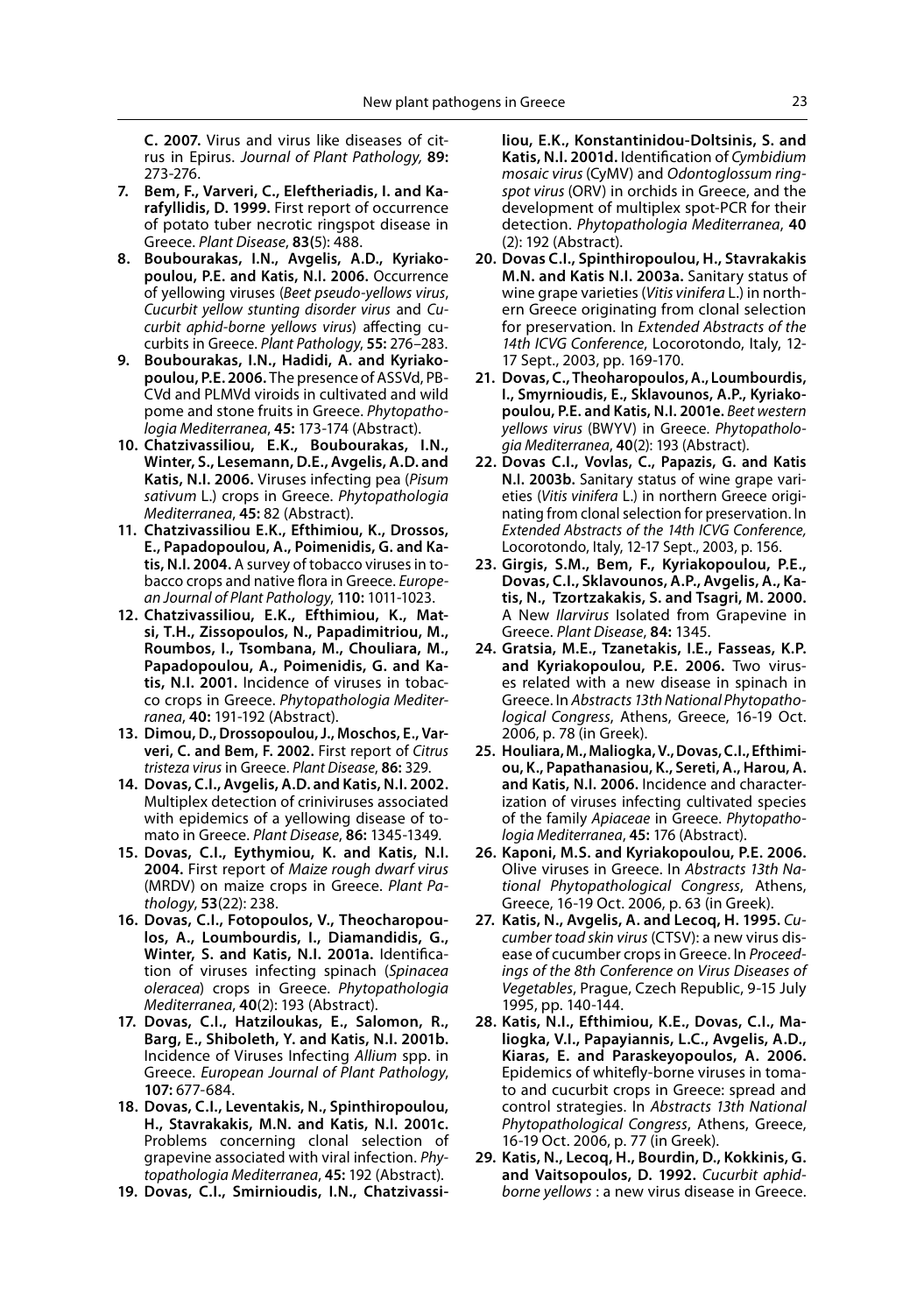Agriculture-Animal production, **6:** 40-43 (in Greek).

- **30. Katis, N.I., Roggero, P., Dovas, C.I., Chatzibassiliou, E.K. 2001.** Tomato apical necrosis: a new virus disease of tomato caused by a strain of Parietaria mottle virus (PmoV). Phytopathologia Mediterranea, **40:** 194-195 (Abstract).
- **31. Kyriakopoulou, P.E.1995.** Virus diseases of tomato. Agriculture-Animal production, **5:** 42- 53 (In Greek).
- **32. Kyriakopoulou, P.E. and Hadidi, A.1998.**  Natural infection of wild and cultivated pears with apple scar skin viroid in Greece. Acta Horticulturae, **472:** 617-625.
- **33. Livieratos, I.C., Katis, N. and Coutts, R.H.A.**  1998. Differentiation between Cucurbit yellow stunting disorder virus and Beet pseudoyellows virus by reverse transcription-polymerase chain reaction assay. Plant Pathology, **47:** 362-369.
- **34. Maliogka, V.I., Dovas, C.I., Drougkas, E.V., Efthimiou, K.E. and Katis, N.I. 2006a.** Detection of viruses belonging to the genera Closterovirus, Foveavirus and Ilarvirus in cherry orchards in Greece. In Abstracts 13th National Phytopathological Congress, Athens, Greece, 16-19 Oct. 2006, p. 131 (in Greek).
- **35. Maliogka, V.I., Sainis, P.A., Charou, A., Lotos, L., Dimou, D., Dovas, C.I. and Katis, N.I. 2006b.** Inspection of the sanitary status of vineyards in the VQPRD zone of Korinthia and Argolida. In Abstracts 13th National Phytopathological Congress, Athens, Greece, 16- 19 Oct. 2006, p. 61 (in Greek).
- **36. Mathioudakis, M.M., Efthimiou, K. and Katis, N.I. 2006**. Incidence of viruses in tree tobacco (Nicotiana glauca) in Greece PE. In Abstracts 13th National Phytopathological Congress, Athens, Greece, 16-19 Oct. 2006, p. 127 (in Greek).
- **37. Papagiannis, L.C., Avgelis, A.D., Ioannou, N. and Katis, N.I. 2007a.** First report of Tomato

yellow leaf curl Sardinia virus (TYLCSV) infecting tomato crops in Greece. Plant Pathology, **56:** 341.

- **38. Papagiannis, L.C., Paraskevopoulos, A. and Katis, N.I. 2007b.** First report of Tomato yellow leaf curl virus infecting common bean (Phaseolus vulgaris) in Greece. Plant Disease, **91:** 465.
- **39. Papavassiliou, C., Dovas, C.I., Papagiannis, L.C., Avgelis, A.D., Kyriakopoulou, P.E., Doulias, K. and Katis, N.I. 2006.** Incidence of insect-borne cucurbit viruses in Greece. Phytopathologia Mediterranea, **45:** 80 (Abstract).
- **40. Papavassiliou, C., Hatziloukas, E., Dovas, C.I., Efthimiou, K., Avgelis, A.D. and Katis, N.I. 2001.** Incidence of insect-borne cucurbit viruses in Greece. Phytopathologia Mediterranea, **40:**  2, 195 (Abstract).
- **41. Roggero, P., Ciufo, M., Katis, N.I., Alioto, D., Crescenti, A., Parella, G. and Gallitelli, D. 2000.** Necrotic disease in tomatoes in Greece and Southern Italy caused by the tomato strain of Parietaria mottle virus. Journal of Plant Pathology, **82:** 159.
- **42. Sclavounos, Α.P., Kyriakopoulou, P.E., Holeva, M.C., Kostas, P. and Voloudakis, A.E. 2006.** Detection of Cherry leafroll virus (CLRV) from walnut (Juglans regia L.) in Greece. In Abstracts 13th National Phytopathological Congress, Athens, Greece, 16-19 Oct. 2006, p. 155 (in Greek).
- **43. Vidalakis, G., Boubourakas, I.N., Voloudakis, A.E., Agorastou, T., Magripis, C. and Kyriakopoulou, P.E. 2006.** Occurrence of viruses and viroids in citrus mother tree plantations in Greece. In Abstracts 13th National Phytopathological Congress, Athens, Greece, 16-19 Oct. 2006, p. 62 (in Greek).
- **44. Varveri, C. 2006.** Biological, serological and molecular characterisation of Potato virus Y isolates in Greece. Annals of the Benaki Phytopathological Institute, **20:** 67-81.

Received: 14 September 2007; Accepted: 17 January 2008

# ΑΡΘΡΟ ΕΠΙΣΚΟΠΗΣΗΣ

# **Νέες αναφορές παθογόνων των φυτών στην Ελλάδα, 1990-2007**

Κ. Ελένα, Α.Σ. Αλιβιζάτος και Χ. Βαρβέρη

**Περίληψη** Τα νέα παθογόνα των φυτών που αναφέρθηκαν στη χώρα μας κατά την περίοδο 1990-2007 συνοψίζονται με βάση δεδομένα που δημοσιεύθηκαν στην ελληνική και στη διεθνή βιβλιογραφία. Περιλαμβάνονται φυτοπαθογόνοι μύκητες, βακτήρια και ιοί ή ιοειδή.

'Οσον αφορά στους φυτοπαθογόνους μύκητες, συνολικά 47 νέα παθογόνα αναφέρθηκαν στην Ελλάδα από το 1990, από τα οποία τα περισσότερα προκαλούν σοβαρές ζημιές σε καλλιέργειες ή σε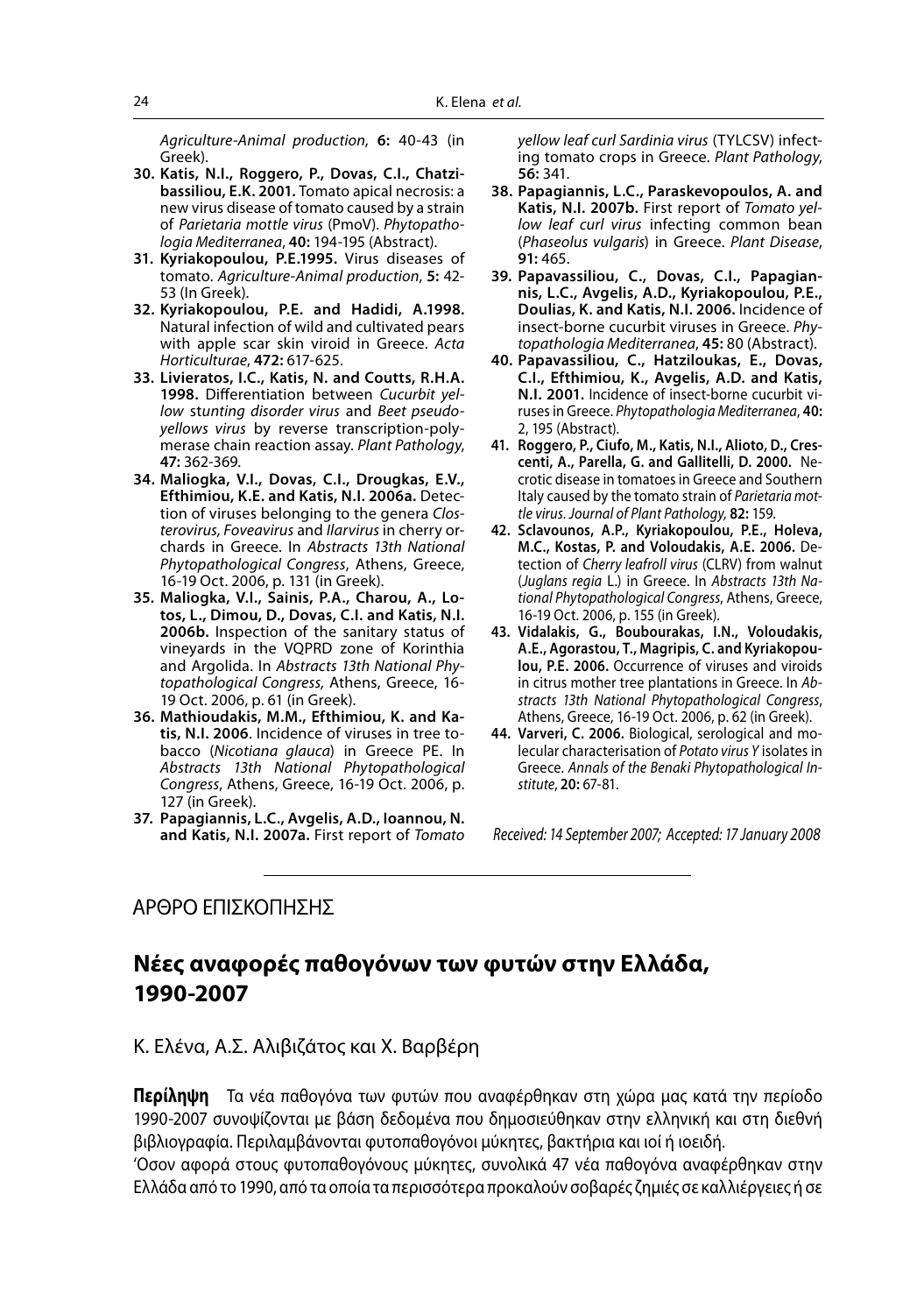δασικά είδη και μόνο λίγα φαίνεται να έχουν αμελητέες επιπτώσεις. Οι σοβαρότερες περιπτώσεις, με βάση τα μέχρι σήμερα δεδομένα, είναι οι εξής:

- − Η είσοδος του Ceratocystis platani στη χώρα μας και η εμφάνιση της ασθένειας «έλκος του πλατάνου», η οποία έγινε σχετικά πρόσφατα και βρίσκεται ακόμη σε περιορισμένη έκταση στη Νοτιοδυτική Πελοπόννησο. Λόγω της σοβαρότητας της ασθένειας θα πρέπει να ληφθούν επειγόντως μέτρα για τον περιορισμό της ασθένειας.
- − Η ίσκα των αμπελώνων, με νέα παθογόνα που απομονώθηκαν από νεαρά πρέμνα, αποτελεί ήδη σοβαρό πρόβλημα τόσο στην εγκατάσταση των νέων αμπελώνων όσο και μετέπειτα. Η χρησιμοποίηση πολλαπλασιαστικού υλικού απαλλαγμένου από την ασθένεια είναι πρωταρχικό μέτρο που πρέπει να ληφθεί για την αντιμετώπιση της ασθένειας.
- − Η νέα ειδική μορφή του Fusarium oxysporum f. sp. radicis-cucumerinum προκαλεί σήψη της βάσης και αδρομύκωση της αγγουριάς με σοβαρές ζημιές στις θερμοκηπιακές καλλιέργειες της χώρας.
- − Η κηλίδωση των μανταρινιών Minneola από τον Alternaria alternata pv. citri είναι ένα σοβαρό πρόβλημα στη Βορειοδυτική Ελλάδα.
- − Οι προσβολές των καψών του βαμβακιού από τον Phytophthora boehmeriae είναι ένα σοβαρό πρόβλημα σε φυτείες που συνήθως ποτίζονται διαφορετικά από το σύστημα «στάγδην».

΄Οσον αφορά στα φυτοπαθογόνα βακτήρια, υπήρξαν πέντε νέες αναφορές από το 1990 μέχρι το 2007 στην Ελλάδα. Όλα τα παθογόνα διαπιστώθηκαν επί καλλιεργούμενων λαχανοκομικών φυτών και περιγράφηκαν τα συμπτώματα. Τα βακτήρια που ανιχνεύθηκαν και προσδιορίσθηκαν ήταν: Pantoea ananas επί καρπουζιού, Pseudomonas syringae pv. apii επί σέλινου, Pseudomonas syringae pv. porri επί πράσου, Xanthomonas campestris pv. vitians επί μαρουλιού και Xanthomonas cynarae επί αγκινάρας. Σην Ελλάδα δεν έχει διαπιστωθεί ακόμα ευρεία εξάπλωση των βακτηρίων αυτών αλλά, με βάση στοιχεία από άλλες χώρες, η προκαλούμενη από αυτά ζημιά μπορεί να έχει σοβαρή οικονομική επίπτωση γιατί μειώνει την εμπορική αξία ή καθιστά μη εμπορεύσιμη τη συγκομιδή των προσβεβλημένων φυτών.

Όσον αφορά στους ιούς και τα ιοειδή, έγιναν 52 συνολικά νέες αναφορές στη χώρα μας στο ίδιο διάστημα. Από αυτές, τη σοβαρότερη νέα απειλή για σημαντικές καλλιέργειες όπως τα εσπεριδοειδή, η τομάτα, το αγγούρι και η πατάτα αποτελούν εννέα ιοί οι οποίοι διαθέτουν έντομαφορείς ικανούς να διασφαλίσουν την περαιτέρω μετάδοσή τους. Αυτοί είναι: ο ιός της τριστέτσας των εσπεριδοειδών (Citrus tristeza virus, CTV), ο ιός του κίτρινου καρουλιάσματος των φύλλων της τομάτας (Tomato yellow leaf curl virus, TYLCV), ο ιός του κίτρινου καρουλιάσματος των φύλλων της τομάτας της Σαρδηνίας (Tomato yellow leaf curl Sardinia virus, TYLCSV), ο ιός της χλώρωσης της τομάτας (Tomato chlorosis virus, ToCV), ο ιός της μολυσματικής χλώρωσης της τομάτας (Tomato infectious chlorosis virus, TICV), ο ιός του ψευδο-ίκτερου των τεύτλων (Beet pseudo-yellows virus, BPYV), ο ιός του κίτρινου παραμορφωτικού νανισμού των κολοκυνθοειδών (Cucurbit yellow stunting disorder virus, CYSDV), ο ιός του αφιδομεταδιδόμενου κίτρινου ίκτερου των κολοκυνθοειδών (Cucumber aphid borne yellows virus, CABYV) και ο ιός Υ της πατάτας στέλεχος ΝΤΝ (Potato virus YNTN, PVYNTN). Η εκρίζωση ασθενών φυτών, η εφαρμογή αυστηρών διαδικασιών φυτοκαραντίνας και η χρησιμοποίηση πολλαπλασιαστικού υλικού απαλλαγμένου ιών είναι κάποια από τα σημαντικότερα μέτρα για την αντιμετώπισή τους. Τα μισά σχεδόν από αυτά τα περιγραφέντα παθογόνα προέκυψαν από επισκοπήσεις που είχαν σκοπό τη διερεύνηση της φυτοϋγιεινής κατάστασης αγενώς πολλαπλασιαζόμενων καλλιεργειών, σαν πρώτο βήμα για την παραγωγή υγιούς πολλαπλασιαστικού υλικού. Οι μοριακές μέθοδοι που αναπτύχθηκαν τα τελευταία χρόνια έχουν συμβάλει σημαντικά στην ταυτοποίηση και τον χαρακτηρισμό των αναφερόμενων ιών και ιοειδών.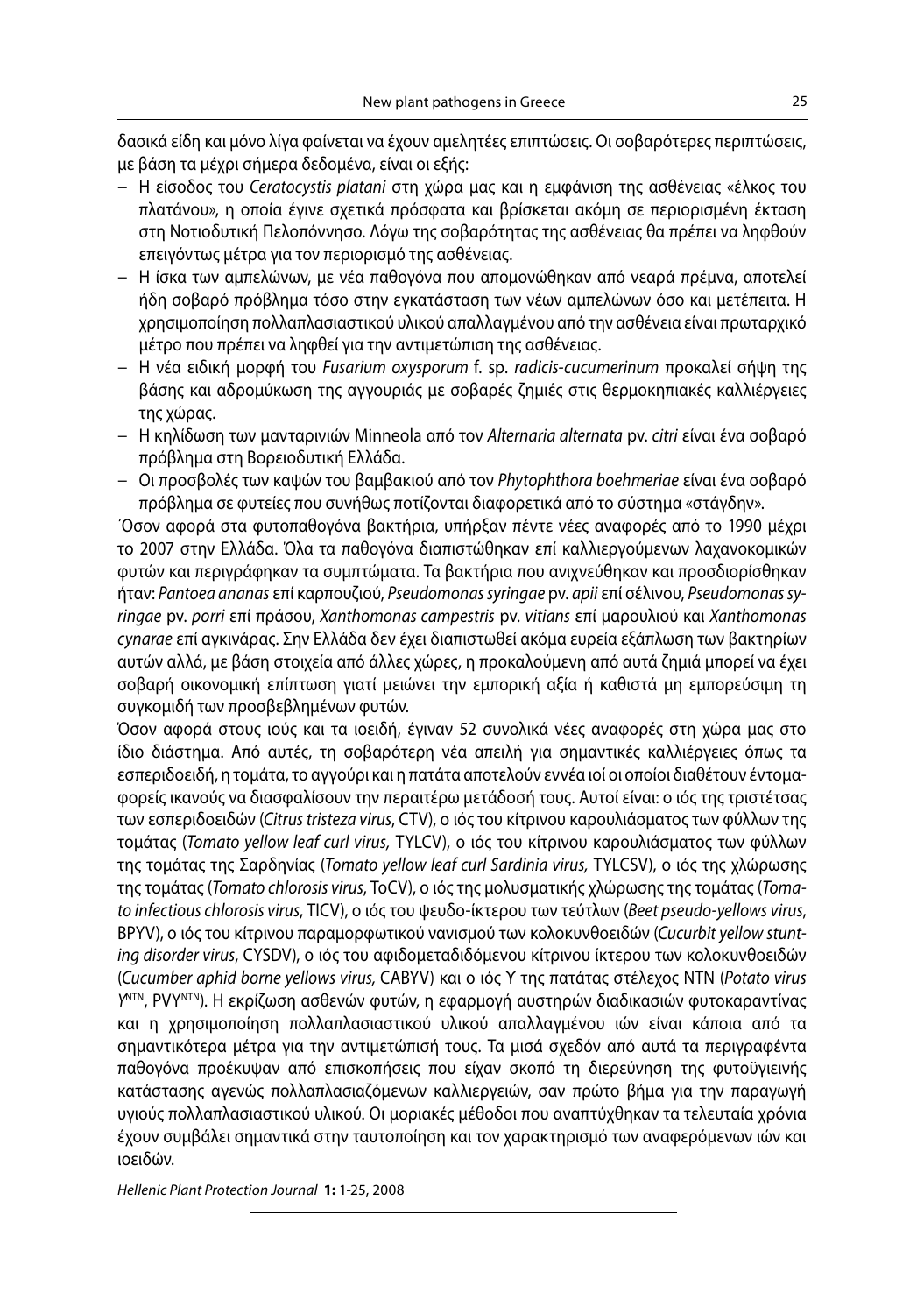# **Effect of different rates of nitrogen application on the concentration of micronutrients in lettuce and spinach plants**

A. Assimakopoulou<sup>1,2</sup>, Y.E. Troyanos<sup>1</sup> and Ch. Tsougrianis<sup>2</sup>

**Summary** The effects of several nitrogen application rates on Fe, Mn, Zn and Cu concentration in lettuce and spinach plants were studied in three experiments. The applied nitrogen treatments were: seven concentrations of nitrate nitrogen (N<sub>1</sub>:0.1, N<sub>2</sub>:0.5, N<sub>3</sub>:1.0, N<sub>4</sub>:2.0, N<sub>5</sub>:4.0, N<sub>6</sub>:7.0, N<sub>7</sub>:14.0 mM N) for Butterhead lettuce, six (N.:1.0, N.:3.0, N.:6.0, N.:10.0, N.:16.0, N.:22.0 mM N) for spinach, in hydroponics, and six nitrogen fertilization rates (N.:0, N.:45, N.:90, N.:135, N.:180, N.:225 kg N. $^{\prime}$ ha) for Romaine lettuce in the field. The growth of Butterhead lettuce and spinach plants in hydroponics was increased by increasing nitrogen supply; foliage Mn, Zn and Cu concentration was higher at the low nitrogen levels whereas at high N supply a gradual reduction in the relevant micronutrient concentration occurred. In the field, there was a significant increase on lettuce plant fresh weight up to the level N<sub><sub>c</sub> with increasing the quantity of N fertilizer whereas at the highest ni-</sub> trogen level  $\mathsf{N}_{_{6'}}$  a significant reduction of plant growth occurred; a significant positive correlation was found between the foliage fresh weight and Zn and Cu concentration. In all the experiments, no correlation was found between Ν application and foliage Fe concentration.

Additional keywords: N fertilization, N supply, growth, Fe, Mn, Zn, Cu, nutrient interactions

## **Introduction**

The contents of nutrient elements in leafy vegetables are important to human health, mainly for people in developing world. Besides, lettuce and spinach as dietetic food has long been the object of many investigations. It is well known that fertilization practices can have significant effects on the accumulation of micronutrients on the edible plant products (15). Furthermore, the interactions among nutrients and/or growth effects caused by increased supply of a nutrient could affect accumulation of micronutrients in plants.

The interactions among nutrients are often complex and occur when the uptake of one element affects the uptake and assimilation of another and they are expressed in different ways, including uptake phenomena and biochemical reactions. A nutrient may interact simultaneously with more than one nutrient; this may induce deficiencies, toxicities and/ or modified nutrient composition. In crop plants, the nutrient interactions are generally measured in terms of uptake and "concentration effects" due to modified plant growth. Better understanding of nutrient interactions may be useful in understanding the importance of balanced supply of nutrients and consequently the improvement in plant growth and yields (1).

Nitrogen may interact simultaneously with more than one nutrient. It is of fundamental importance in order to improve plant growth and development, to understand the interactions of nitrogen with other nutrients. The quantity and the

<sup>&</sup>lt;sup>1</sup> Laboratory of Non Parasitic Diseases, Benaki Phytopathological Institute, 8 St. Delta str., GR-145 61 Kifissia (Athens), Greece

<sup>2</sup> District Laboratory of Agricultural Advisory Services and Fertilizer Analyses, GR-204 00 Xylokastro, Greece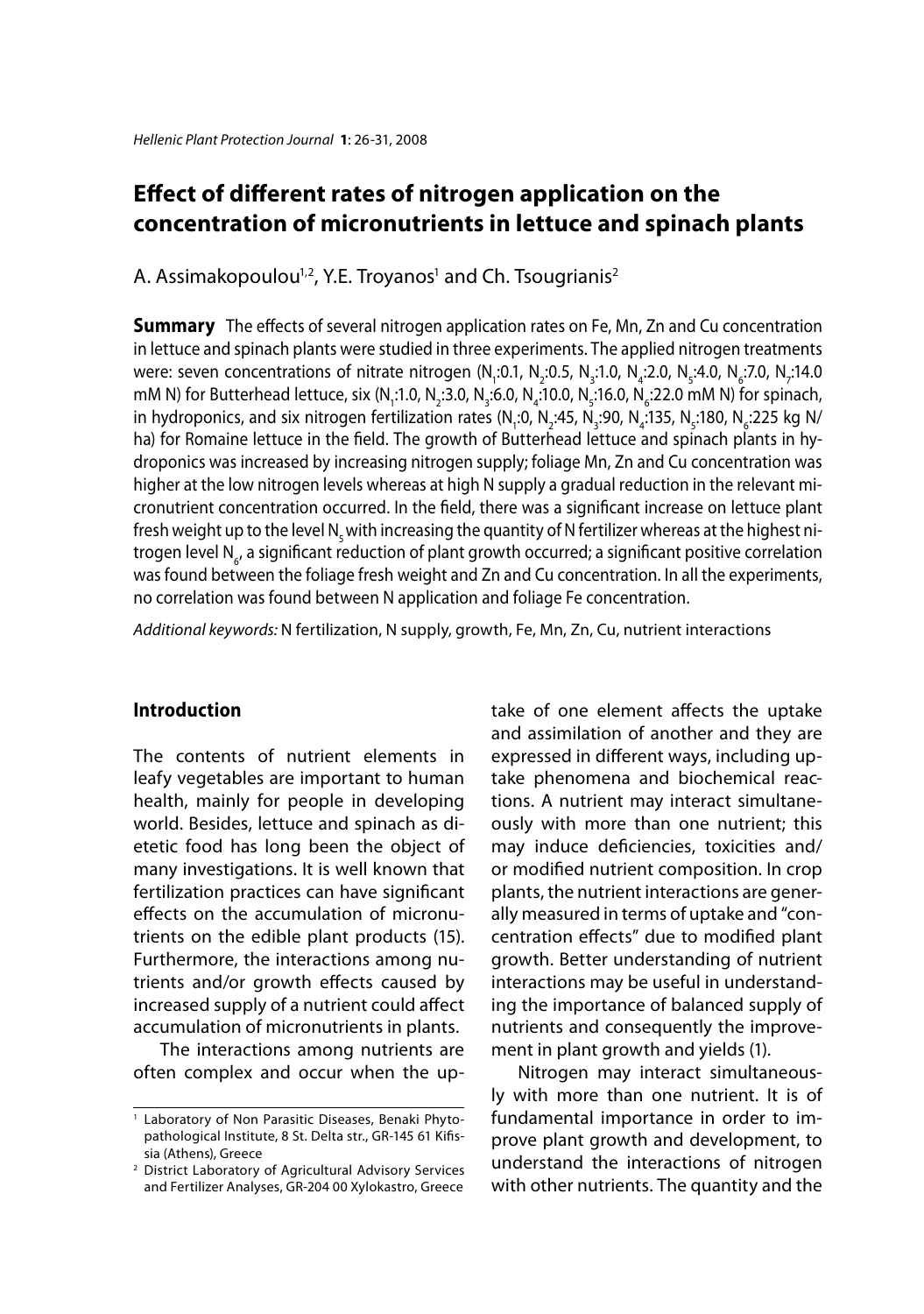form of nitrogen supply play a pivotal role in the mineral nutrition of plants; e.g. the form of N supply controls the uptake ratio of cations and anions and influences dry matter production (5, 6).

The aim of the current work was to study the effect of several nitrogen application rates on concentration of Fe, Mn, Zn and Cu in lettuce and spinach in order to obtain some information, which could improve their nutritional status and productivity.

## **Materials and Methods**

#### **1. Plant culture and treatments**

Three separate experiments (A, B and C) using lettuce and spinach plants were carried out successfully.

Experiment A was conducted in a glasshouse, from March to May 2001, in hydroponics. Seedlings of Butterhead lettuce (cv. Divina) were grown in sand culture without supplementary heating and lighting; the day and night temperature were 20-25°C and 10-15°C, respectively. The pots were arranged in a complete randomized block design with 4 replicates and 7 nitrate nitrogen levels (N<sub>1</sub>:0.1, N<sub>2</sub>:0.5, N<sub>3</sub>:1.0, N<sub>4</sub>:2.0,  $\mathsf{N}_5$ :4.0,  $\mathsf{N}_6$ :7.0,  $\mathsf{N}_7$ :14.0 mM  $\mathsf{NO}_3$ -N).

Experiment B was conducted in a commercial vegetable field from March to April 2002; data concerning soil analysis of the experimental field are shown in Troyanos et al. 2004a (12). Lettuce seedlings Romaine (cv. Toledo) at 3-4 leaves growth stage were transplanted in the field. One week after transplanting, six nitrogen fertilization rates (N<sub>1</sub>:0, N<sub>2</sub>:45, N<sub>3</sub>:90, N<sub>4</sub>:135, N<sub>5</sub>:180, N<sub>6</sub>:225 kg N/ ha ) were applied by using ammonium nitrate fertilizer (33.5% N). The experimental design was Latin square with 6 rows and 6 columns along the longest direction of the plot area (30 x 6 m) which was divided into 36 plots. More details about plant culture, experimental designs and data analysis of the

effects of nitrogen application rate on the growth characteristics and nitrogen study in both lettuce experiments, are presented elsewhere (12, 13).

In experiment C, spinach seedlings of the curly leaved variety Viroflay were grown in sand culture, in the aforementioned glasshouse, from December 2001 to February 2002. The mean monthly air temperatures were 10°C, 13°C and 16°C, respectively. The pots were also arranged in a complete randomized block design with 4 replicates and six nitrate nitrogen concentrations (N<sub>1</sub>:1,  $\mathsf{N}_2$ :3,  $\mathsf{N}_3$ :6,  $\mathsf{N}_4$ :10,  $\mathsf{N}_5$ :16 and  $\mathsf{N}_6$ :22 mM  $\mathsf{NO}_3$ -N).

Nutrient solutions in experiments A and C were applied manually using 250 ml of modified Long Ashton nutrient solution per plant per day (2). Nitrogen was applied as calcium nitrate and the differences in the concentration of Ca in the nutrient solution resulting from the different nitrogen regime were compensated by the addition of CaCl $_{\textrm{\tiny{2}}}$ .

In all experiments different harvests were performed during the growth of plants but the data from the fifth harvest are presented here; the total number of plants analyzed was 28, 144 and 24 for experiments A, B and C, respectively.

# **2. Determination of Fe, Mn, Zn and Cu concentration in the foliage and roots**

In experiments A and C, after the removal of the plants from the pots, they were divided into foliage and roots and they were carefully washed three times with deionised water. In the field experiment only the heads were cut and their fresh weight was taken. The plant material was dried to constant weight in a forced draught air oven at 80°C, weighed and dry-ashed in a furnace at 500°C. The dry digest was extracted in 1N HCL, and the concentration of Fe, Mn, Zn and Cu was determined by using a Varian A220 atomic absorption spectrometer.

#### **3. Statistical analysis**

The statistical analysis was carried out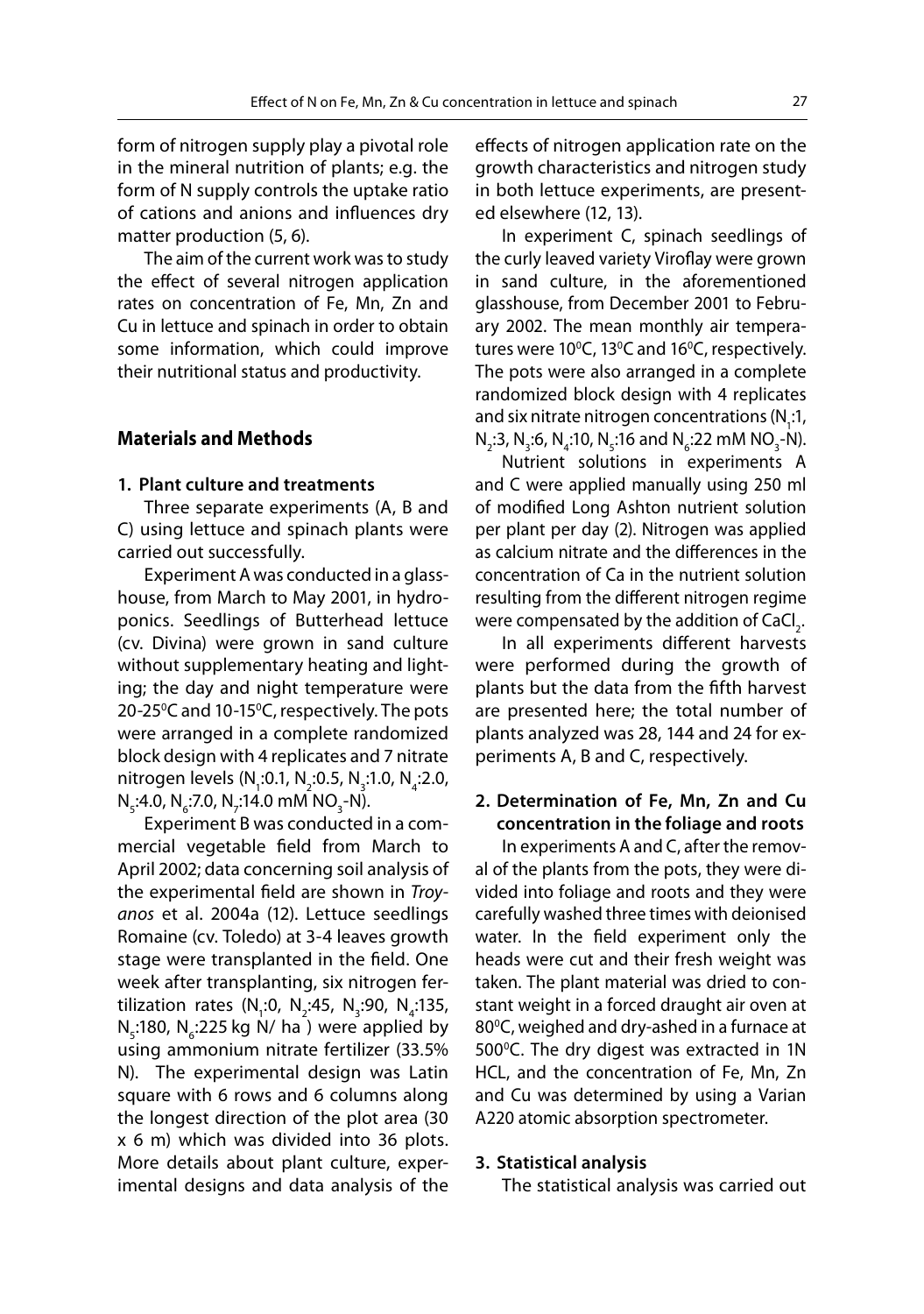using the Statistica package (Statsoft, Inc). Analysis of variance (ANOVA) was applied to different plant variables (Fe, Mn, Zn and Cu concentration of foliage and root, fresh and dry weight of foliage etc), the significance effects of nitrogen treatments were tested by F-test and significant differences in mean values between nitrogen treatments were evaluated by LSD test.

## **Results**

#### **Experiment A**

The Fprs of the ANOVA for fresh, dry weight and Mn, Zn, Cu concentration in the plant foliage were found statistically different (P<0.05) whereas the Fpr for Fe concentration was not. There was an increase of foliage fresh and dry weight up to level N<sub>2</sub> with increasing nitrogen supply in the growth medium; the maximum RGR of plants was achieved at external supply of nitrogen  $\geq 4$ mM; the relevant data are shown in Troyanos et al. 2004b (13). The concentrations of Fe, Mn, Zn and Cu at N<sub>1</sub> level were found higher than those at higher nitrogen levels. In the case of Zn and Cu, these differences were significant, the concentration of Mn was statistically significant higher at  $\mathsf{N}_{_{1}}$ ,  $\mathsf{N}_{_{2}}$ levels whereas the concentration of Fe was

independent of the nitrogen supply (Table 1). Besides, the negative correlations between the foliage fresh weight and the concentrations of Mn, Zn and Cu were found statistically significant; Mn (r=-0.85\*\*\*), Zn (r=-0.74\*\*\*) and Cu (r=-0.44\* ).

#### **Experiment B**

The fresh weight of the plants increased significantly up to  $N<sub>s</sub>$  fertilization rate and decreased thereafter. The decrease in plant fresh weight at  $\mathsf{N}_\epsilon$  fertilization rate was probably due to negative effect of excess fertilizer applied to the soil.

The Fprs of the ANOVA for the concentration of Zn and Cu in the plant foliage were found statistically different (P<0.05) whereas the relevant ones for Fe and Mn were not. Foliage Zn concentration at N<sub>-</sub> fertilization rate was found significantly highest compared to  $N_{1'}$ ,  $N_{2'}$ ,  $N_{3'}$ ,  $N_{4'}$ ,  $N_6$  ones whereas the relevant Cu concentrations at  $\mathsf{N}_{\scriptscriptstyle{A^\prime}}\mathsf{N}_{\scriptscriptstyle{5}}$ rates were found significantly higher compared to  $\mathsf{N}_{1}$ ,  $\mathsf{N}_{2}$ ,  $\mathsf{N}_{3}$ ones (Table 2). At  $\mathsf{N}_{\epsilon}$ rate the foliage micronutrient concentrations presented a similar to fresh weight trend; they were found decreased as compared to the relevant ones at N<sub>-</sub> rate . Furthermore, a statistically significant positive correlation was found between the foliage fresh weight and the concentra-

| N in the<br>nutr. solution | Foliage<br>f. w. | Foliage<br>d. w.  | Foliage<br>Fe | Foliage<br>Mn     | Foliage<br>Zn       | Foliage<br>Cu     |
|----------------------------|------------------|-------------------|---------------|-------------------|---------------------|-------------------|
| (mM)                       | (g)              |                   |               |                   | $(mq kq^{-1} d.w.)$ |                   |
| $N_1 - (0.1)$              | 5.8a             | 0.71a             | 175.3 a       | 103.2 a           | 167.3 a             | 20.5a             |
| $N_{2} - (0.5)$            | 23.2a            | 2.08ab            | 99.3 e        | 86.8 ab           | 112.0 <sub>b</sub>  | 11.2 <sub>b</sub> |
| $N2 - (1.0)$               | 54.6 b           | 4.02 <sub>b</sub> | $120.0a-e$    | 73.8 b            | 117.5 b             | 9.7 <sub>b</sub>  |
| $N_a - (2.0)$              | 97.2c            | 6.54c             | 145.8 a-e     | 36.0 <sub>c</sub> | 97.8 bd             | 10.1 <sub>b</sub> |
| $N_c - (4.0)$              | 153.2 d          | 8.96 с            | 171.8 ab      | 14.3 c            | 63.0e               | 10.0 <sub>b</sub> |
| $N_c - (7.0)$              | 198.5 e          | 10.78 d           | 160.3 a-d     | 19.8 c            | 76.3 de             | 10.6 <sub>b</sub> |
| $N_{7}$ – (14.0)           | 232.7f           | 14.21 de          | 160.3 abc     | 12.3c             | 65.7 de             | 10.3 <sub>b</sub> |

Table 1. Effect of nitrogen concentration in the nutrient solution on foliage fresh and dry weights and Fe, Mn, Zn and Cu concentration in lettuce Butterhead (cv. Divina) (means, n=4). The values followed by different letters within a column are significantly different at  $P<0.05$ .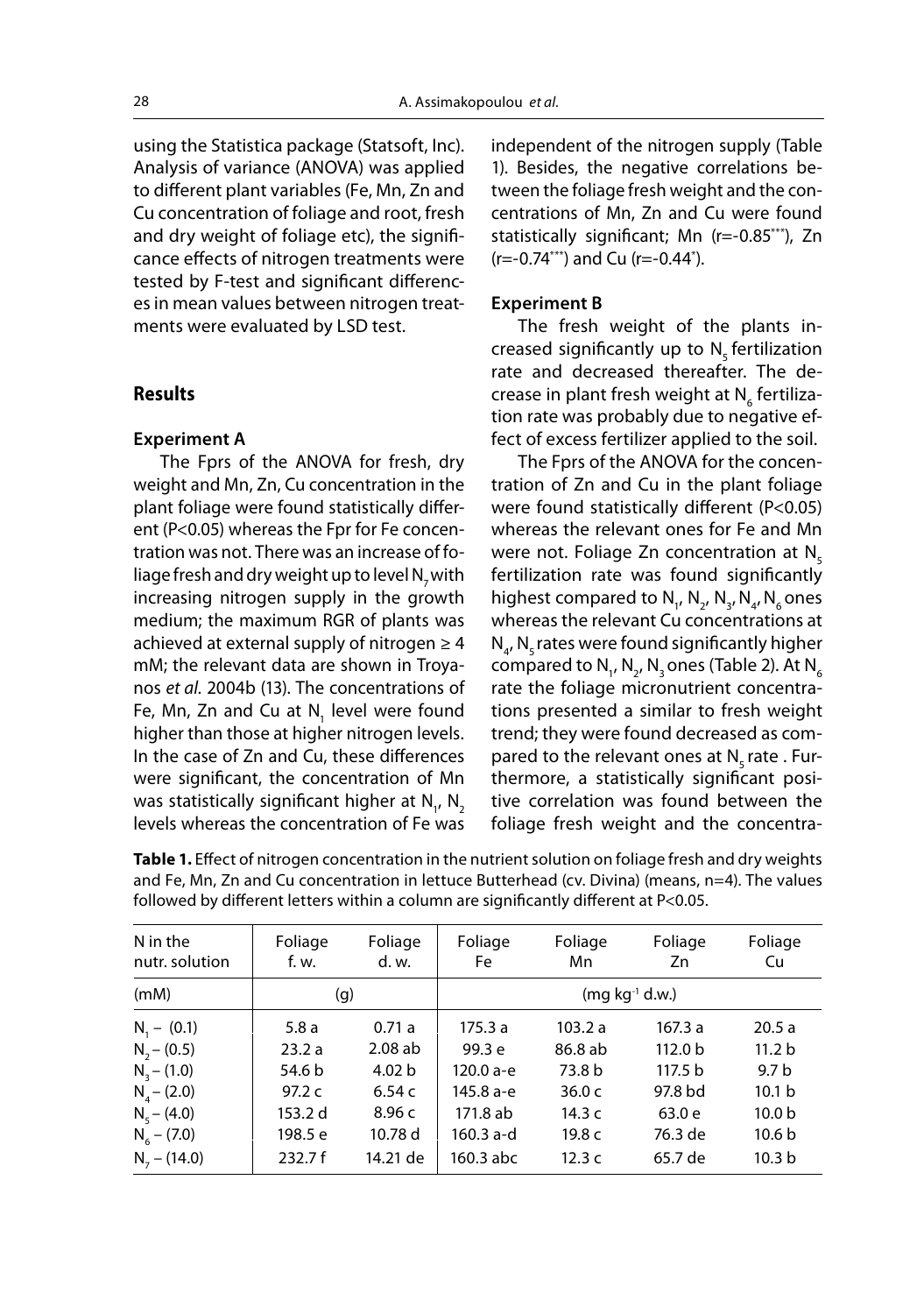| N Fertilization<br>rate | Foliage<br>f. w. | Foliage<br>d. w. | Foliage<br>Fe | Foliage<br>Mn     | Foliage<br>Zn       | Foliage<br>Cu     |
|-------------------------|------------------|------------------|---------------|-------------------|---------------------|-------------------|
| (Kg N/ha)               |                  | (g)              |               |                   | $(mq kq^{-1} d.w.)$ |                   |
| $N_1 - (0.0)$           | 124.8 d          | 7.72d            | 183.9 ab      | 35.8a             | 30.8 <sub>c</sub>   | 9.2 <sub>bc</sub> |
| $N_{2} - (45.0)$        | 257.7 c          | 13.72 bc         | 171.5 b       | 34.5 a            | 30.8 <sub>c</sub>   | 8.9c              |
| $N2 - (90.0)$           | 275.5c           | 14.54 abc        | 177.4 ab      | 30.4 <sub>b</sub> | 32.9c               | 9.0c              |
| $N_a - (135.0)$         | 314.8 b          | 15.51 ab         | 172.0 b       | 34.0 a            | 40.4 b              | 11.8a             |
| $N_c - (180.0)$         | 363.0a           | 15.73a           | 189.2 a       | 34.9a             | 47.6 a              | 11.6a             |
| $N_6 - (225.0)$         | 263.6c           | 13.32 c          | $174.5$ ab    | 30.3 <sub>b</sub> | 42.1 <sub>b</sub>   | 10.6ab            |

Table 2. Effect of six different nitrogen fertilization rates on foliage fresh and dry weights and Fe, Mn, Zn and Cu concentration in Romaine (cv. Toledo) lettuce grown in the field (means, n=36). The values followed by different letters within a column are significantly different at  $P<0.05$ .

**Table 3.** Effect of six different nitrogen concentrations in the nutrient solution on the growth and concentration of Fe, Mn, Zn and Cu in spinach (cv. Viroflay) foliage and root (means, n=4). The values followed by different letters within a column are significantly different at  $P<0.05$ .

| N conc.       | Foliage<br>f.w. | Root<br>f.w. | Fe a | Foliage Root Foliage<br>Fe Fe | Mn | Root<br>Mn                                                                       | Foliage Root Foliage<br>Zn | Zn | Cu | Root<br>Cu        |
|---------------|-----------------|--------------|------|-------------------------------|----|----------------------------------------------------------------------------------|----------------------------|----|----|-------------------|
| (mM)          | (q)             |              |      |                               |    | $(mq kq^{-1} d.w.)$                                                              |                            |    |    |                   |
| $N1 - (1)$    |                 |              |      |                               |    | 10.8 a 1.14 a   114.8 a 182.3 ab 159.8 a 116.4 b 355.5 a 247.0 a 13.3 a 21.7 ab  |                            |    |    |                   |
| $N_{2} - (3)$ |                 |              |      |                               |    | 18.7 ab 1.90 ab   105.0 a 190.1 a 141.0 a 256.3 a 234.5 b 378.8 a 10.5 b         |                            |    |    | 24.2 a            |
| $N2 - (6)$    |                 |              |      |                               |    | 20.7 ab 2.25 b   107.0 a 134.6 c 87.0 b 202.7 ab 165.0 b 250.1 a 10.3 bc 19.5 ab |                            |    |    |                   |
| $N_{a}$ -(10) |                 |              |      |                               |    | 19.6 ab 1.93 ab 105.8 a 133.5 c 96.3 b 205.0 ab 174.5 b 336.8 a 9.8 bcd 19.0 ab  |                            |    |    |                   |
| $N_c$ -(16)   |                 |              |      |                               |    | 23.2 b 2.31 b   114.5 a 155.7 bc 71.0 b 192.2 ab 159.5 b 307.8 a 7.8 cd 19.1 ab  |                            |    |    |                   |
| $N_c$ -(22)   |                 |              |      |                               |    | 24.1 b 2.47 b   114.3 a 137.7 c 66.8 b 146.8 b 188.0 b 340.4 a 7.5 d             |                            |    |    | 16.2 <sub>b</sub> |

tions of Zn (r=0.37\*\*\*) and Cu (r=0.18\* ).

#### **Experiment C**

The concentrations of Mn, Zn and Cu in the foliage of spinach plants were found significantly different among the nitrogen treatments whereas the foliage fresh weight and Fe concentration were not significantly affected. At  $N_{1}$  level, the foliage Mn, Zn and Cu concentrations were found higher than those in the other treatments; at this nitrogen level the foliage fresh weight was found reduced (Table 3). The correlations between nitrogen supply and the foliage Mn, Zn and Cu concentrations were found significantly negative; Mn (r=-0.77\*\*\*), Zn (r=-0.60\*\*) and Cu (r=-0.74\*\*\*) whereas the concentration of Fe was found to be independent of nitrogen supply. Besides, the concentration of Fe, Mn, Zn and Cu was greater in the roots than in the foliage (Table 3).

## **Discussion**

At the low concentrations of nitrogen in the nutrient solution, the growth of Butterhead lettuce and spinach plants (experiments A and C) was reduced due to nitrogen deficiency; characteristic symptoms of nitrogen deficiency like senescence of older leaves, as well as, decline in expansion rate of both existing and newly developed leaves appeared on Butterhead lettuce plants grown with 0.1-0.5 mM N (13) and on spinach plants grown with 1 mM N; besides, the total nitrogen concentra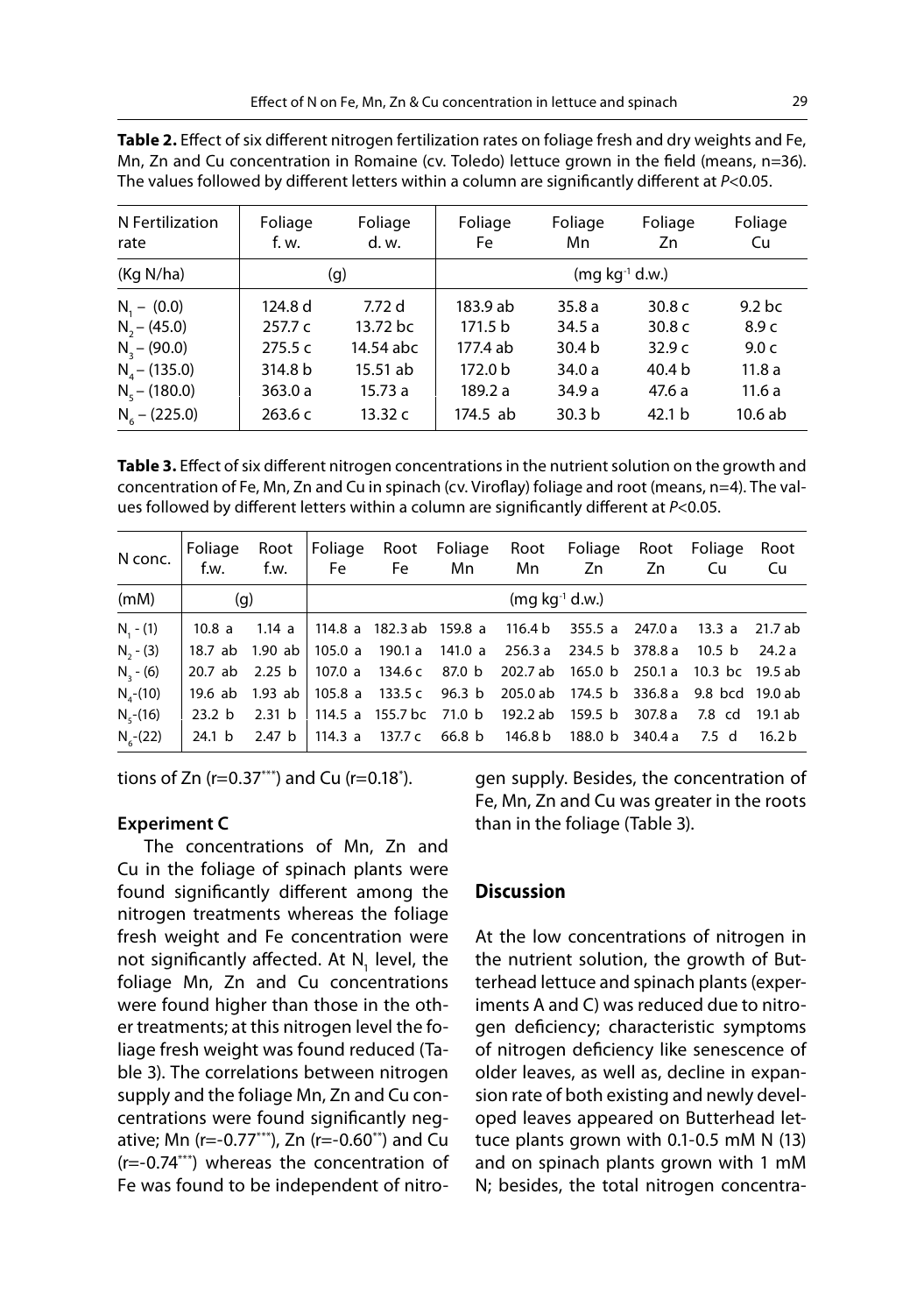tion in foliage of lettuce Butterhead and the concentration of nitrates in foliage of spinach plants were found lower than the relevant critical ones (10, 13). At those nitrogen supplies the concentration of Mn, Zn and Cu in the foliage was increased (Tables 1, 3). The observed accumulation of these micronutrients was probably due to the "concentration effect" (increase in concentration caused by reduced plant size) and/or due to specific changes in the absorption, transport and distribution of the micronutrients in the plants (7). In the same experiments, the observed reduction in the concentration of Mn, Zn and Cu at high concentrations of nitrogen in the nutrient solution could be explained by the increased plant size due to increased nitrogen supply and/or changes in the uptake rate of micronutrients. The increased nitrogen supply caused an increased demand for micronutrients, which could not be satisfied by an enhanced uptake of micronutrients since their concentrations were stable in the supplied nutrient solution of the different treatments. Furthermore, it is well known that the form of nitrogen added (ammonium or nitrate) causes changes in the pH at root surface and root apoplast. These changes influence the uptake, translocation, remobilization and utilization of several micronutrients (1, 14, 16). Therefore, it is probable that the reduction of Mn, Zn and Cu concentration in the plants could be attributed, as well, to pH increase at root surface and root apoplast because of nitrate nitrogen added in the nutrient solution. Many plants species grown on a complete medium with nitrate-N usually excrete OH $\degree$  or HCO<sub>3</sub> ions into the nutrient solution causing pH increase in the rhizosphere (5, 6, 4, 3, 1).

Regarding lettuce plants grown in the field (experiment B), an increase was found in foliage Zn and Cu concentration with increasing nitrogen supply up to the level  $\mathsf{N}_\mathsf{s}$ . These results are different from those in lettuce and spinach plants grown in the nutrient solution. Comparisons of these experiments could not be made since into the soil, greater reserves of the micronutrients could be mobilized and satisfy the increased demand of the plants; besides, soil analysis of the experimental field (12) showed that the concentrations of Mn, Zn and Cu in the soil were found between adequate and high levels.

In all experiments, leaf Fe concentration of plants grown either in hydroponics or in the field was not significantly differentiated among the nitrogen treatments, as well as, leaf Fe concentration was not significantly correlated with plant growth. This discrepancy could be explained by the assumption that only a portion of Fe in plants participates in metabolic reactions or is incorporated into molecular structures (8) and leaf analysis does not always reflect plant Fe status (9).

Furthermore, in experiment C, comparing the concentration determined in the root system to that of foliage, a higher accumulation of micronutrients was found in roots (Table 3). Similar results have been reported by other researchers (10, 16); according to them, more Fe was immobilized in the root, due to high pH (plants fed with 100%  $NO<sub>3</sub>$ -N).

We hope that this preliminary study of the impact of several nitrogen levels on plant micronutrient concentrations will contribute to better understanding of nutrient balance and can lead to more efficient crop production.

The authors are grateful to E. Moustaka and N. Panagopoulou for technical assistance as well as to A. Rodger for correcting English.

## **Literature Cited**

- **1. Fageria, V.D. 2001.** Nutrient interactions in crop plants. J. Pl. Nutr., **24:** 1269-1290.
- **2. Hewitt, E.J. 1966.** Sand and Water Culture Meth-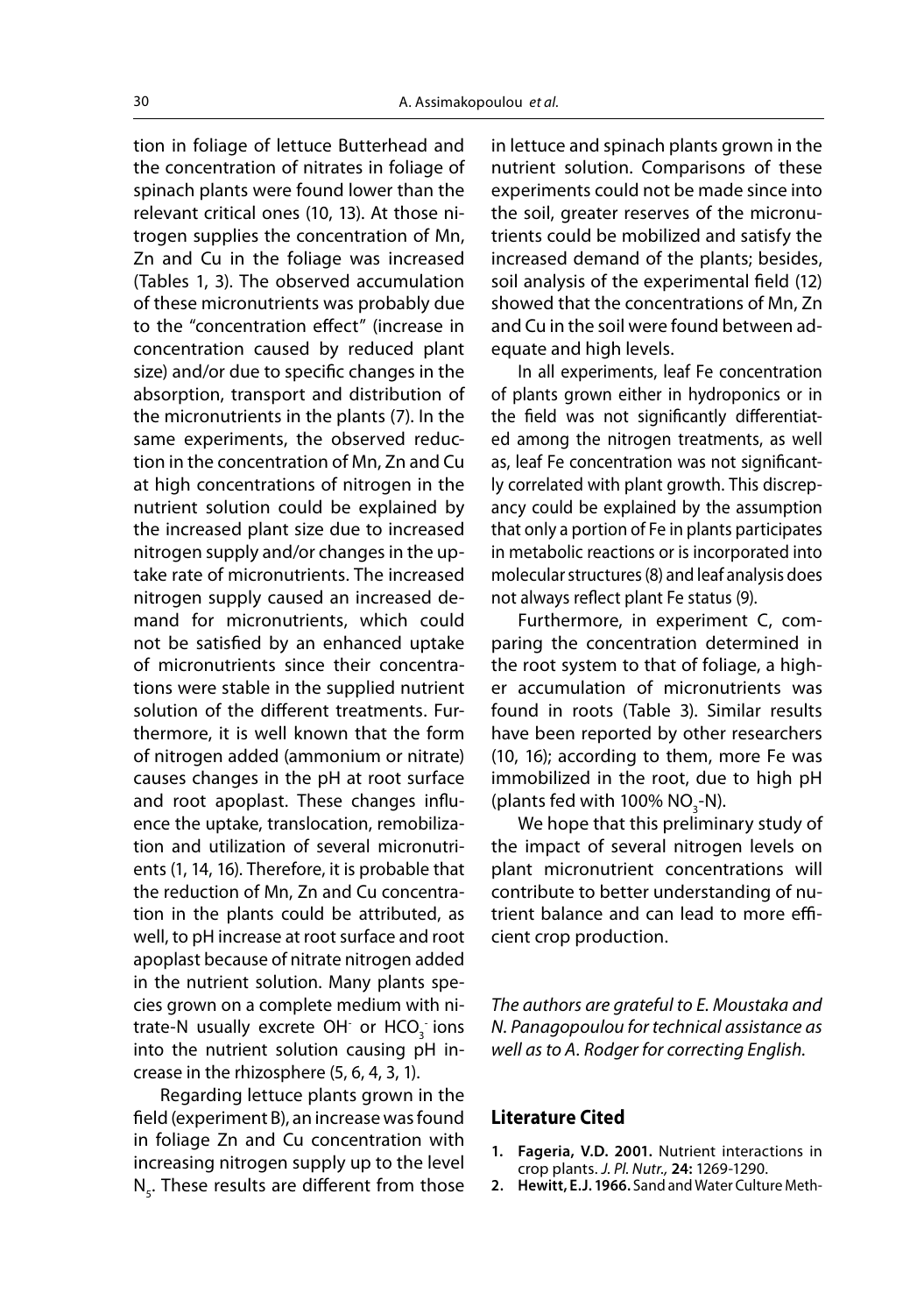ods Used in the study of Plant Nutrition. Commonwealth Bureau of Horticulture and Plantation Crops. East Malling, Maldstone. Kent. England.

- 3. Lucena, J.J. 2000. Effects of bicarbonate, nitrate, and other environmental factors on Iron deficiency chlorosis. A review. J. Plant. Nutr., 23: 1591-1606.
- **4. Marschner, H. 1997.** Mineral nutrition of higher plants, 2nd Ed., Αcademic Press, London.
- **5. Μengel, K., Planker, R. and Hoff man, B. 1994.** Relationship between leaf apoplast pH and Fe chlorosis of sunflowers (Helianthus annuus L.). J. Plant Nutr., **17:** 1053-1064.
- **6. Mengel, K. 1995.** Fe availability in plant tissues-Fe chlorosis on calcareous soils. In: Abadia, J. (Editor), Fe Nutrition in Soils and Plants. Kluwer Academic Publishers, Netherlands, pp. 389-397.
- **7. Nenova, V. and Stoyanov, I. 1999.** Physiological and biochemical changes in young maize plants under Iron deficiency. Concentration and distribution of some nutrient elements. J. Plant. Nutr., **22:** 565-578.
- **8. Pierson, E.E. and Clark, R.B. 1984.** Ferrous Iron determination in plant tissue. J. Plant. Nutr., **7:** 107-116.
- **9. Rashid, A., Couvillon, G.A. and Benton Jones, J. 1990.** Assessment of Fe status of peach rootstocks by techniques used to distinguish chlorotic and non-chlorotic leaves. J. Plant. Nutr., **13:** 285-307.
- **10. Reuter, D.J. and Robinson, J.B. 1986.** Plant analy-

sis: an interpretation manual, Brunswick, Victoria.

- **11. Rivero, R.M., Sanchez, E., Ruiz, J.M. and Romero, L. 2003.** Fe metabolism in tomato and watermelon plants: Influence of nitrogen source. *J.* Plant Nutr., **26:** 2413-2424.
- **12. Troyanos, Y.E., Assimakopoulou A. and Mous**taka, E. 2004a. Effect of the nitrogen fertilization on the yield and nitrogen concentration of lettuce (Lactuca sativa L. cv. Toledo). Annals of the Benaki Phytopathological Institute, **20:** 20-28.
- **13. Troyanos, Y.E., Assimakopoulou, A. and Mous**taka, E. 2004b. Effect of nitrogen application on the growth and concentration of total nitrogen and nitrates in Butterhead (cv. Divina) and Romaine (cv. Toledo) lettuce grown in nutrient solution. Annals of the Benaki Phytopathological Institute, **20:** 29-44.
- **14. Wallace, A. 1995.** Αgronomic and horticultural aspects of Iron and the low of maximum. pp 207-216. In: J. Abadia (ed). Iron Nutrition in Soils and Plants. Kluwer Academic Publishers. Printed in the Netherlands.
- **15. Welch, R.M. 2002.** The impact of mineral nutrients in food crops on global human health. Plant Soil, **247:** 83-90.
- **16. Zou, C., Shen, J., Zhang, F., Guo, S., Rengel, Z., Tang, C. 2001.** Impact of nitrogen forms on Fe uptake and distribution in maize seedlings in solution culture. Plant Soil, **235:** 143-149.

Received: 22 February 2006; Accepted: 27 April 2007

# **Επίδραση διαφόρων επιπέδων αζωτούχου λίπανσης στη συγκέντρωση ορισμένων ιχνοστοιχείων στο μαρούλι και σπανάκι**

Α. Aσημακοπούλου, Γ.Ε. Τρωγιάνος και Χ. Tσουγκριάνη

**Περίληψη** Σε τρία διαφορετικά πειράματα, υδροπονίας και αγρού, μελετήθηκε η επίδραση του χορηγούμενου αζώτου στη συγκέντρωση των ιχνοστοιχείων Fe, Mn, Zn και Cu στο μαρούλι και το σπανάκι. Οι επεμβάσεις που εφαρμόστηκαν στην υδροπονία αφορούσαν επτά συγκεντρώσεις νιτρικού αζώτου (Ν<sub>1</sub>:0.1, Ν<sub>2</sub>:0.5, Ν<sub>3</sub>:1.0, Ν<sub>4</sub>:2.0, Ν<sub>5</sub>:4.0, Ν<sub>6</sub>:7.0, Ν<sub>7</sub>:14.0 mM N) σε μαρούλι τύπου Butterhead και έξι (N<sub>1</sub>:1.0, N<sub>2</sub>:3.0, N<sub>3</sub>:6.0, N<sub>4</sub>:10.0, N<sub>5</sub>:16.0, N<sub>6</sub>:22.0 mM N) σε σπανάκι ποικ. Viroflay ενώ στον αγρό εφαρμόστηκαν έξι επίπεδα αζωτούχου λίπανσης (Ν<sub>i</sub>:0, N<sub>2</sub>:45, N<sub>3</sub>:90, N<sub>4</sub>:135, N<sub>5</sub>:180, N<sub>6</sub>:225 kg N/ ha) σε μαρούλι τύπου Romaine. Στα πειράματα στην υδροπονία, αυξανομένου του χορηγουμένου αζώτου αυξανόταν το νωπό βάρος των φυτών μαρουλιού και σπανακιού αλλά μειώνονταν οι συγκεντρώσεις Mn, Zn και Cu στο φύλλωμα. Στο μαρούλι στον αγρό, αυξανομένου του χορηγουμένου αζώτου μέχρι και του επιπέδου N<sub>5</sub>, αυξανόταν τόσο το νωπό βάρος των φυτών όσο και η συγκέντρωση των ιχνοστοιχείων Mn, Zn και Cu στο φύλλωμα ενώ στο επίπεδο N<sub>6</sub>, πιθανόν λόγω υπερβολικής ποσότητας αζωτούχου λίπανσης, μειώθηκε τόσο η αύξηση των φυτών όσο και η συγκέντρωση των προαναφερόμενων ιχνοστοιχείων. Όσον αφορά τη συγκέντρωση του Fe, σε κανένα από τα τρία πειράματα δε διαπιστώθηκε σημαντική διαφοροποίηση του στοιχείου στο υπέργειο τμήμα των φυτών λόγω της ποσότητας του χορηγουμένου αζώτου.

Hellenic Plant Protection Journal **1**: 26-31, 2008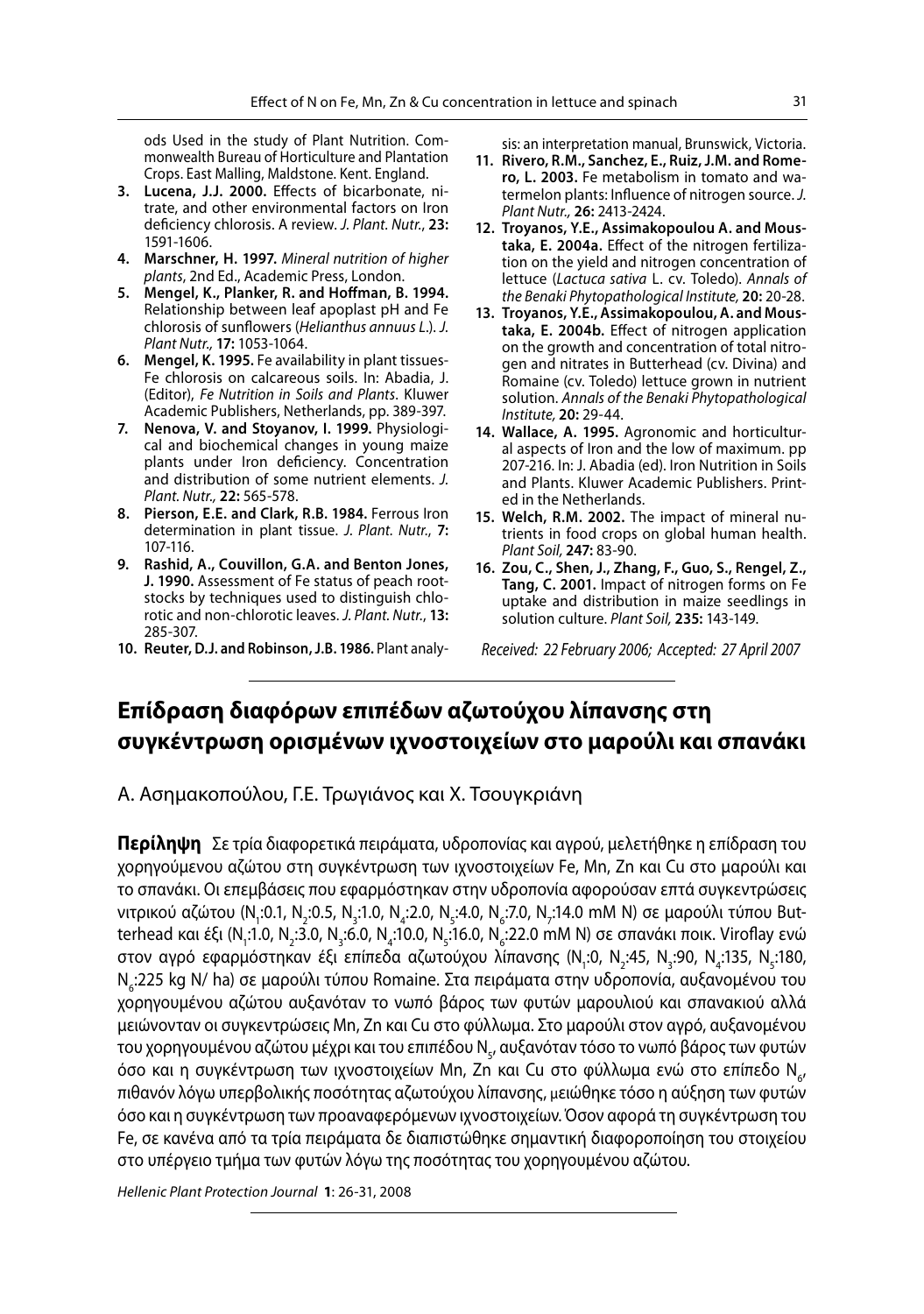# **New data on the scale insects (Homoptera: Coccoidea) of the Greek Entomofauna**

# P.G. Milonas<sup>1</sup>, F. Kozár<sup>2</sup> and D.C. Kontodimas<sup>1</sup>

**Summary** Ornamental, greenhouse, cultivated and wild plants were surveyed in 2005 in a study of Coccoidea fauna in Greece. In this study, thirteen species of scale insects belonging to 12 genera of 6 families were identified. Four of them, Newsteadia sussannae, Gueriniella serratulae, Antoninella inaudita, and Chionaspis lepineyi are new records for the scale insect fauna of Greece.

Additional keywords: insect fauna, Coccidae, Diaspididae, Kermesidae, Margarodidae, Ortheziidae, Pseudococcidae

# **Introduction**

Scale insects are important pests of many crops and are an important group for biodiversity studies as well. The scale insect fauna of Greece is poorly investigated. According to Lindinger (11), Koroneos (6), Borchsenius (5), Paloukis (12), Argyriou (1), Kozar (7), and Kozar et al. (9) and the Scale net. 143 species have been identified. However, certain of these species cited in the literature, require additional study for confirmation. The present study aimed at a further investigation of the scale insect fauna in Greece.

# **Materials and Methods**

The collection surveys were made during 2005 in the area of Attica. Microscope slides were prepared following the method described by Kosztarab and Kozar (10). The dry material and the microscope slides were deposited in the Collection of the Plant Protection Institute in Budapest, Hungary and in the Laboratory of Biological Control at the Benaki Phytopathological Institute in Athens, Greece. During collection, data such as stage of insect development, sex, and host plant were recorded.

# **Results and Discussion**

In this collection survey, the following scale insect species, arranged by family, were identified:

## ORTHEZIIDAE

Newsteadia sussannae Kozar & Foldi, Parnitha Mount Athens, 28.10.2005 Gramineae roots, female: It is a new species to the Greek fauna. It has been earlier reported only from France - Corsica on forest litter (8). The genus Newsteadia belongs to the subfamily Newsteadiinae. Fifty-seven species are known at this time from this genus, of which only four from Europe (8).

## MARGARODIDAE

Gueriniella serratulae (F.), Maroussi Athens, 27.07.2005, Pinus halepensis, female: It is a new species to the Greek fauna. It is a common species in the Mediterranean region on pine trees (2).

<sup>1</sup> Department of Entomology and Agricultural Zoology, Benaki Phytopathological Institute, 8 St. Delta str., GR-145 61 Kifissia (Athens), Greece

<sup>2</sup> Plant Protection Institute, Hungarian Academy of Sciences, Budapest P.O. Box 102, H-1525, Hungary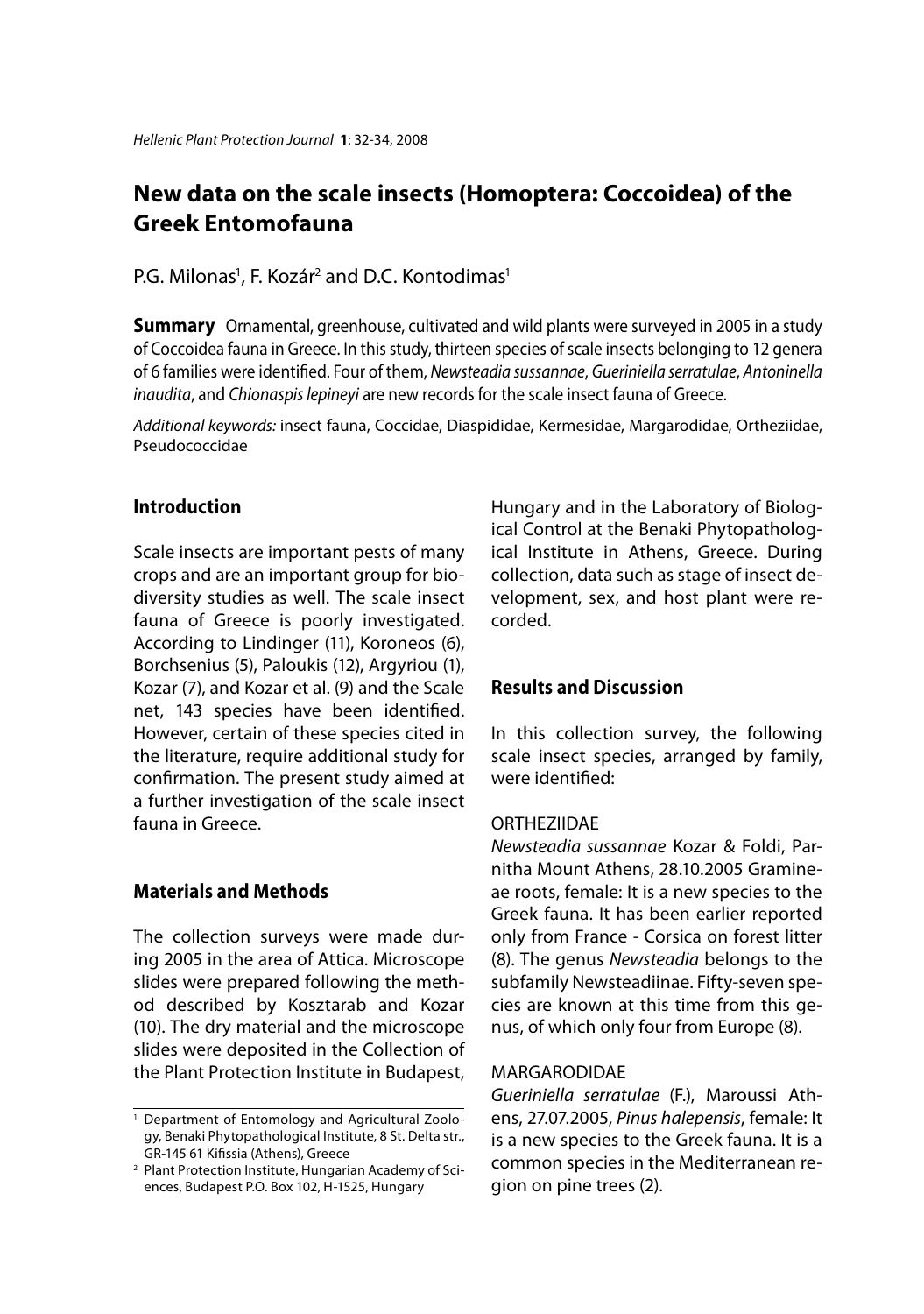Icerya purchasi Maskell, Athens, 16.11.2005, Citrus sp., female: It has been reported by Koroneos (6).

## PSEUDOCOCCIDAE

Planococcus vovae (Nassonov), Kifisia, Athens, 09.09.2004. Cupressus leylandii, female: It has been reported by Cox (3).

Planococcus citri (Risso), Kifisia, Athens, 09.09.2005, Citrus sp., female: It has been reported by Argyriou (1).

Pseudococcus afinis (Maskell), Kifisia, Athens, 10.10.2005, Water melon, female: It has been reported for the first time by Kozar et al. (9).

Trionymus aberrans Goux, Maroussi Athens, 31.10.2005, Gramineae in leaves sheaths, female: It has been reported for the first time by Kozar et al. (9).

Antoninella inaudita Kiritchenko, Maroussi, Athens, 31.10.2005, Gramineae roots, female: It is a new species to the Greek fauna. It is known to occur in central Europe (Germany) and in France, Italy and Ukraine. Its hosts are mainly species of Festuca and other Gramineae (9).

## COCCIDAE

Philippia follicularis Targioni-Tozzetti, Varibobi, Athens, 01.11.2005, Olea europea stems and leaves, larvae: It has been reported by Argyriou (1).

## DIASPIDIDAE

Chionaspis lepineyi Balachowsky, Parnitha mount, Athens, 03.11.2005, Quercus ilex on stems, female & male: It is a new species to the Greek fauna. This species is known to occur in the Mediterranean region and the Middle East. It is a pest of Quercus species and has also been found on Castanea sativa (9).

Aonidiella aurantii (Maskell), Athens, 10.09.2005, Citrus sp., female: It has been reported by Argyriou (1).

Diaspidiotus perniciosus (Comstock), Athens, 20.09.2005, Malus sp., female: It has been reported by Argyriou (1).

## KERMESIDAE

Kermes vermilio Planchon, Gargalianoi Pelloponesos, 08.08.2005, Quercus sp. Female, first instar larvae: It has been reported by Argyriou (1).

A total of 13 species were identified in the present study and 4 of them are new records to the Greek fauna. The limited sampling, conducted in this study mainly in one region of Greece (Attica), came up with 30% new species. This implies that the database on scale insect fauna in Greece is yet incomplete and extensive sampling is required to locate and identify the present species.

This study was supported by BPI (scientific visit of P. Milonas in Budapest, Hungary) and OTKA (Hungarian National Science Foundation).

# **Literature Cited**

- **1. Argyriou, L. 1983.** Distribution of scales in Greece. In: Drosopoulos, S. (Ed.) 1<sup>st</sup> international Congress Concerning the Rynchota Fauna of Balcan and Adjacent Regions. Microlimni Prespes: 14-15.
- **2. Ben-Dov, Y., Miller, D.R. 2005.** Scalenet: A database of scale insects of the world. http:// www.sel.barc.usda.gov/scalenet/scalenet. htm.
- **3. Cox, J.M. 1989.** The mealybug genus Planococcus (Homoptera: Pseudococcidae). Bulletin British Museum (Natural History). Entomology, **58(1):** 1-78.
- **4. Ben-Dov, Y. 2005.** A world catalogue of Margarodidae.
- **5. Borchsenius, N. 1966.** A catalogue of the armoured scale insects (Diaspidoidea) of the world (in Russian). Akad. Nauk SSSR Zool., Inst. 449 pp.
- **6. Koroneos, J. 1934.** Les Coccidae de la Grèce surtout du Pelion (Thessalie) I: Diaspinae. Athens, 95 pp.
- **7. Kozár, F. 1985.** New data to the knowledge of scale insects of Bulgaria, Greece and Rumania (Homoptera: Coccoidea). Acta Phytopathologica Academiae Scientiarum Hungaricae, **20:** 201-205.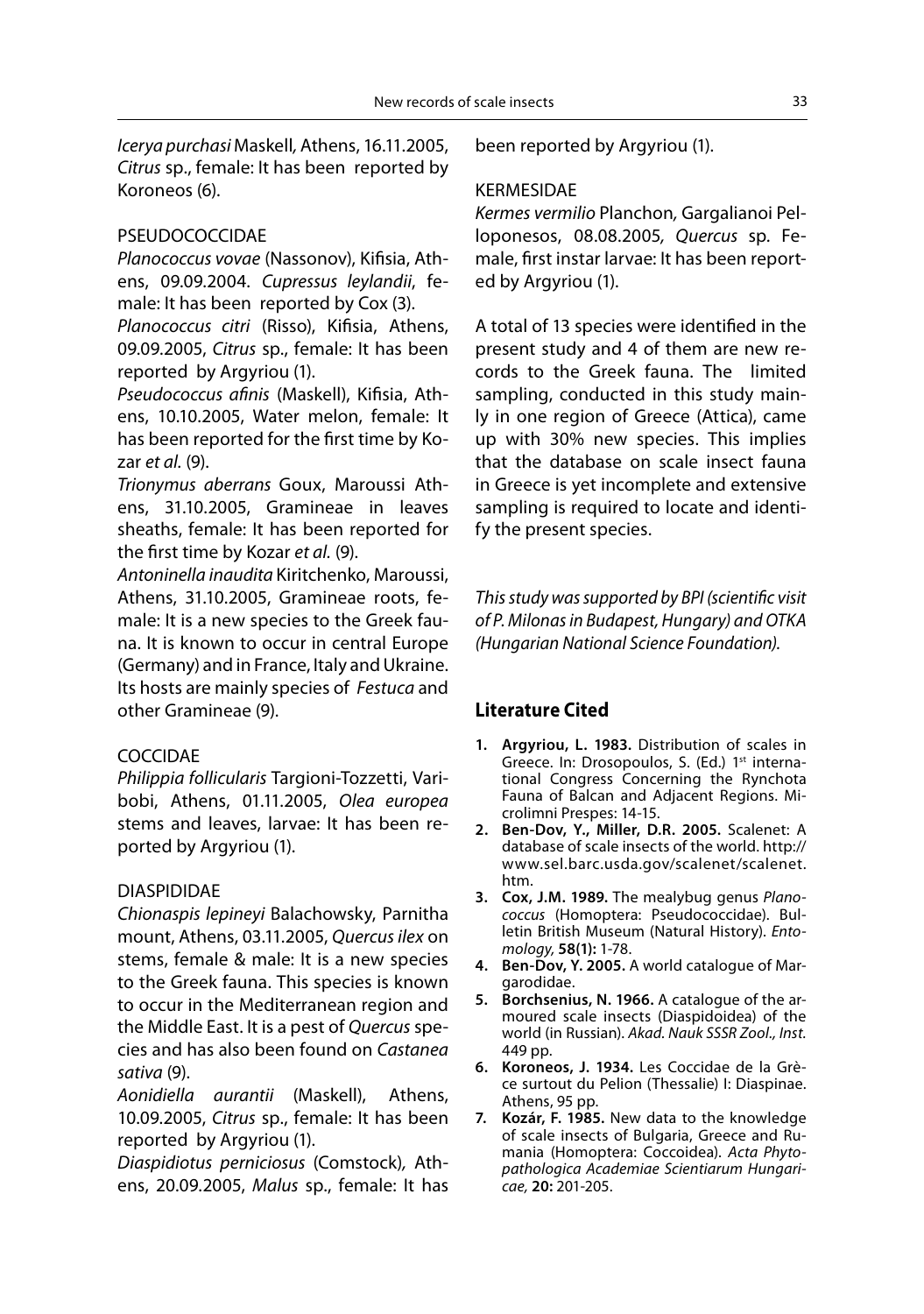- **8. Kozár, F. 2004.** Ortheziidae of the World. Hungarian Academy of Sciences, Budapest, Hungary.
- **9. Kozár, F., Paloukis, S. and Papadopoulos, N. 1991.** New scale insects (Homoptera: Coccoidea) in the Greek Entomofauna. Entomologia Hellenica, **9:** 63-68.
- **10. Kozstarab, M. and Kozár, F. 1988.** Scale insects of central Europe. Kluwer Academic Publishers, The Netherlands.
- **11. Lindinger, L. 1912.** Die Schildläuse (Coccidae) Europas, Nordafricas und Vorderasiens,

einschliesslich der Azoren, den Kanaren und Madeiras. Mit Anleitung zum Sammeln, Bestimmen und Aufbewahren. Ulmer, Stuttgart, 388 pp.

**12. Paloukis, S. 1979.** The most important scale insects of fruit trees in northern Greece. Thessaloniki, 148 pp.

Received: 17 July 2006; Accepted: 29 December 2006

# **Νέα είδη κοκκοειδών εντόμων (Homoptera: Coccoidea) για την ελληνική εντομοπανίδα**

Π.Γ. Mυλωνάς, F. Kozár και Δ.Χ. Κοντοδήμας

**Περίληψη** Η γνώση της πανίδας των κοκκοειδών εντόμων της Ελλάδος παραμένει περιορισμένη. Για το λόγο αυτό έγινε προσπάθεια συλλογής και αναγνώρισης τέτοιων εντόμων από περιοχές της Ελλάδος. Κατά τη συλλογή συλλέχθησαν 13 είδη που ανήκουν σε 6 οικογένειες, συγκεκριμένα Ortheziidae, Margarodidae, Pseudococcidae, Kermesidae, Diaspididae, Coccidae. Από αυτά, 4 είδη και συγκεκριμένα τα Newsteadia sussannae, Gueriniella serratulae, Antoninella inaudita και Chionaspis lepineyi, ήταν νέα για την ελληνική πανίδα.

Hellenic Plant Protection Journal **1**: 32-34, 2008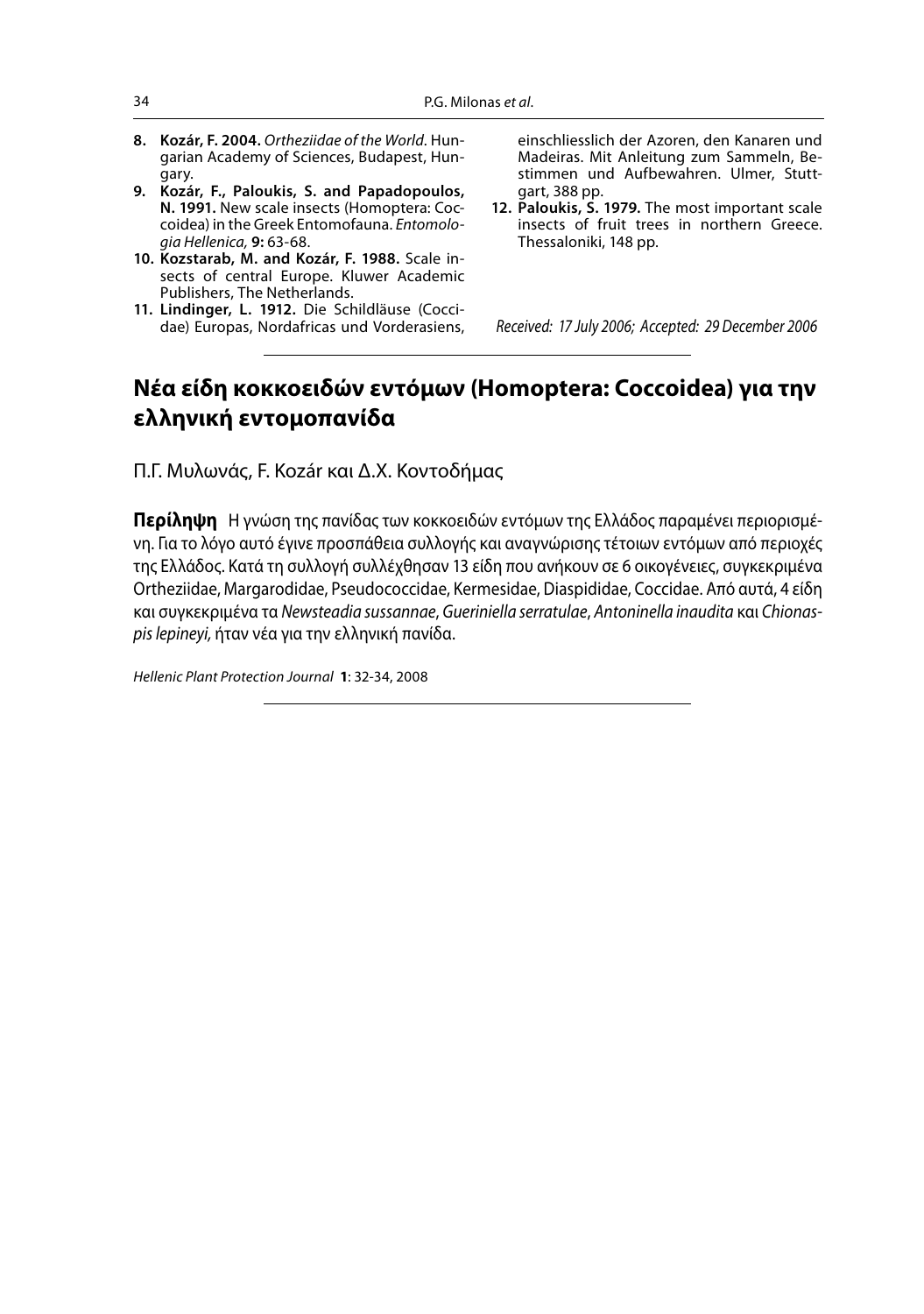# **Check list of mealybugs (Homoptera: Pseudococcidae) in Greece: three new records**

# P.G. Milonas<sup>1</sup> and F. Kozár<sup>2</sup>

**Summary** An updated list of the pseudococcid species observed in Greece is presented in this study. Wild plants and cultivated crops from different habitats were surveyed and mealybug samples were collected from 2005 to 2006. Three mealybug (Homoptera: Pseudococcidae) plant pest species, Heliococcus bohemicus, Phenacoccus hordei, and Heterococcus nudus, are recorded for the first time in Greece. The species Planococcus citri, a common pest of citrus, P. ficus a major pest of vineyards, P. vovae, a common pest of cypress trees, and Puto tauricus from Gramineae were also encountered.

Additional keywords: Coccoidea, insect fauna, plant pests, scale insects

# **Introduction**

Mealybugs are important plant pests worldwide (20,21). Their feeding may cause leaf yellowing, defoliation, reduced plant growth, and in some cases plant death. They may also cause indirect damage to plants by serving as vectors of plant diseases (13). In addition, production of honeydew contributes to the development of sooty mould that decreases photosynthesis and may reduce the marketability of plant products such as fruits. Besides direct and indirect damage to crops, mealybugs are also of quarantine concern, adding to costs of production to prevent or eliminate their presence on plants and plant products.

Information on the occurrence and distribution of mealybug species in Greece is limited. Eleven species have been recorded by ScaleNet in Greece and a few additional by Kozar et al. (19) and Milonas et al. (22). In this study we present an updated list of mealybugs recorded from Greece and we document new mealybug records from agricultural and wild plants in Greece.

## **Materials and Methods**

A thorough literature review was conducted to locate any publication, including the database ScaleNet, that refers to mealybugs recorded in Greece. In addition to the literature review, mealybugs were collected during 2005-2006 from various plants in Greece to identify the species present. Mealybug specimens were collected when detected on plants during fieldwork or other activities of the first author and from plant samples infested by scale insects that were brought to the Benaki Phytopathological Institute (BPI) for identification.

All mealybug specimens were slidemounted for identification using the method outlined in Kosztarab and Kozar (15). Voucher specimens of these insects are deposited in the arthropod collections of the Plant Protection Institute in Budapest (Hungary) and the BPI (Greece).

# **Results and Discussion**

The literature review and the ScaleNet data provided a list of Pseudococcidae species that have been recorded in Greece. In total, 32 species have been reported to be pres-

<sup>&</sup>lt;sup>1</sup> Department of Entomology and Agricultural Zoology, Benaki Phytopathological Institute, 8 St. Delta str., GR-145 61 Kifissia (Athens), Greece

<sup>2</sup> Plant Protection Institute, Hungarian Academy of Sciences, Budapest, P.O. Box 102, H-1525, Hungary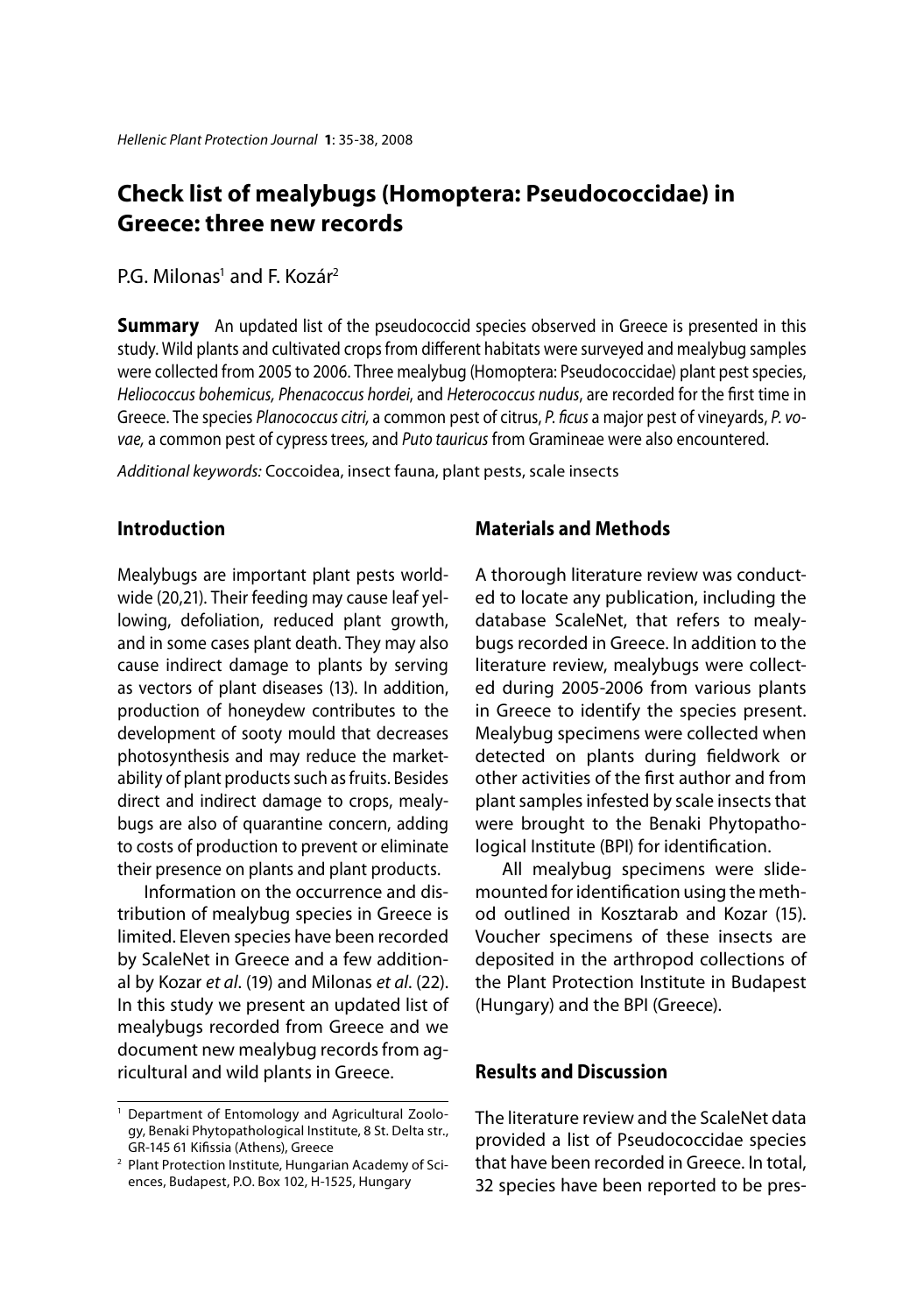ent in Greece up to date (Table 1) (1, 2, 8, 7, 10, 11, 14, 16, 17, 18, 19, 22, 24, 25). Amongst these species, Eumyrmococcus corinthiacus Williams, found in the jaws of queen ants of the genus Plagiolepis, is the only record of a myrmecophilous species in Europe (25). Another species, Ripersiella palestinae, recorded by Hambleton (14) in 1979 from lily bulbs exported from Greece to the USA, has not been found in Greece since then.

In the present study, three new species, recorded for the first time in Greece, as well as some other species that had been previously recorded in the country were collected and identified (Table 2). Heliococcus bohemicus Sulc. was collected from grapes of a heavily infested vineyard in Korinthos. In the same vineyard, Planococcus citri (Risso) and P. ficus (Signoret) were collected from the trunks and grapes. Heterococcus nudus (Green) and Phenacoccus hordei (Reuter) were found on various Gramineae plants. Finally, Pseudococcus longispinus (Targioni Tozzetti) was found on leaves of Cycas sp. in an open nursery in Athens, Puto tauricus (Leonardi) on Gramineae leaves and Plano-

|                | <b>Species</b>                                   | Author                 | Reference                             |
|----------------|--------------------------------------------------|------------------------|---------------------------------------|
| 1              | Antoninella inaudita                             | Kiritchenko            | Milonas et al. (in press)             |
| $\overline{2}$ | Atrococcus arakalianae                           | (Maskell)              | Kozár & Nagy 1998                     |
| 3              | Balanococcus orientalis                          | Danzig & Ivanova       | Kozár et al. 1991                     |
| 4              | Chaetococcus phragmitis                          | (Marchal)              | Kozár 1985                            |
| 5              | Eumyrmococcus corinthiacus                       | Williams               | Williams 1993                         |
| 6              | Heliococcus bohemicus                            | Sulc                   | present study                         |
| 7              | Heterococcus nudus                               | (Green)                | present study                         |
| 8              | Hypogeococcus pungens                            | Granara de Willink     | Ben-Dov et al. 2002                   |
| 9              | Mirococcopsis elongatus                          | <b>Borchsenius</b>     | Kozár et al. 1991                     |
| 10             | Mirococcus inermis                               | (Hall)                 | Kozár 1985                            |
| 11             | Peliococcopsis priesneri                         | <b>Borchsenius</b>     | Kozár 1985                            |
| 12             | Peliococcus kimmericus                           | Kiritchenko            | Kozár et al. 1991                     |
| 13             | Peliococcus turanicus                            | (Kiritchenko)          | Kozár 1985                            |
| 14             | Pellizzaricoccus gabrielis                       | Kozár                  | Kozár 1991                            |
| 15             | Phenacoccus bicerarius                           | <b>Borchsenius</b>     | Kozár et al. 1991                     |
| 16             | Phenacoccus hordei                               | (Lindeman)             | present study                         |
| 17             | Phenacoccus interruptus                          | Green                  | Kozár 1985                            |
| 18             | Phenacoccus yerushalmi                           | Ben-Dov                | Ben-Dov et al. 2006                   |
| 19             | Planococcus citri                                | (Risso)                | Argyriou 1983, Kozár 1985,            |
| 20             | Planococcus ficus                                | (Signoret)             | Ezzat & McConnell 1956                |
| 21             | Planococcus vovae                                | (Nasonov)              | Cox 1989                              |
| 22             | Pseudococcus calceolariae                        | (Maskell)              | Kozár et al. 1991                     |
| 23<br>24       | Pseudococcus longispinus<br>Pseudococcus viburni | (Targioni Tozzetti)    | Ben-Dov, Y. 1994<br>Kozár et al. 1991 |
| 25             | Puto tauricus                                    | Signoret<br>(Leonardi) |                                       |
| 26             | Rhizoecus albidus                                | Goux                   | Danzig 1999<br>Kozár 1985             |
| 27             |                                                  | Hambleton              | Hambleton 1979                        |
| 28             | Ripersiella palestinae                           | Lichtenstein           |                                       |
| 29             | Ritsemia pupifera                                |                        | Savopoulou et al. 1995                |
|                | Spilococcus halli                                | (McKenzie Williams)    | Kozár 1985                            |
| 30             | Trionymus aberrans                               | Goux                   | Kozár et al. 1991                     |
| 31             | Trionymus cynodontis                             | (Kiritshenko)          | Kozár 1985                            |
| 32             | Vryburgia amarylldis                             | (Bouche)               | <b>ScaleNet</b>                       |

**Table 1.** Species of the family Pseudococcidae recorded in Greece.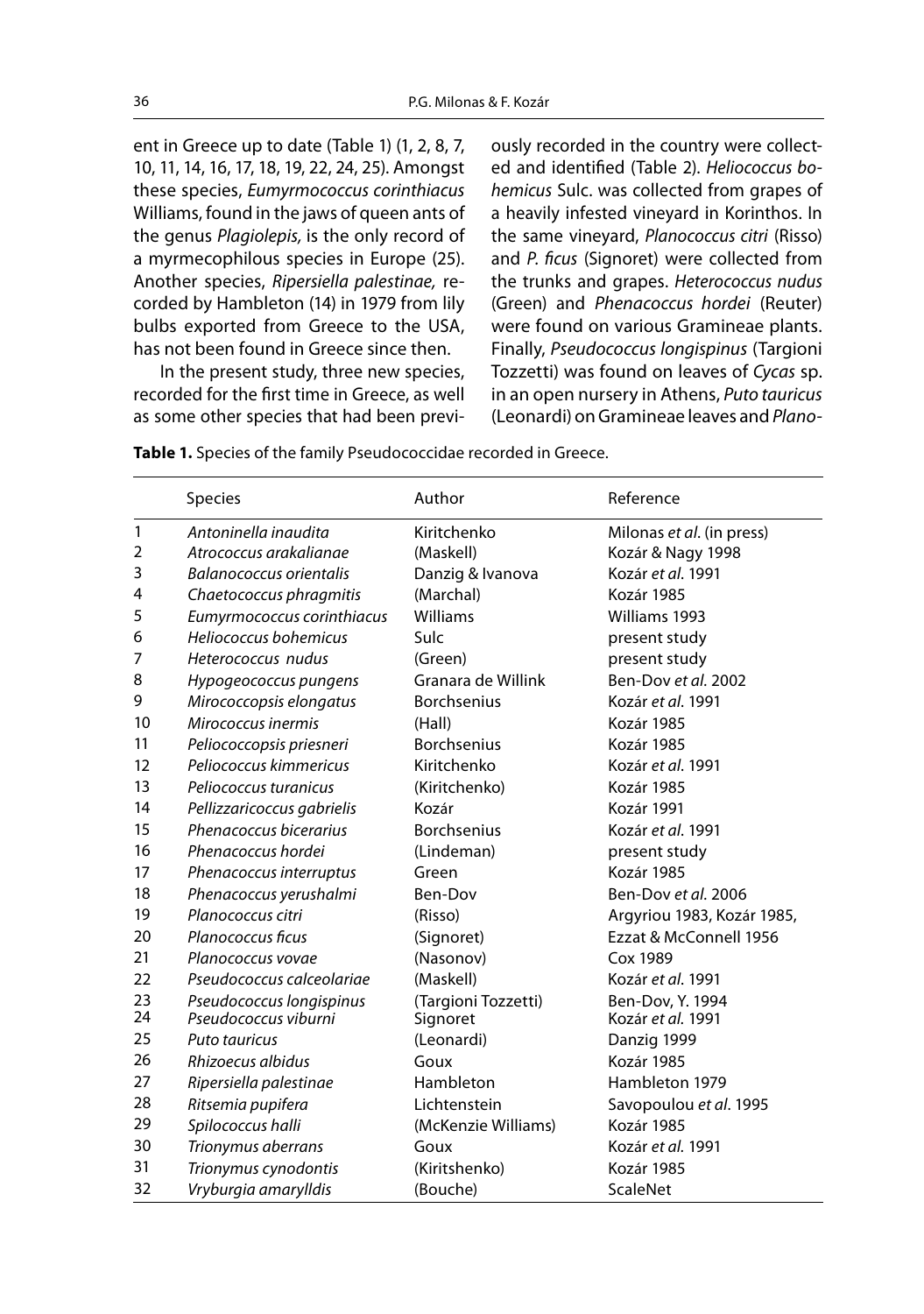| Mealybug species                                | Collection<br>location | Collection<br>date     | Host plant                              |  |
|-------------------------------------------------|------------------------|------------------------|-----------------------------------------|--|
| Heliococcus bohemicus Sulc                      | Korinthos              | 2004                   | Vitis vinifera                          |  |
| Heterococcus nudus (Green)                      | Chalkidiki             | 10 April 06            | Gramineae                               |  |
| Phenacoccus hordei (Lindeman)                   | Magnesia, Pelion       | 25 April 06            | Thymus vulgaris                         |  |
| Planococcus citri (Risso)                       | Korinthos<br>Attika    | 2004<br>11 July 06     | Vitis vinifera<br>Citrus sinensis       |  |
| <i>Planococcus ficus</i> (Signoret)             | Korinthos              | 29 June 06             | Vitis vinifera                          |  |
| Planococcus vovae (Nasonov)                     | Kalamata<br>Athens     | 6 June 06<br>2 June 06 | Juniperus sp.<br>Cypressus sempervirens |  |
| Pseudococcus longispinus<br>(Targioni Tozzetti) | Athens, Elliniko       | 22 July 06             | Cycas sp.                               |  |
| Puto tauricus (Leonardi)                        | Athens, N. Ionia       | 27 April 06            | Gramineae                               |  |

#### **Table 2.** Mealybug (Homoptera: Pseudococcidae) species collected in the present study.

coccus vovae (Nasonov) on various Cypressus species. Although P. citri, P. ficus, P. tauricus and P. longispinus have been previously found in Greece, H. bohemicus, H. nudus, and P. hordei are less well known and this is the first record of their presence in Greece.

H. bohemicus has a palaearctic distribution and is present in central Europe and China (3). It is known as a pest of grapevines in central Europe, but its hosts include many plant species belonging to 12 families. Its biology has been studied in northern Italy, where it develops two generations per year (9). Although H. bohemicus is uniformly distributed in the vineyards along with P. ficus, in contrast to the latter, it does not pose a threat to viticulture, due to its ecological habits that constantly expose the species to the environmental conditions. Parasitization in some years might reach 60% (23).

H. nudus is a cosmopolitan species occurring in the leaf sheath and crown of various Gramineae plant species (4). It may cause browning and stunting of grasses and is closely related to H. abludens Borchsenius but the latter has only 6-segmented antennae.

Phenacoccus hordei has a palaearctic distribution and is fairly common, occurring on the roots of plants, especially grasses (5).

It has also been reported on Leguminoseae and Umbellifereae plants. It is capable of producing three generations per year. It overwinters as second, rarely as third instars and its adults develop by the end of April.

This study was partially supported by the Benaki Phytopathological Institute and the Hungarian National Science Foundation (OTKA).

## **Literature Cited**

- **1. Argyriou, L.C. 1983.** Faunal analysis of some scale insects in Greece. Proceedings of the 10th International Symposium of Central European Entomofaunistics, Budapest, 15-20 August 1983 364-367.
- **2. Ben-Dov, Y. 1994.** A systematic catalogue of the mealybugs of the world (Insecta: Homoptera: Coccoidea: Pseudococcidae and Putoidae) with data on geographical distribution, host plants, biology and economic importance. Intercept Limited, Andover, UK. 686 pp.
- **3. Ben-Dov, Y. 2006a.** ScaleNet, Heliococcus bohemicus, Available from: http://www.sel.barc.usda.gov/ catalogs/pseudoco/Heliococcusbohemicus.htm (accessed 20 October 2006).
- **4. Ben-Dov, Y. 2006b.** ScaleNet, Heterococcus nudus. Available from: http://www.sel.barc.usda.gov/catalogs/pseudoco/Heterococcusnudus.htm (accessed 20 October 2006).
- **5. Ben-Dov, Y. 2006c.** ScaleNet, Phenacoccus hordei. Available from: http://www.sel.barc.usda.gov/catalogs/pseudoco/Phenacoccushordei.htm (accessed 20 October 2006).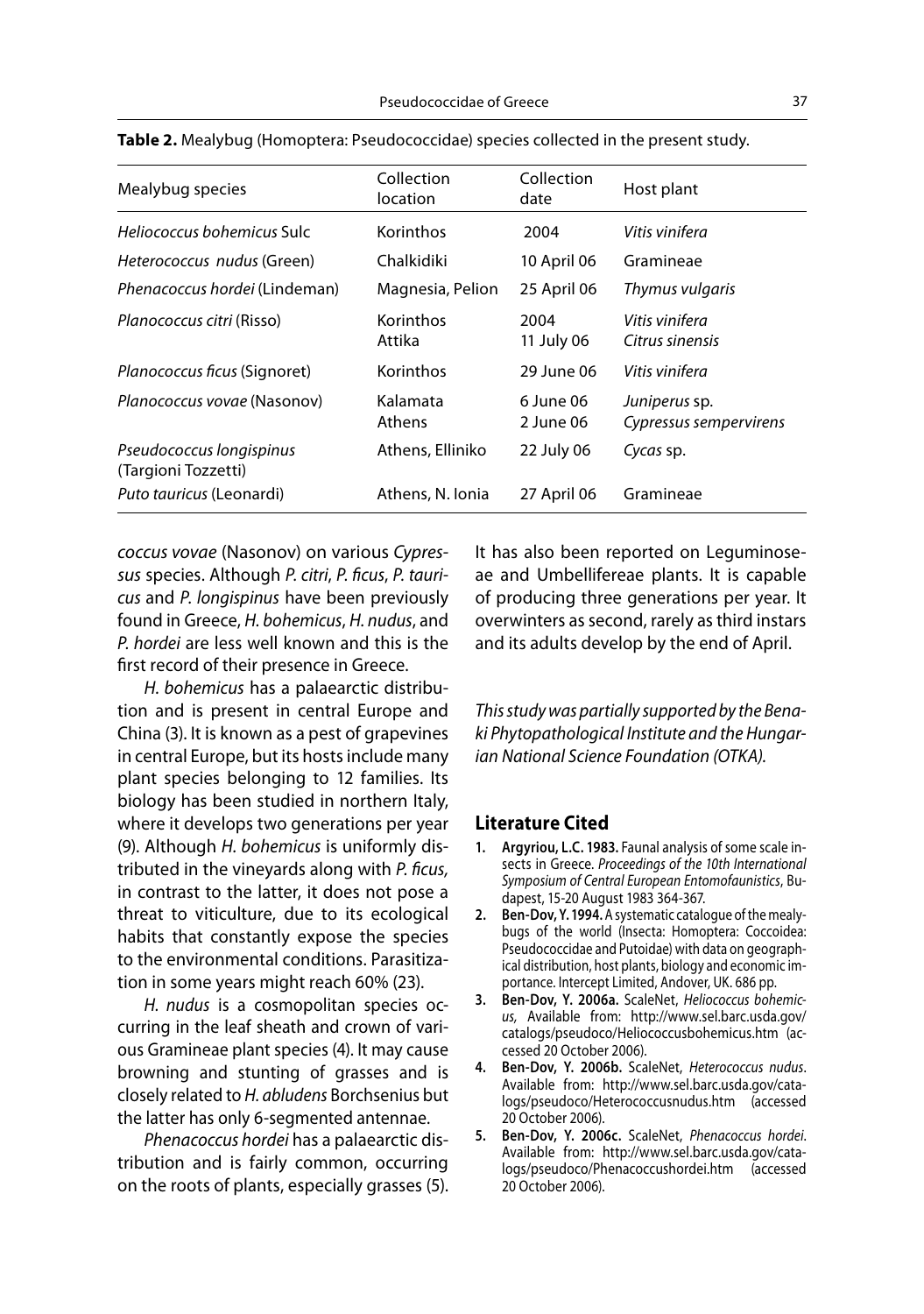- **6. Ben-Dov, Y. 2006d.** ScaleNet, Metadenopus. Available from: http://www.sel.barc.usda.gov/catalogs/pseudoco/MetadenopusAll.htm (accessed 20 October 2006).
- **7. Ben-Dov, Y., Gounari, S., Kaydan, M.B. and Hadina, F. 2006.** Phenacoccus yerushalmi Ben-Dov newly recorded from Greece and Turkey (Hem., Coccoidea, Pseudococcidae). Bulletin de la Societe Entomologique de France, **111(1):** 42.
- **8. Ben-Dov, Y., Matile Ferrero, D. and Stathas, G.J. 2002.** New records of Hypogeococcus pungens in the Palaearctic region (Hem., Pseudococcidae). Bulletin de la Societe Entomologique de France, **107(2):** 186.
- **9. Camporese, P. 1993.** First biological notes on Heliococcus bohemicus Sulc in the vineyards of the Veneto (Italy) (Homoptera Coccoidea Pseudococcidae). (In Italian; Summary In English). Memorie della Society Entomologica Italiana, **72:** 195-200.
- **10. Cox, J.M. 1989.** The mealybug genus Planococcus (Homoptera: Pseudococcidae). Bulletin British Museum (Natural History). Entomology, **58(1):** 1-78.
- **11. Danzig, E.M. 1999.** [Mealybugs of the genus Puto Signoret (Homoptera, Pseudococcidae) of Russia and neighboring countries.] (In Russian). Entomologicheskoe Obozrenye, **78:** 79-91.
- 12. Ezzat, Y.M. and McConnell, H.S. 1956. A classification of the mealybug tribe Planococcini (Pseudococcidae: Homoptera). Bulletin of the Maryland Agriculture Experiment Station, **A-e84:** 1-108.
- **13. Engelbrecht, D.J. and Kasdorf, G.G.F. 1990.** Transmission of grapevine leafroll disease and associated closteroviruses by the vine mealybug, Planococcus ficus. Phytophylactica, **22:** 341-346.
- **14. Hambleton, E.J. 1979.** New information on the Rhizoecus of Florida including descriptions of four new species. Florida Entomologist, **62:** 140-149.
- **15. Kosztarab, M. and Kozár, F. 1988.** Scale Insects of Central Europe. Akademiai Kiado, Budapest. 456 pp.
- **16. Kozár, F. 1985.** New data to the knowledge of scaleinsects of Bulgaria, Greece, and Rumania (Homoptera: Coccoidea). Acta Phytopathologica Academiae Scientiarum Hungaricae, **20:** 201-205.
- **17. Kozár, F. 1991.** New genus and species of scale insects in Italy (Homoptera; Coccoidea; Pseudococcidae). Bollettino di Zoologia Agraria e di Bachicoltura Ser. II, **23(1):** 39-44.
- **18. Kozár, F. and Nagy, B. 1998.** New data to the distribution of some Palaearctic scale insects (Homoptera: Coccoidea). Folia Entomologica Hungarica, **59:** 53-56.
- **19. Kozár, F., Paloukis, S. and Papadopoulos, N. 1991.** New scale insects (Homoptera: Coccoidea) in the Greek entomofauna. Entomologia Hellenica, **9:** 63-68.
- **20. Miller, D.R., Miller, G.L. and Watson, G.W. 2002.** Invasive species of mealybugs (Hemiptera: Pseudococcidae) and their threat to U.S. agriculture. Proceedings of the Entomological Society of Washington, **104:**  825–836.
- **21. Miller, D.R., Miller, G.L., Hodges, G.S. and Davidson, J.A. 2005.** Introduced scale insects (Hemiptera: Coccoidea) of the United States and their impact on U.S. agriculture. Proceedings of the Entomological Society of Washington, **107:** 123–158.
- **22. Milonas, P., Kozár, F. and Kontodimas, D.** New data to the scale insects (Homoptera: Coccoidea) in the Greek Entomofauna. Hellenic Plant Protection Journal, (in press).
- **23. Reggiani, A., Cornale, R., Maini, S. and Pellizzari, G., 2003.** Observations on biology and distribution of Heliococcus bohemicus Sulc (Rhynchota, Pseudococcidae) in the vineyards of Emilia-Romagna region (Italy). Informatore Fitopatologico, **53:** 42-45.
- **24. Savopoulou-Soultani, M., Papadopoulos N., Kozar, F., Skoulakis, G. and Sarakatsanis, I. 1997.** First record and seasonal development of Ritsemia pupifera in Thessaloniki area. Proceedings of Sixth National Congress of Entomology, Chania, Greece, pp 32-35.
- **25. Williams, D.J. 1993.** A new species of mealybug from Greece, the first from Europe belonging to the antattended genus Eumyrmococcus Silvestri (Hemiptera: Coccoidea: Pseudococcidae). Entomologist's Gazette, **44:** 216-220.

Received: 16 January 2007; Accepted: 6 July 2007

# **Κατάλογος ειδών ψευδοκόκκων (Homoptera: Pseudococcidae) στην Ελλάδα: τρία νέα είδη**

# Π.Γ. Μυλωνάς και F. Kozár

**Περίληψη** Παρουσιάζεται ένας πλήρης κατάλογος των κοκκοειδών εντόμων της οικογένειας Pseudococcidae που έχουν αναφερθεί στην Ελλάδα. Επιπλέον, από δειγματοληψίες σε καλλιεργούμενα και αυτοφυή φυτά από διάφορες περιοχές βρέθηκαν και τρία νέα είδη για την ελληνική εντομοπανίδα. Πρόκειται για τα είδη Heliococcus bohemicus, Phenacoccus hordei και Heterococcus nudus. Τα είδη Planococcus citri, κοινός εχθρός στα εσπεριδοειδή, P. ficus σημαντικός εχθρός της αμπέλου, P. vovae, κοινός εχθρός σε είδη κυπαρισσιού, και Puto tauricus σε αγρωστώδη, εντοπίστηκαν και στην παρούσα μελέτη.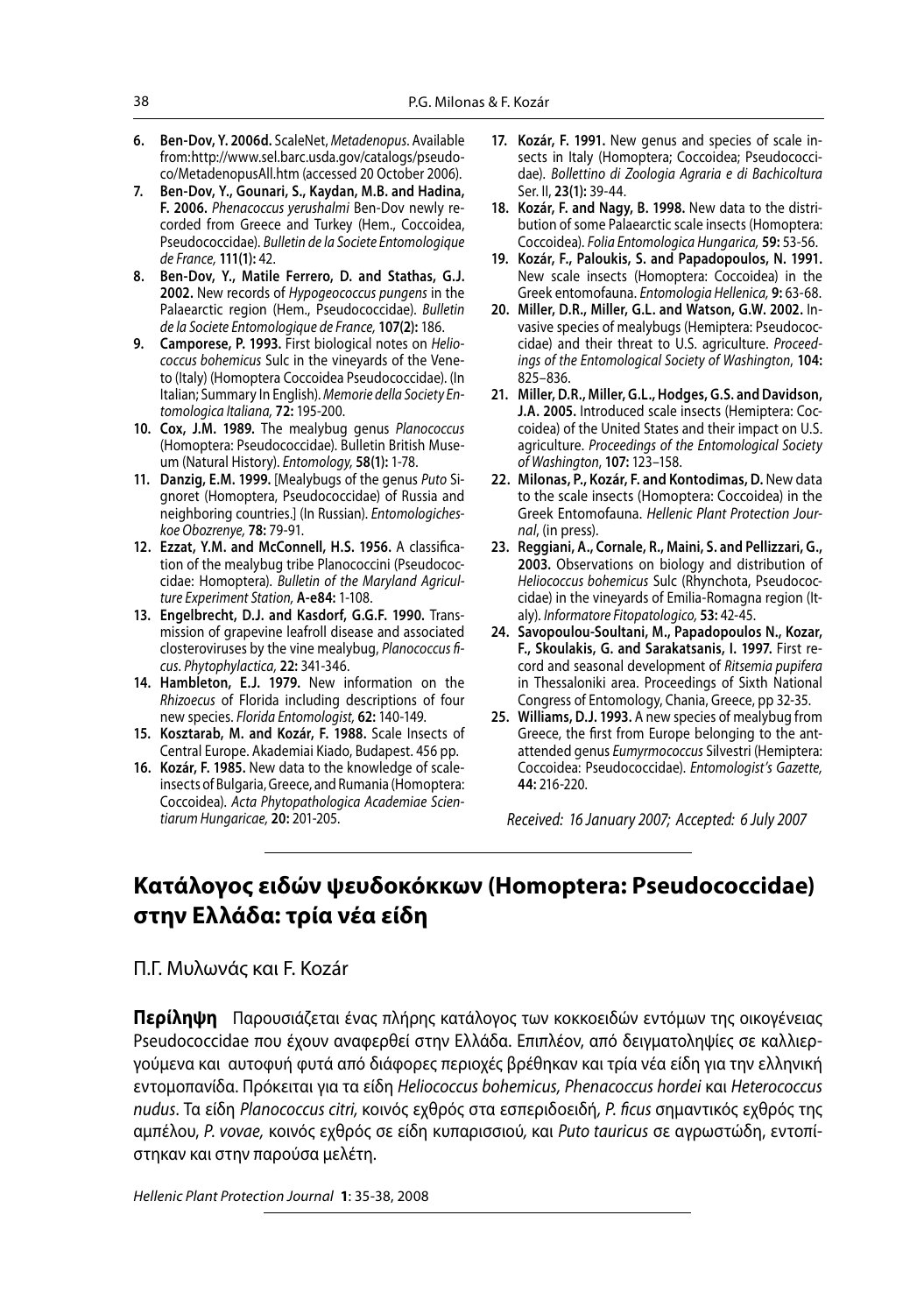# SHORT COMMUNICATION

# **Host plants of the planthopper** *Metcalfa pruinosa* **(Say) (Hemiptera: Flatidae) and observations on its phenology in Greece**

C. Souliotis<sup>1</sup>, N.E. Papanikolaou<sup>2</sup>, D. Papachristos<sup>1</sup> and N. Fatouros<sup>3</sup>

**Summary** A survey conducted in areas of western and northern Greece from October 2005 to October 2006 indicated that Metcalfa pruinosa (Say) is hosted on a large number of ornamentals, fruit crops and weed species and on two cultivated vegetables (tomato, eggplant). Year-round sampling from olive and citrus orchards in western Greece indicated that M. pruinosa develops one generation per year with adult activity spanning from late June to late September.

The planthopper Metcalfa pruinosa (Say) (Hemiptera, Flatidae) has its origin in North America (1). In Europe it was first reported from eastern North Italy in 1979 (5) and subsequently distributed in several European countries (3, 4). In Greece it was first recorded in May 2002 (2). All larval stages of M. pruinosa produce wax and honeydew. Honeydew is often a good substrate for the development of sooty moulds from several taxa, especially the family Capnodiaceae.

A survey of the plant species hosting M. pruinosa was conducted from October 2005 to October 2006 in areas of western (Preveza, Parga, Lefkada, Corfu) and northern (Serres) Greece.

To study the phenology of M. pruinosa, a tangerine orchard and an olive orchard were selected in the area of Preveza. Twenty samples, consisting of tree twigs (about 25 cm in length) were randomly taken every 15 days, placed in plastic bags and transferred to the laboratory to identify immature life stages and adults of M. pruinosa as they developed during the year.

Results of the survey indicated that M. pruinosa in the above locations is hosted on a large number of ornamental plants, fruit crops and weed species, as well as on two cultivated vegetables (Tables 1, 2 and 3) confirming its polyphagous behaviour.

From the phenology study it was concluded that M. pruinosa in western Greece (an area characterized by its rather mild climate) completes one generation per year. First instar larvae emerge from over-

**Fig. 1.** Nerium oleander infested by M. pruinosa.



<sup>1</sup> Laboratory of Agricultural Entomology, Benaki Phytopathological Institute, 8 St. Delta str., 145 61 Kifissia (Athens), Greece

<sup>2</sup> Aegean University, Department of Environment, University Hill, 811 00 Mitilene, Greece

<sup>&</sup>lt;sup>3</sup> 3 G. Gennimata str., 481 00 Preveza, Greece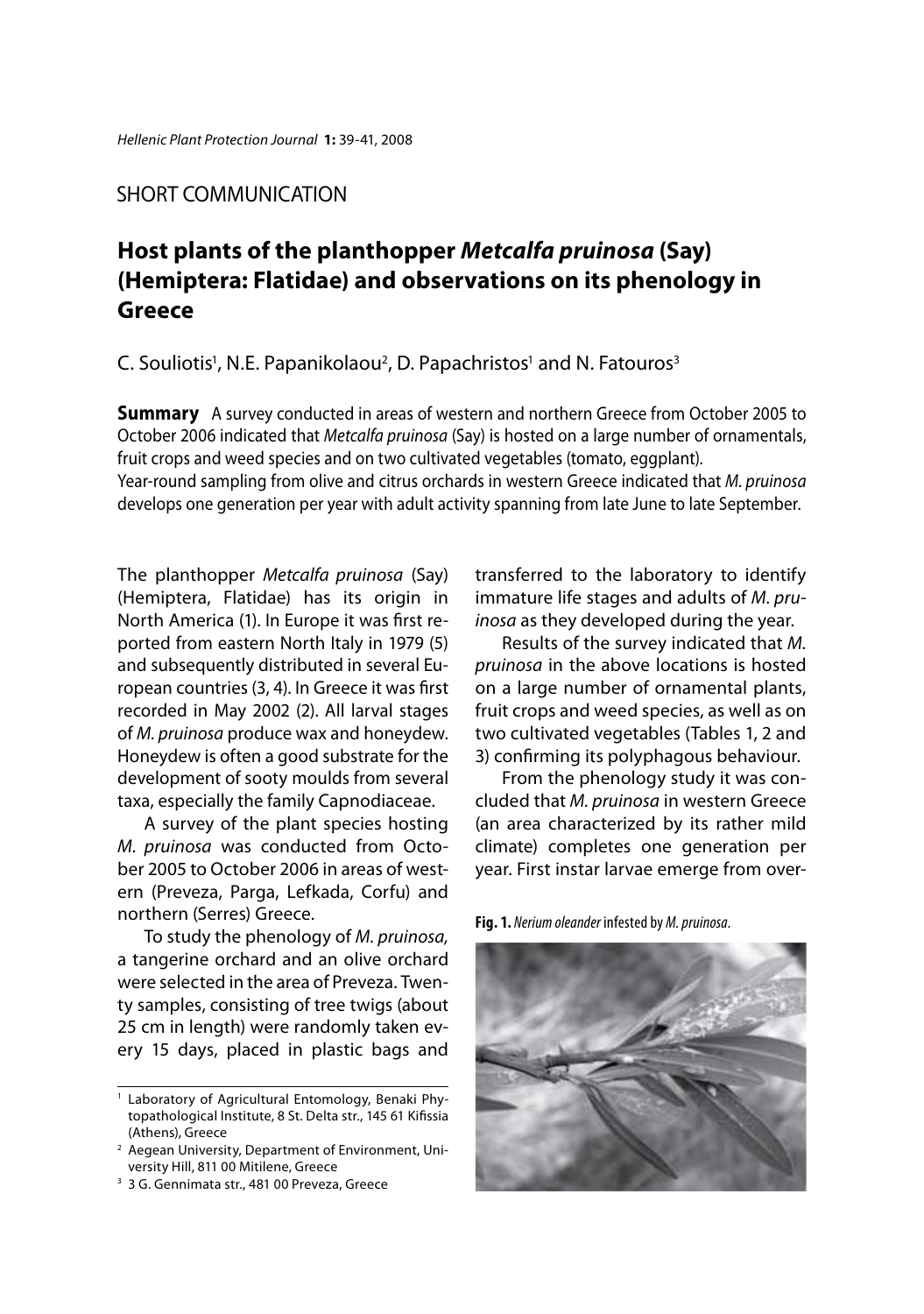winting eggs in late May and after passing through five stages they transform into adults. Adult activity started late June and continued up to late September.

**Table 1.** Ornamental and vegetable plant species recorded to host M. pruinosa in the surveyed areas of Greece.

## **Ornamentals**

Azalea indica L. (Ericaceae) Aucuba japonica Thunb. (Cornaceae) Begonia rex Putz.(Begoniaceae) Cedrus libani A. Rich. (Pinaceae) Chrysanthemum indicum L. (Compositae) Cydonia japonica Thunb. (Rosaceae) Ficus elastica Roxb. (Moraceae) Gardenia jasminoides Ellis (Rubiaceae) Hydrangea macrophylla Thunb. (Hydrangeaceae) Ilex aquifolium L. (Aquifoliaceae) Jasminum fruticans L. (Oleaceae) Laurus nobilis L. (Lauraceae) Ligustrum vulgare L. (Oleaceae) Magnolia grandiflora L. (Magnoliaceae) Nerium oleander L. (Apocynaceae) (Fig. 1) Ocymum basilicum L. (Labiateae) Platanus orientalis L. (Patanaceae) Punica granatum L. (Punicaceae) Ricinus communis L. (Euphorbiaceae) Rhododendron arboreum Sm. Ericaceae) Rosa sp. (Rosaceae) Tagetes erecta L. (Compositae) Thuja orientalis L. (Cupressaceae) Viburnum opulus L. (Caprifoliaceae) Viola odorata L. (Violaceae) Washingtonia sp. (Palmaceae) **Vegetables** Lycopersicum esculentum Mill. (Solanaceae)\* Solanum melongena L. (Solanaceae)\*

Only adults of M. pruinosa were found on the two vegetable species.

**Table 2.** Fruit crop species recorded to host M. pruinosa in the surveyed areas of Greece.

Actinidia chinensis Plan. (Actinidiaceae) Citrus sinensis L. (Rutaceae) Citrus limon Burn (Rutaceae) Citrus reticulata Blanco (Rutaceae) Citrus aurantium L. (Rutaceae) Corylus avellana L. (Betulaceae) Ficus carica L. (Moraceae) Juglans redia L. (Juglandaceae) Olea europaea L. (Oleaceae) (Fig. 3) Persea americana Mill. (Lauraceae) Pyrus communis L. (Rosaceae) Prunus americana Marsh. (Rosaceae) Prunus domestica L. (Rosaceae) Prunus persica L. (Rosaceae) Vitis vinifera L. (Vitaceae)

#### **Table 3.** Weed species recorded to host M. pruinosa in the surveyed areas of Greece.

Amaranthus blitoides Watson, S. (Amaranthaceae) Amaranthus retroflexus L. (Amaranthaceae) Bromus sp. (Gramineae) Chenopodium album L. (Chenopodiaceae) Conyza canadensis (L.) Cronq. (Compositae) Digitaria sanguinalis (L.) Scop. (Gramineae) Hedera helix L. (Araliaceae) Hypericum sp. (Hypericaceae) Melissa officinalis L. (Labiateae) Menta aquatica L. (Labiatae) Phytolacca americana L. (Phytolaccaceae) Plantago sp. (Plantaginaceae) Pteridium aquilinum L. (Polypodiaceae) Setaria sp. (Gramineae) Solanum nigrum L. (Solanaceae) Rubus fruticosus L. (Rosaceae) (Fig. 2) Urtica dioica L. (Urticaceae) Verbascum sp. (Scrophulariaceae) Xanthium strumarium L. (Compositae)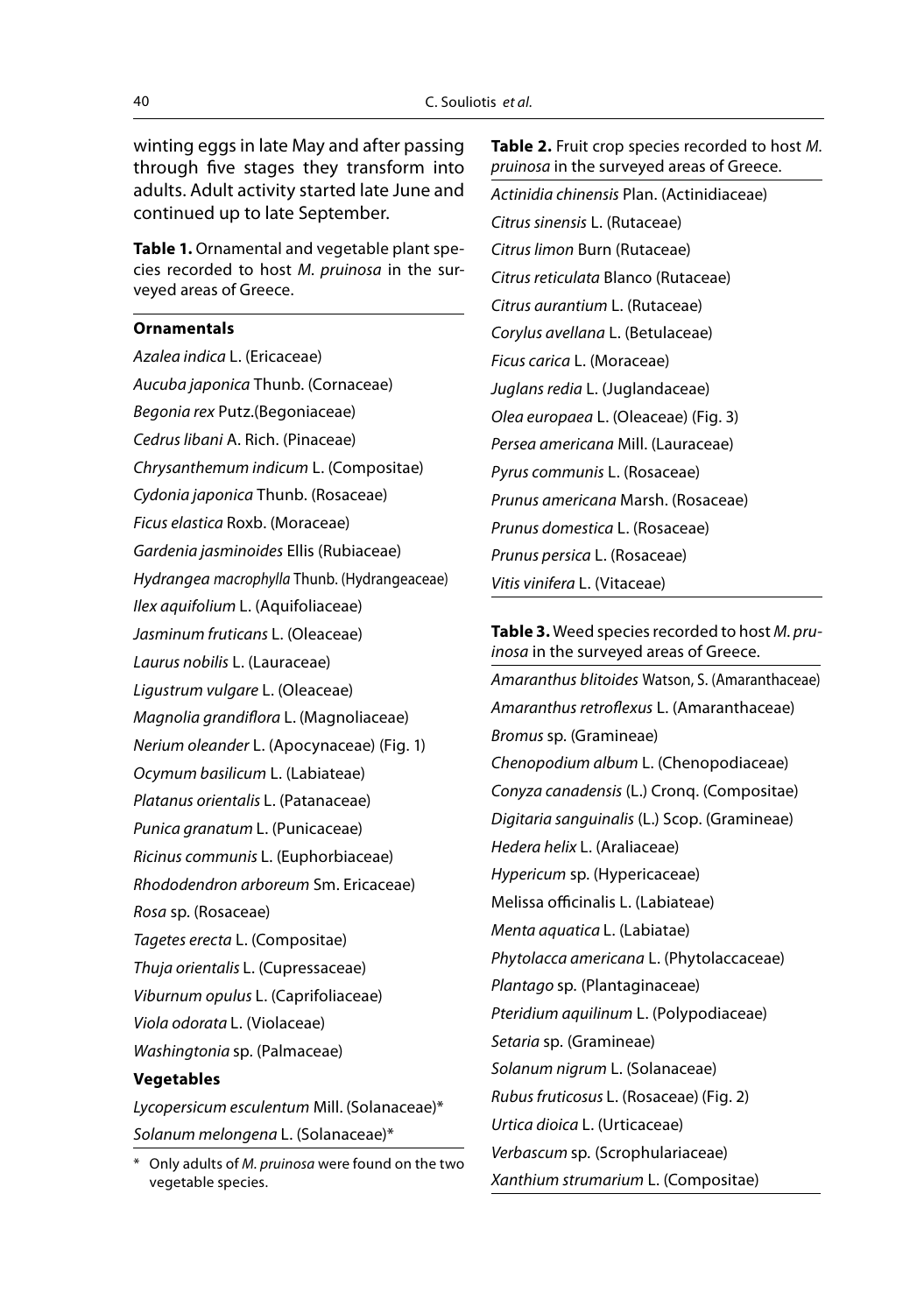

**Fig. 2.**Rubus fruticosus, hosting M. pruinosa. **Fig. 3.** Adults of M. pruinosa on olive tree.

# **Literature Cited**

- 1. Dean, H.A. and Bailay, J.C. 1961. A flatid planthopper, Metcalfa pruinosa. J. Econ. Entomol., **54:** 1104-1106.
- **2. Drosopoulos, A., Broumas, Th. and Kapothanasi, V. 2004.** Metcalfa pruinosa (Hemiptera, Auchenorryncha-Flatidae) an undesiderable new species in the insect fauna of Greece. Annales de l'Institut Phytopathologique Benaki, **20:** 49-51.
- **3. Girolami, V., Mazzon, L. and Alma, A. 2002.** Il flatidae Metcalfa pruinosa (Say) in Europa vent΄anni dopo. Informatore Fitopatol., **7-8:**



10-13.

- **4. Lauterer, P. 2002.** Citrus Flatid Planthopper – Metcalfa pruinosa (Hemiptera: Flatidae), a New Pest of Ornamental Horticulture in the Czech Republic. Plant Protection Science, **38:**  145-148.
- **5. Zangheri, S. and Donadini, P. 1980.** Comparsa nel Veneto di un omottero neartico: Metcalfa pruinosa Say (Homoptera, Flatidae). Redia, **63:** 301-305.

Received: 23 January 2007; Accepted: 14 May 2007

# ΣΥΝΤΟΜΗ ΑΝΑΚΟΙΝΩΣΗ

# **Ξενιστές του εντόμου** *Metcalfa pruinosa* **(Say) (Hemiptera: Flatidae) και παρατηρήσεις επί της φαινολογίας του στην Ελλάδα**

Κ. Σουλιώτης, N.E. Παπανικολάου, Δ. Παπαχρήστος και N. Φατούρος

**Περίληψη** Επισκόπηση που πραγματοποιήθηκε σε περιοχές της δυτικής (Πρέβεζα, Πάργα, Λευκάδα, Κέρκυρα) και της βόρειας (Σέρρες) Ελλάδας από τον Οκτώβριο του 2005 μέχρι τον Οκτώβριο του 2006 έδειξε ότι το έντομο Metcalfa pruinosa (Say) φιλοξενείται σε ένα μεγάλο αριθμό καλλωπιστικών και καλλιεργούμενων καρποφόρων φυτών, σε πολλά αυτοφυή ζιζάνια, καθώς και σε δύο καλλιεργούμενα λαχανικά (τομάτα, μελιτζάνα).

Με διαδοχικές δειγματοληψίες στη διάρκεια ενός έτους φάνηκε ότι το έντομο στη δυτική Ελλάδα συμπληρώνει μια γενεά το χρόνο, με τα ενήλικα άτομα να δραστηριοποιούνται στην περίοδο από τα τέλη Ιουνίου μέχρι τα τέλη Σεπτεμβρίου.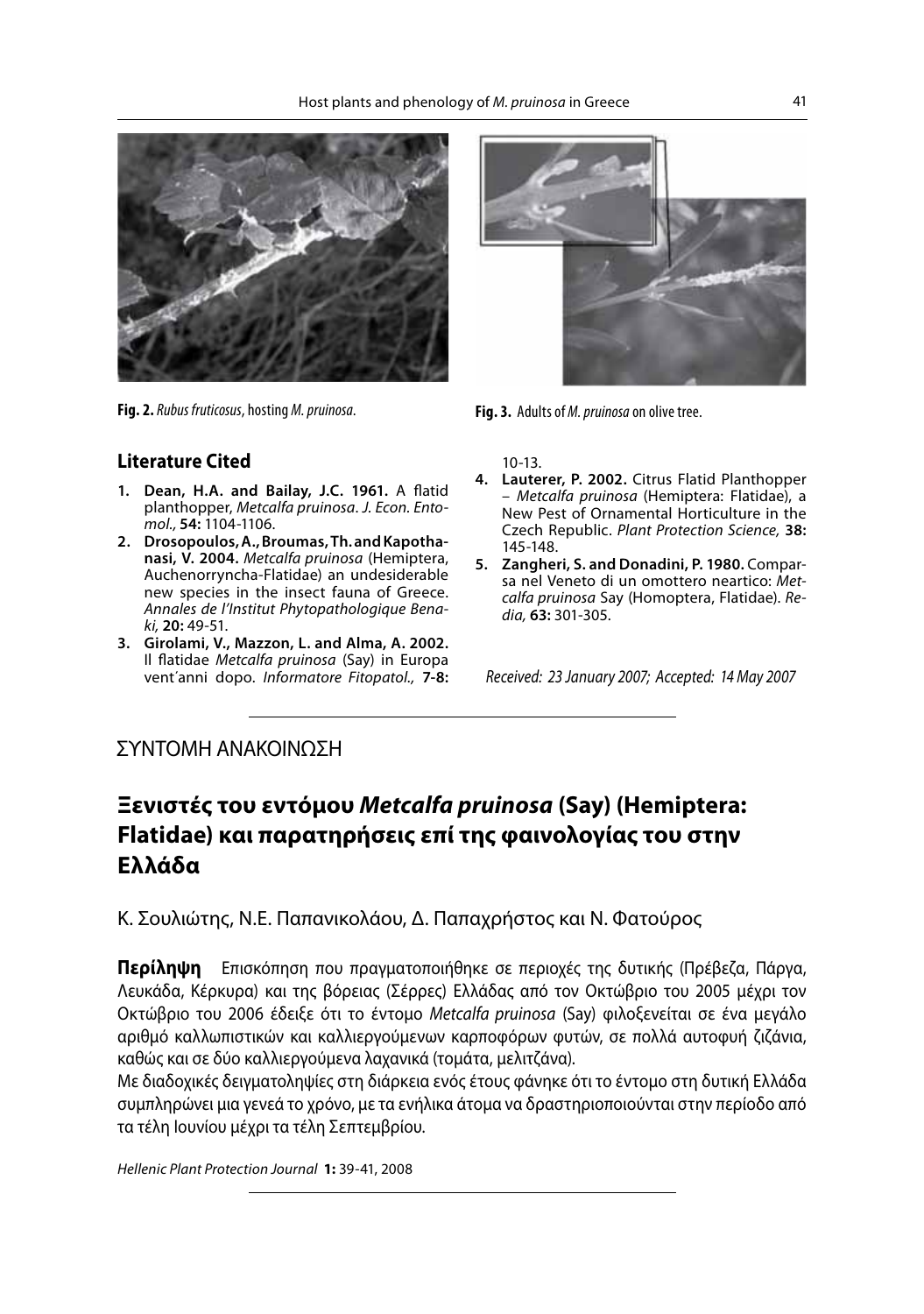# SHORT COMMUNICATION

# **First record of** *Αcalles barbarus* **(Lucas) (Coleoptera: Curculionidae) in Greece. A serious pest of caper in the island of Ios**

## C. Souliotis<sup>1</sup>

**Summary** Acalles barbarus (Lucas) (Col.: Curculionidae) was found in 2005 on caper (Capparis spinosa) plants of an organic crop in the island of Ios. It is a new species to the Greek entomological fauna. The insect attacks main shoots and twigs of the caper plants with the larvae boring galleries on them. Damaged twigs are short, rather thin and scrubby with small chlorotic leaves. First observations on biology and ethology of the insect in the area indicated that it completes one generation per year, hibernates at the larval stage inside capper twigs and adult appearance starts in mid-June to beginning of July.

The caper (Capparis spinosa, of the family Capparidaceae) thrives in temperate, tropical and subtropical climate zones and is a common species of the Mediterranean coastal flora. It grows wild as a shrub of up to 1 m height and 1.5 m width (or as a creeper) on stony wasteland along the coast, in rock crevices, in the mountains and even on ruins.

In addition to its pharmaceutical use, the caper is also known for its nutritive qualities. Pickled young shoots, flower buds and young leaves may be consumed as appetizer or used in cookery.

Lately there has been a growing interest by inhabitants of Ios and other Cycladic islands in culturing the caper. It provides an additional source of family income in particular to the inhabitants of those islands where farming conditions are adverse and jobs are hard to find. The promotion of organic farming has evoked an additional interest in the commercial exploitation of the wild growing caper and has prompted its systematic culture in the field or under simple greenhouses, in small family farms, as is the case in the island of Ios. The organic caper crop in the field and under greenhouses in los, from where the first sample of damaged caper originated, is a typical example of such a family run exploitation of culturing caper.

The identification of the insect was made by using the adult beetles collected from the first samples (twigs and shoots) that were sent to the Laboratory in September 2005. Identification to the genus level was based on Brisout de Barneville (1), Caillol (2), Κocher (5), Liotta (6), Solari  $(10)$ , Meyer  $(9)$  Hoffmann  $(3)$ , and Vitale (11). Professor Liotta (Facoltà di Agraria dell' Università di Palermo, Italy), provided information about the species Αcalles barbarus (7). This species (Fig. 1) is reported for the first time from Greece as it is a new species of the Greek entomological fauna.

Species of the genus Acalles Schh. are

<sup>1</sup> Laboratory of Agricultural Entomology, Benaki Phytopathological Institute, 8 St. Delta str., GR-145 61 Kifissia (Athens), Greece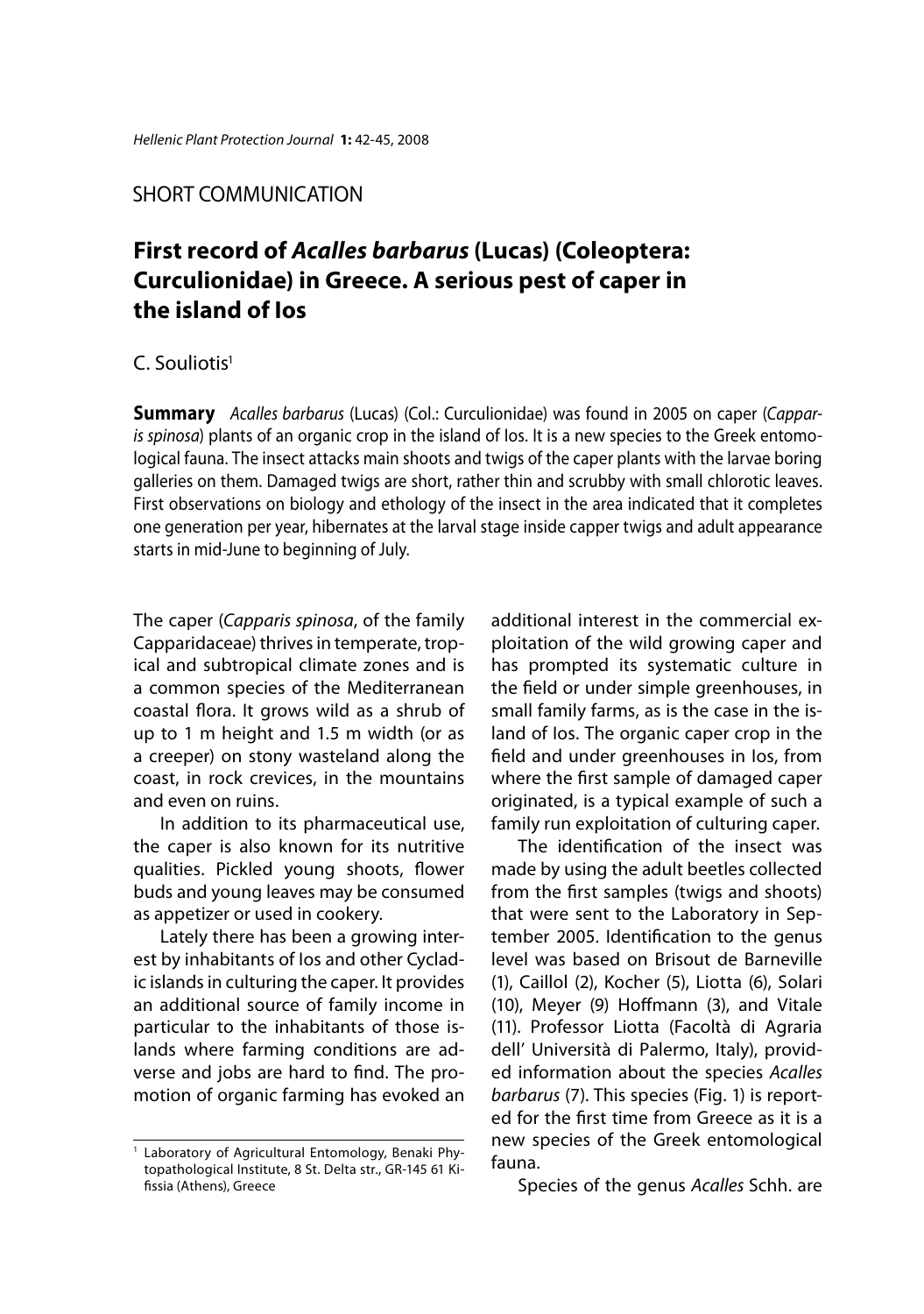

**Fig. 1.** Acalles barbarus, female adult.

widespread in countries of the Palaearctic regions, as well as in the parts of America and Australia that are washed by the Pacific Ocean. They occur on many plant species (herbs, shrubs and trees), of various families (Leguminosae, Compositae, Euphorbiacae, Crassulaceae and others) and feed on scrubby and weakish plants rather than on healthy ones (6, 8, 11) .

Available literature on A. barbarus L. from the Mediterranean basin reports its presence on caper in Pantelleria, south of Sicily (Italy), which is the dominant island of caper culture and trade in the Mediterranean (6, 8, 11). Αcalles species are not generally characterized as pests (4, 6, 8 ) and therefore the damage they can cause to various plants they feed on has not been assessed.

A. barbarus feeds on plants weakened by various biotic and abiotic factors (pests, diseases, frost etc). Only the larvae of the insect are harmful to the plants. The slight damage caused by the adults is considered non economically important. On vigorous and healthy plants damage is negligible while on plants parasitized

at the same time by other insect pests, in particular by species of Diaspididae and Pseudococcidae, damage may be considerable (6, 8).

**Preliminary observations on the biology and ethology of A. barbarus:**  As the species is new to the insect fauna of Greece, some preliminary observations are presented on the biology and ethology of the insect. In addition, for the first time the developmental stages of the insect and the symptoms on caper are recorded (Fig. 2, 3, 4).

A. barbarus has one generation per year. It hibernates at the larval stage inside attacked twigs. Adults start appearing from mid-June till beginning of July. During the day they are difficult to be found as they are hiding in the 5 cm upper layer



**Fig. 2.** Exit holes of the adults from infested caper shoots.

of the soil, while at night they leave their shelter and clamber up the caper plants moving slowly and gnawing at the margin of the leaves as all Acalles species do.

A. barbarus displays a curious behaviour when disturbed by conspicuous sounds. It then shams death: it retracts its legs, remains motionless and immediately lets itself drop to the ground where it is difficult to spot because of the colour it is taking. In this pose it may remain for a considerable time. The male is smaller than the female. There are records in the literature of the male following a female around for many days without copulation being observed (6). The adult lives for a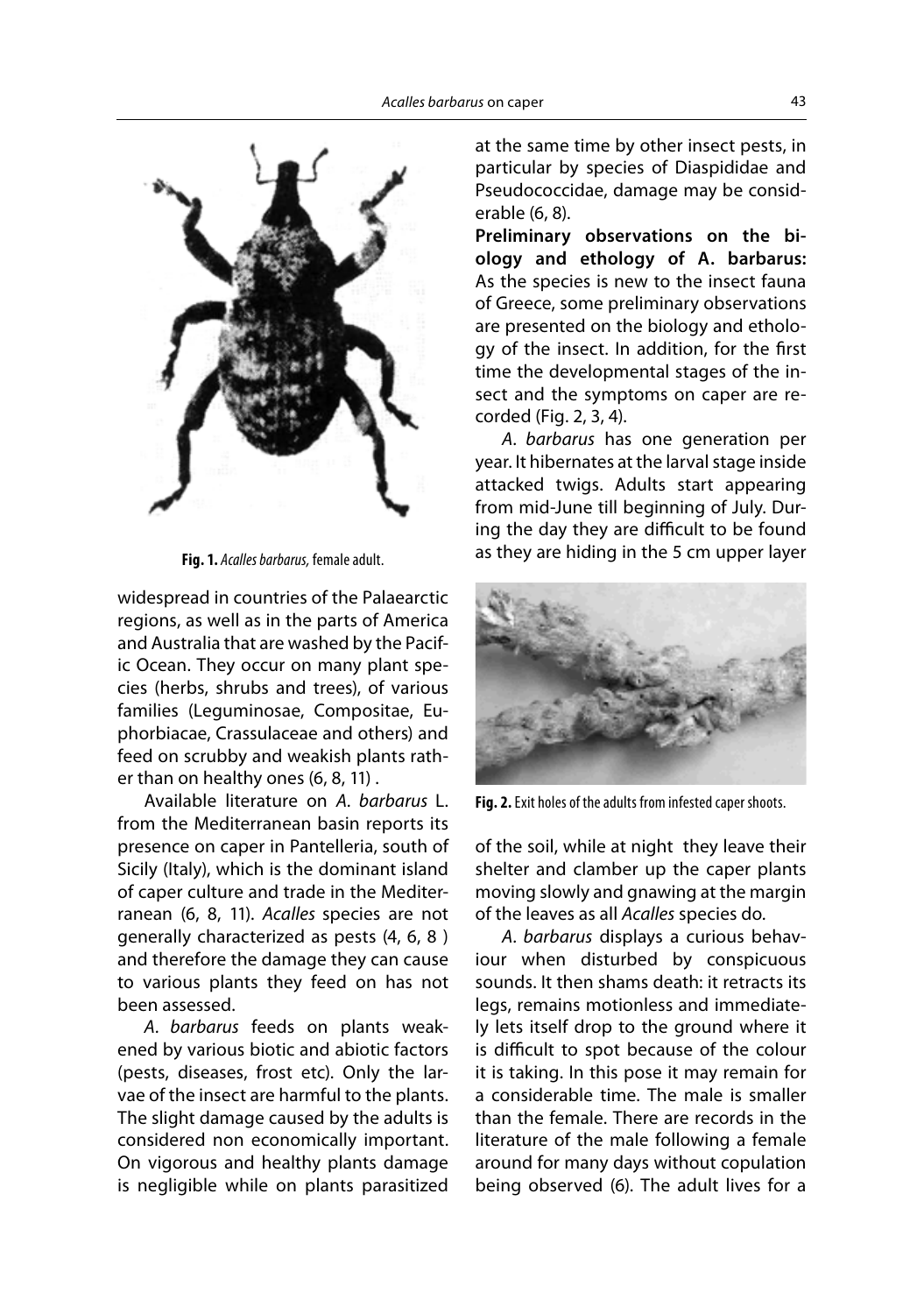

**Fig. 3.** Feeding galleries of the larvae on a caper shoot (cross section).



**Fig. 4.** The head of a larva in a gallery.

long time. Adults that emerged from the cage during the last ten days of June were found to be still alive up to the first ten days of September. In field crops, the first larvae can be found under the bark of the trunk and branches about one month after appearance of the adults. The larvae start boring galleries between the bark and the wood and rarely between the wood and the pith. No larvae were observed in dead plants. Many larvae may be found at the same time in attacked plants, but galleries seldom cross each other.

Over summer, autumn and winter the larvae feed and grow till they pupate the next spring after having prepared a cavity a little wider than the gallery for the adult to emerge.

**Damage:** Attacked plants have short, rather thin and weak shoots, carrying small, chlorotic leaves and a reduced number of flower-buds, while the plant in general looks weakish and scrubby. They recover slowly unless there are annular galleries on the main stem. In the latter case the plant dies off in a short time.

Based on observations on the organic caper crop in Ios, the A. barbarus seems to be the main cause for a poor growth of the plants, a decline in production and a general weakness of the cultured and wild plants in the area.

This species, therefore, may, under Greek conditions, cause severe damage in caper. Very limited data is available on the biology of the pest and its control, exclusively from international sources. It is worthy, therefore, to undertake a systematic study of the biology and ethology of the insect. A recording of its natural enemies and their activity in the area may assist in developing a method for its control, as there is no appropriate insecticide authorized for use on caper.

# **Literature Cited**

- **1. Brisout, De Barneville 1864**. Monographie des espèces européennes et algériennes du genre Acalles suivie de la description abrégée des espèces propres à l' île de Madère d' après Wollaston. Annls, Soc, ent. Fr., IV serie, **IV:** 441-442.
- **2. Caillol, H. 1954**. Catalogue des Coléoptères de Provence. IV parties – Edit. Mus. N. H. Nat., 1, 234. Paris.
- **3. Hoff mann, A. 1958**. Coléoptères Curculionides, III partie. Faune de France, 62. – Lechev. Edit. Paris.
- **4. Hustache, A. 1931**. Curculionides Gallo-romans . Annls Soc. Ent. Fr. ( c ) **:** 201.
- **5. Kocher, L. 1961**. Catalogue commente des coléoptères du Maroc. Fasc. **IX:** 191.
- **6. Liotta, G. 1977**. Acalles barbaricus L. (s.l.), su Capparis spinosa L. a Pantelleria (Col. Curculionidae). Il Naturalista Siciliano, S. IV, **I(1-4):**  39-45.
- **7. Lucas, H. 1849**. Expl. Scient. Alg*.,* **II:** 453.
- **8. Magnano, L. and Osella, G. 1972**. La curcu-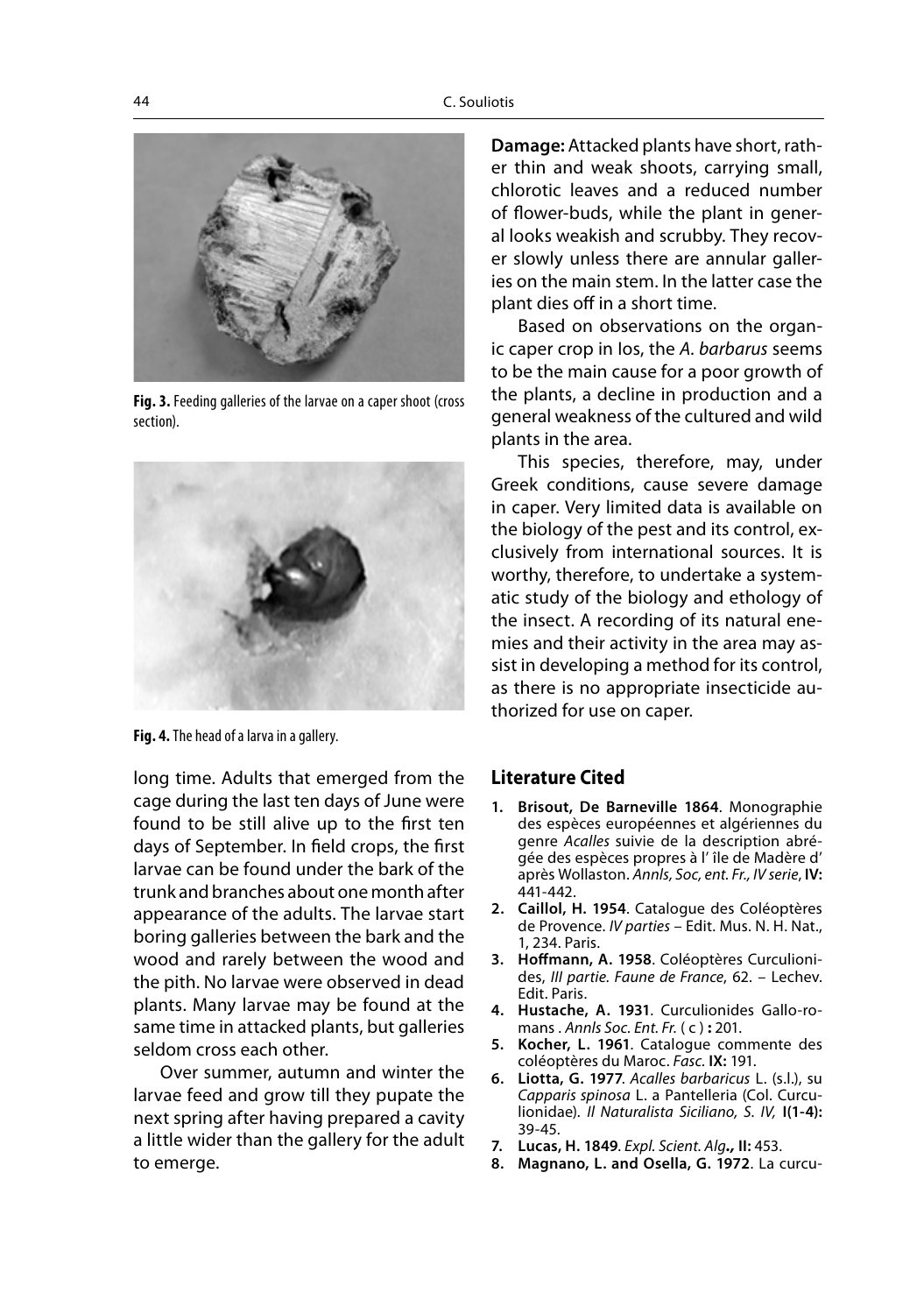lionidofauna delle isole circum-siciliane : alcune osservazioni zoogeografiche. Lav. Soc. Ital. Biogeografia, n. s., 111: 1-31.

- **9. Meyer, P. 1897**. Notizen zu meiner Tabelle der palearctischen Cryptorrhynchiden. Wien entom. Ztg., **27:** 167-197.
- **10. Solari, A.F. 1907**. Studi sugli Acalles. Annali Mus. Civ. Stor. Nat., Genova, **ΙΙΙ(XLIII):** 479-

551.

**11. Vitale, F. 1893**. Catalogo sinonimico e topografico die Curculionidi di Sicilia. Il Naturalista Siciliano, A. **XII:** 65.

Received: 2 February 2007; Accepted: 4 July 2007

# ΣΥΝΤΟΜΗ ΑΝΑΚΟΙΝΩΣΗ

# **Πρώτη καταγραφή του** *Acalles barbarus* **(Lucas) (Coleoptera: Curculionidae) στην Ελλάδα. Ένας σοβαρός εχθρός της κάππαρης στη νήσο Ίο**

Κ. Σουλιώτης

**Περίληψη** Το Αcalles barbarus (Lucas) (Coleoptera: Curculionidae), που διαπιστώθηκε σε βιολογική καλλιέργεια κάππαρης (Capparis spinosa) στη νήσο Ίο το 2005, αποτελεί νέο είδος για την ελληνική εντομολογική πανίδα και πρώτη καταγραφή για τη xώρα μας. Το έντομο προσβάλλει τα κεντρικά στελέχη και τους βλαστούς των φυτών, μέσα στους οποίους οι προνύμφες ορύσσουν στοές. Οι προσβεβλημένοι βλαστοί είναι βραχείς, αρκετά λεπτοί και ασθενικοί με φύλλα μικρά και χλωρωτικά. Η προσβολή καταλήγει σε μείωση των μπουμπουκιών και κατά συνέπεια της παραγωγής. Προκαταρκτικές παρατηρήσεις της βιολογίας του εντόμου στην περιοχή έδειξαν ότι αυτό συμπληρώνει μία γενεά το χρόνο, διαχειμάζει ως προνύμφη μέσα στους προσβεβλημένους βλαστούς και η εμφάνιση των πρώτων τέλειων ατόμων γίνεται από τα μέσα Ιουνίου μέχρι τις αρχές Ιουλίου.

Hellenic Plant Protection Journal **1:** 42-45, 2008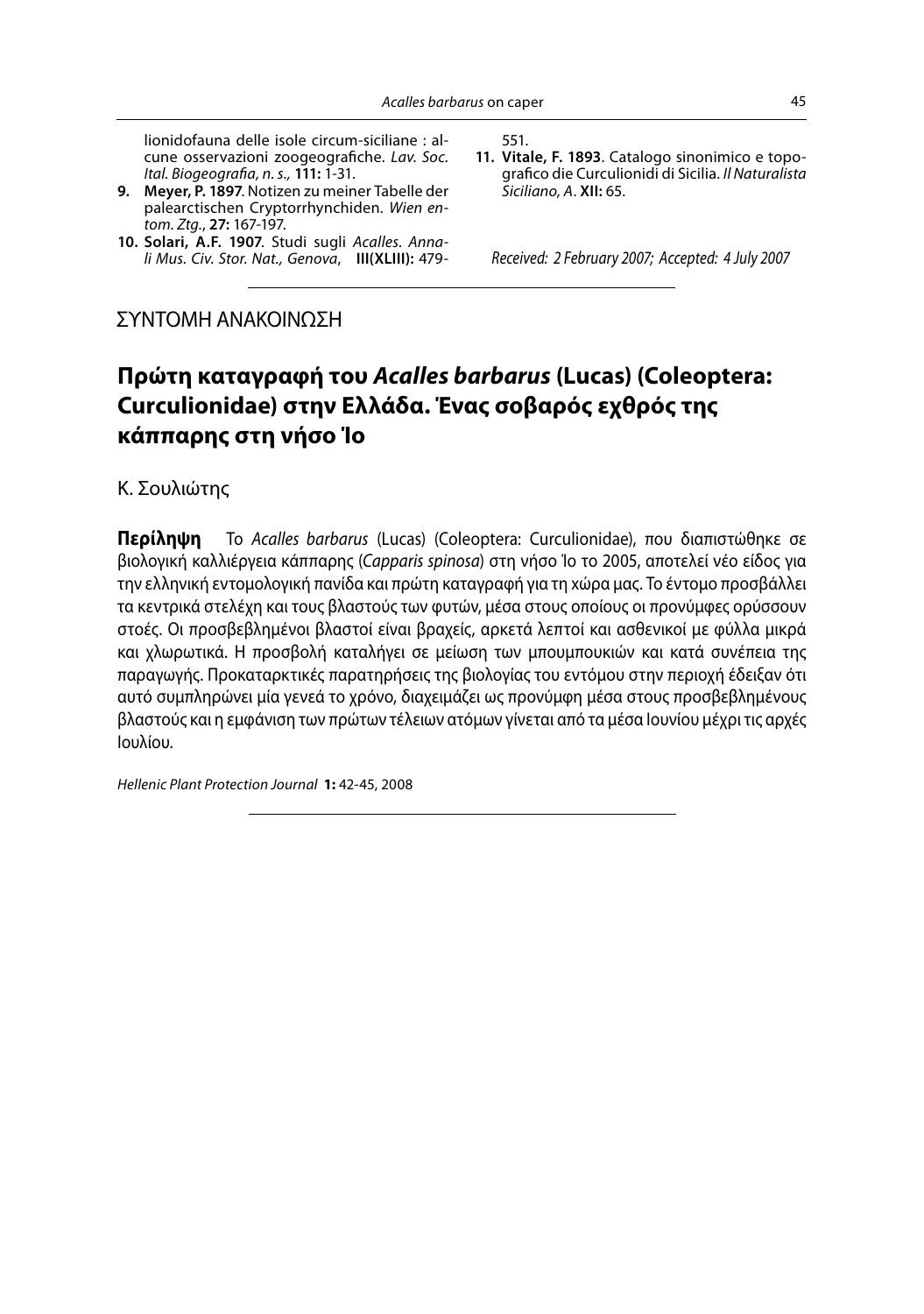# **First report of Phytophthora primulae in Greece: identification based on morphology and DNA analysis and determination of its host range**

# K. Elena $^1$  and A. Grigoriou $^2$

**Summary** A severe disease of parsley was observed in Southeastern Greece during the winter 2002 that reappeared the following years. Symptoms of the disease included root and stem rot, chlorosis and wilting of the leaves. Isolates that belonged to the genus Phytophthora were obtained from diseased plants. The morphological and physiological characters were close to these of Phytophthora primulae. PCR-RFLPs patterns of the ITS region were generated from isolates of P. porri, P. primulae and P. syringae by digestion with the restriction endonucleases Alul, MspI and TaqI. P. syringae showed different PCR-RFLPs patterns from those of P. porri and P. primulae, which were identical. After amplification of the ITS region the sequence of the parsley isolate was found to share high homology with the CBS620.97 (AF266802) isolate of P. primulae. Pathogenicity of P. primulae isolates was tested on artificially inoculated parsley plants as well as on primula plants and various vegetable species including tomato, and the winter crops: lettuce, cauliflower, broccoli, red cabbage, white cabbage, leek, Brussels sprout, and carrot. P. primulae isolates were pathogenic to parsley, but not to any other plant tested. All parsley plants developed symptoms similar to those observed in the field and died three to five weeks after inoculation. Control (non inoculated) plants and all the other plant species tested remained healthy. Isolates of P. cryptogea, P. citrophthora P. porri and P. nicotianae, were not pathogenic, when tested on parsley plants. Finally, when apple fruits, potato tubers and onion bulbs were inoculated with P. primulae, only apple fruits were infected. To our knowledge, this is the first report of Phytophthora primulae in Greece and the second on parsley wordwide.

Additional keywords: Pathogenicity, Petroselinum crispum, primula, ITS, PCR-RFLP

## **Introduction**

A root rot of parsley [Petroselinum crispum (Mill.) Nym. Ex A.W. Hill] occurred for the first time in commercial fields at Marathon, Attica County during the winter 2002. The disease reappeared the following years, causing significant yield losses. Symptoms included root and stem rot, chlorosis and wilting of the leaves. When soil moisture levels were high, plants were destroyed. Initial observations placed the pathogen in Phytophthora sp. Species of the genus Phytophthora are destructive pathogens, attacking a broad range of economically important woody perennials or annual crops, including vegetables, in Greece. Among vegetables they cause heavy losses to tomatoes (Lycopersicon esculentum Miller) potatoes (Solanum tuberosum L.), peppers (Capsicum anuum L.), lettuce (Lactuca sativa L.) etc (5, 8). Additionally, many species of Phytophthora from several other hosts such as citrus, deciduous and nut

<sup>&</sup>lt;sup>1</sup> Department of Phytopathology, Benaki Phytopathological Institute, 8 St. Delta str., GR-145 61 Kifissia (Athens), Greece, e-mail: K.Elena@bpi.gr

<sup>2</sup> Agricultural University of Athens, Department of Plant Pathology, 75 Iera Odos, GR-118 55 Votanikos (Athens), Greece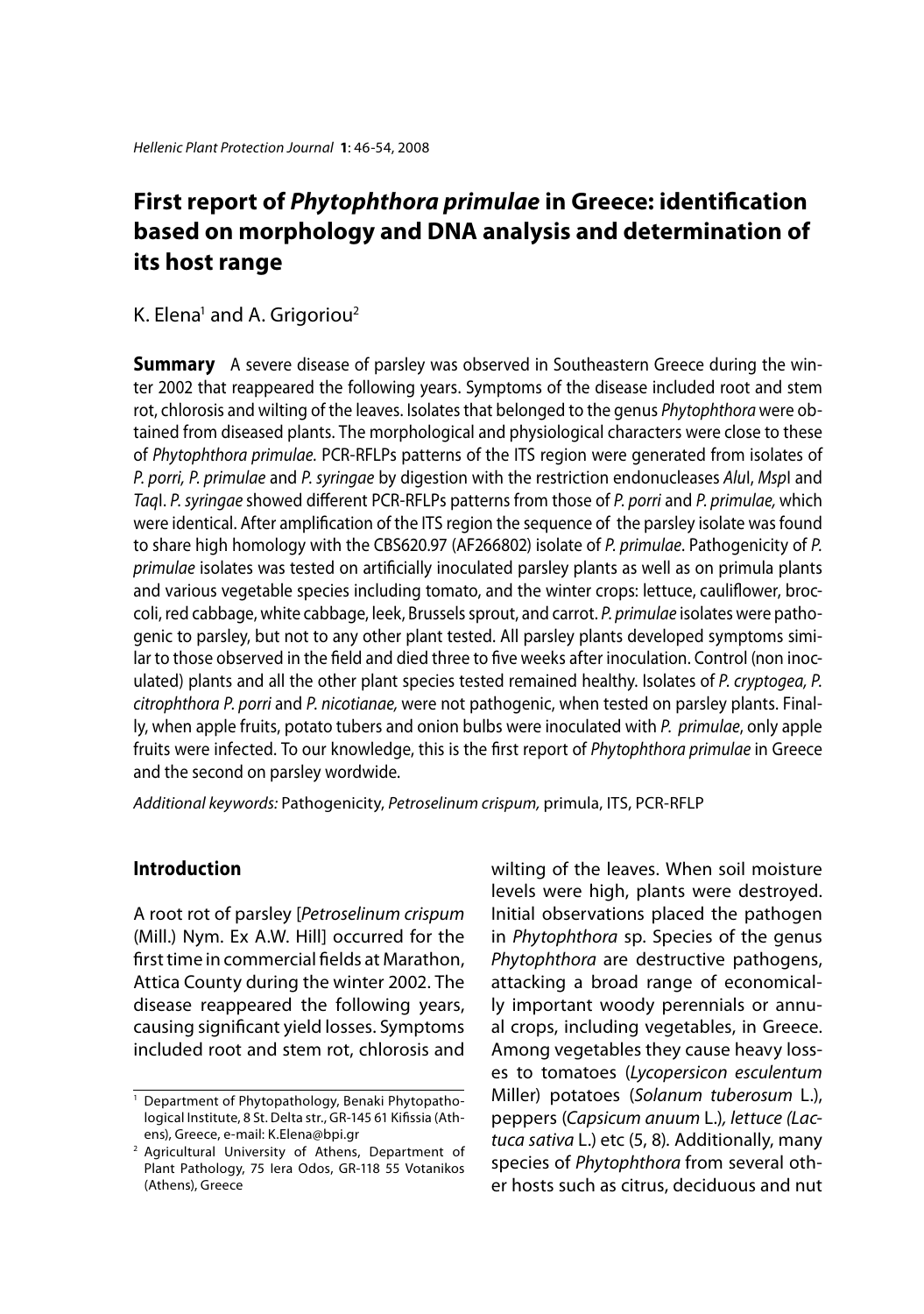trees, cotton and ornamentals have been identified, causing serious soilborne diseases in Greece (6, 7, 10, 11, 12, 13).

The objectives of this study were to identify the pathogen causing root rot of parsley, using morphological and molecular features, and to determine its host range.

## **Materials and Methods**

#### **Pathogen morphology and physiology**

Cornmeal agar (CMA) was used to isolate the pathogen from diseased parsley plants, to maintain the cultures and to detect the maximum growth temperature. Morphological characteristics of the isolates were observed on mounts made after growth on CMA, pea-broth (200 g frozen pea in 500 mL H $_{\rm 2}$ O mashed for 5 min in a blender, the mixture was centrifuged for 10 min at 3000 rpm and the supernatant was collected and made up to 1L with distilled water; the latter was diluted with distilled water in a ratio 1 to 8 and then autoclaved at 121 $\mathrm{^oC}$  for 20 min) and soil extract (1g of soil was mixed in 100 mL of distilled water, left for 24 h, allowed to sediment and the supernatant was filtered to obtain the extract). For sporangia production the isolates from CMA were transferred to Petri plates 9 cm in diameter, containing pea-broth medium, incubated for 24 h and then transferred to Petri dishes containing a shallow layer of soil extract.

The species identification was based on the morphological and physiological characteristics using the revised tabular key for the genus Phytophthora and C.M.I. descriptions (16, 17).

## **RFLP analysis and PCR sequencing reaction**

For sequence analysis of ITS region the protocol of Cooke and Duncan (2) was followed. For DNA extraction, five parsley isolates (P1, P2, P3, P4, P5) were grown at

20ºC, each in two Erlenmeyer flasks containing 100 ml pea-broth. Seven days later and after vacuum filtration the mycelium was freeze-dried and kept at -20°C. For DNA extraction 100 mg mycelium from each isolate was ground in plastic Eppendorf tubes with 50 mg sterile sand and 750 μL extraction buffer [200 mM 1M Tris-HCl] pH 7.5, 250 mM 5M NaCl, 25 mM 0.5M EDTA pH 8 and 0.5% from 10% SDS (sodium dodecyl sulfate)]. The samples were centrifuged for 5 min at 13.000 rpm; the upper phase was extracted with 250 μL phenol and 250 μL iso-amyl alchohol. After centrifigation for 5 min the upper phase was transferred to new tubes adding 0.54 volumes isopropanol and was centrifuged for 10 min. The DNA pellet was washed with 1000 μL frozen ethanol, air dried and resuspended in 100 μL SDW (sterile distilled water) with RNAse (5 mg/ml) for extended storage at -20 $\mathrm{^oC}$ . DNA concentrations were determined both spectrophotometrically and on agarose gels. The PCR amplification was conducted on 50 μL mixture that was overlaid with 30 μL of sterile mineral oil and subjected to thermal cycling. A single round PCR using the universal primers ITS6 (GAAGGTGAAGTCGTAACAAGG) and ITS4 (TCCTCCGCTTATTGATATGC) was applied (5 μL buffer, 6 μL MgCl, 25 mM, 5 μL dNTPs 2 mM, 1 μL of each primer 30 pM, 1 μL Taq DNA polymerase, 2 μL sample and 29 μL SDW). PCR conditions were a single denaturation step at 940 C for 3 min, followed by 35 cycles of annealing at 55 $^{\circ}$ C for 30 s, extension at 72 $\degree$ C for 60 s, and denaturation at 94ºC for 30 s, with a final extension step at 72<sup>o</sup>C for 10 min. The reaction mixture was run on 2% agarose gels then stained with ethidium bromide and visualized under UV illumination to test the yield and size of the product.

The PCR products from the isolate P1 in addition to BPIC1989 isolate of P. porri and BPIC2514 isolate of P. syringae, with morphological and physiological similarities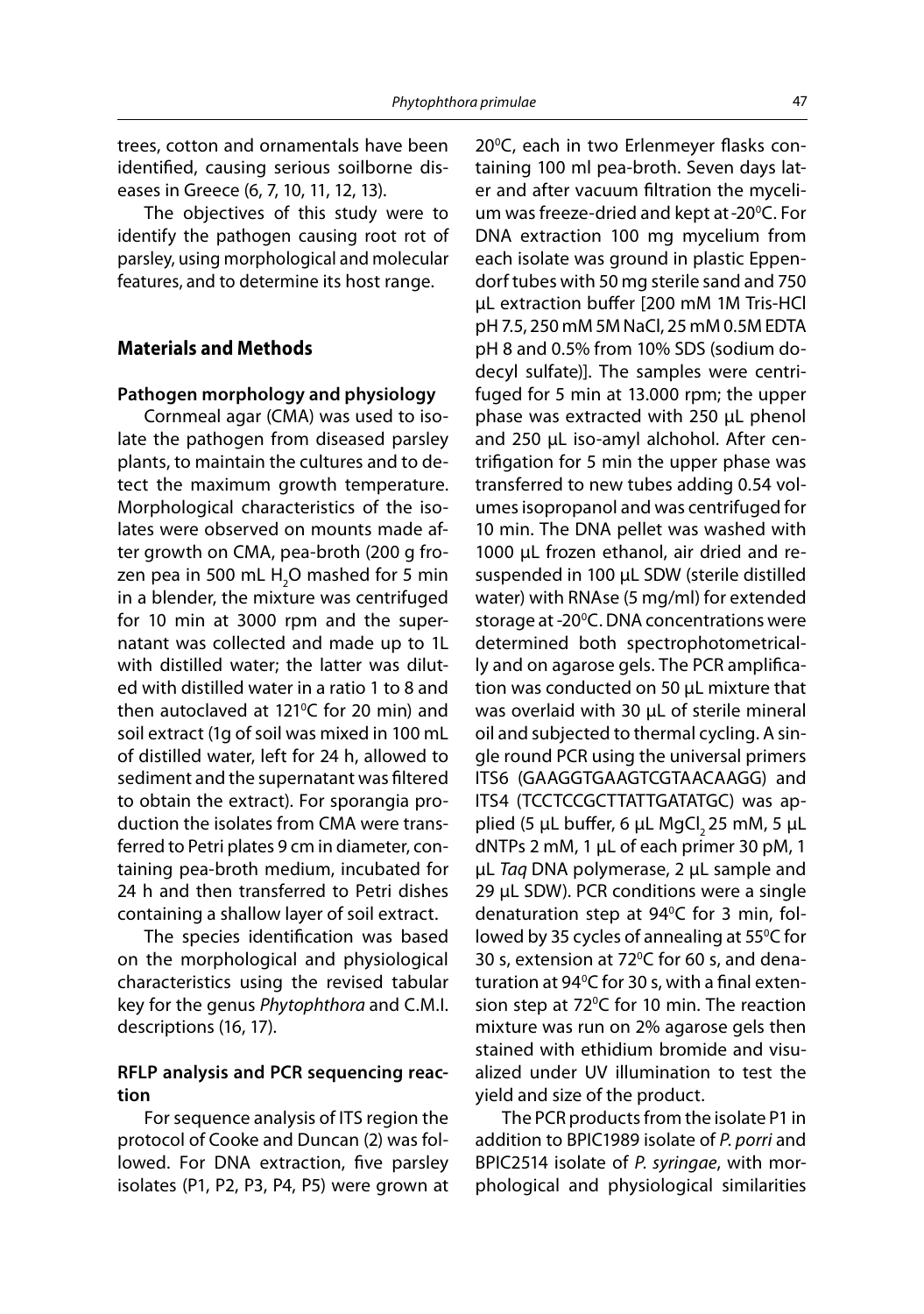were digested with the restriction enzymes Alul, Mspl and Tagl to generate characteristic banding patterns (Restriction Fragment Length Polymorphism, RFLP analysis).

Macrogen DNA Sequencing Service (Macrogen Korea, 10F Meridian Center, 60- 24 Kasan-dong, Kumchun-ku Seoul, Korea 153-023) carried out direct sequencing of PCR products for the isolate P1 using ITS6 and ITS4 primers.

## **Pathogenicity tests**

To complete Koch's postulates, 35-dayold parsley plants were artificially inoculated with the tested fungus. To determine the host range of the pathogen additional 35-day-old plants of other vegetable species, cultivated in the Marathon area, such as tomato (Lycopersicon esculentum L.) hybrid Belladona, and the winter crops: lettuce (Lactuca sativa L.) cultivar Paris Island Cos, cauliflower (Brassica oleracea var. botrytis L.) cultivar Alpha, broccoli (Brassica oleracea var. asparagoides L.) cultivar Ramoso Calabrese, red cabbage (Brassica oleracea var. capitata L. f. alba) cultivar Langedijk autumn, white cabbage (Brassica oleracea var. capitata L. f. tubra) cultivar Merveille d' Octobre, leek (Allium porrum L.) cultivar Blue solaise, Brussels sprout [Brassica oleracea L. var. gemmifera (DC) Thell] cultivar Groninger, carrot (Daucus carota L.) cultivar Nantes, and primula [Primula acaulis (L.) Hill, syn. P. vulgaris Hudson] were inoculated with P1, P2, P3 isolates of P. primulae.

Parsley plants were also inoculated with two isolates of P. cryptogea (BPIC1189 and BPIC1191) and P. citrophthora (BPIC1133 and BPIC1185), one isolate of P. porri (BPIC1985) and one isolate of P. nicotianae (BPIC2000), derived from the Benaki Phytopathological Institute Culture Collection (BPIC).

All the plants were grown separately in 10 cm pots filled with moist compost (Klassman Potground). Three mycelial discs 10 mm in diameter taken from the edge of a 12–day-old colony on lima-bean agar were inserted around the crown and roots of the plants, 1 cm under the moist soil surface and wounded prior to inoculation, according to Sitepu and Bumbieris (15). The control plants were inoculated with Lima-beanagar discs. Soil moisture was maintained by placing each pot in a plastic container filled continually with distilled water. For each plant species and Phytophthora strain fifteen replications were used. The air temperature in the greenhouse fluctuated 15-20 $^{\circ}$  C with a 12 h photoperiod.

Apple fruits (Malus domestica Borkh.), potato tubers (Solanum tuberosum L) and onion bulbs (Allium cepa L.) were artificially inoculated with P. primulae isolate P1 according to Tomlinson method (18). Three mycelial discs 10 mm in diameter taken from the edge of a 12–days-old colony on lima-bean agar were inserted in three points on each fruit under the rind. Ten replications of fruits, tubers or bulbs were used and in respective controls water-agar plugs were inserted.

The experiments were repeated once.

## **Results**

## **Pathogen morphology and physiology**

The causal organism, isolated from diseased parsley plants, was a slow-growing species of the genus Phytophthora. The pathogen developed on CMA sparse aerial mycelium. Microscopic examination revealed coiled hyphae (Fig. 1), and hyphal swellings.

On soil extract medium, at laboratory temperature (18-22<sup>o</sup>C), abundant number of sporangia were formed within 24 h. Persistent semipapillate sporangia, simple and compound, variable in shape and size were formed on undifferentiated sporangiophores. Simple sporangia were ovoid or ellipsoid, limoniform, very often elongated with several constrictions (Fig. 2B). The dimensions of these sporangia were 42.5-75 x 22.5-43.75 (average 63 x 31) μm.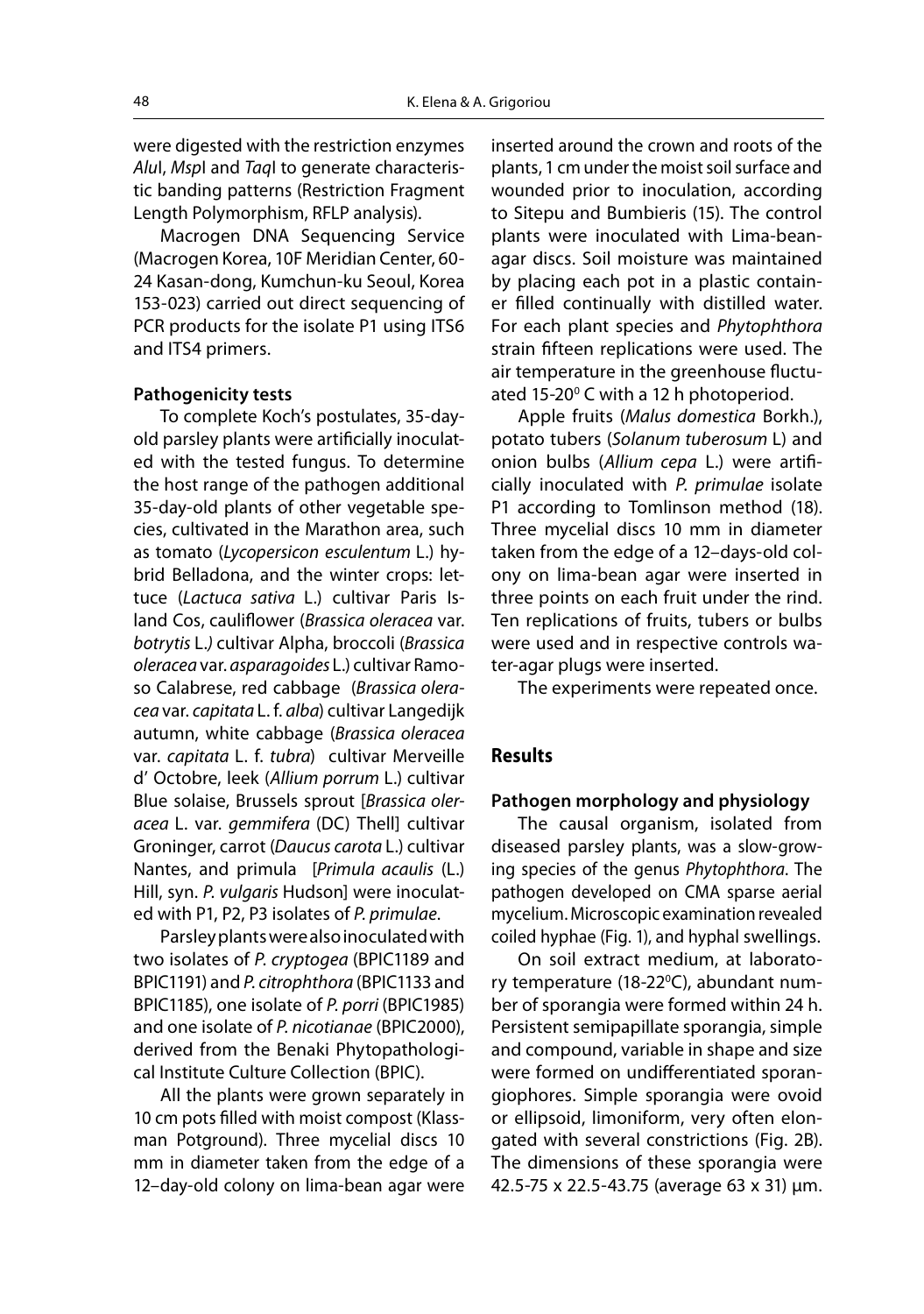The length-breadth ratio varied from 1.3 to 2.4:1 (average 1.8:1). Sporangia consist-



**Fig. 1.** Coiled hyphae of Phytophthora primulae from parsley.

ed of spherical or irregularly shaped segments with structures in chain fashion, following the formation of septa at the constrictions or delimitation of the sporangiophore, were also abundant in the cultures (Fig. 2A, B, C). The protoplasmic contents were often passed to the terminal development, while the other segments were empty (Fig. 2B, C). They measured 85- 390 x 7-45 μm. Tomlinson (18) called these segmented bodies "compound sporangia". The isolates were omothallic, forming oogonia abundantly on CMA, terminally or laterally, 27-48 (average 37.5) μm in diameter. Antheridia were mostly paragynous, diclinous, often two per oogonium and occasionally amphigynous, while the young oospores were hyaline, average 32 μm in diameter (Fig.3). The maximum temperature for mycelial growth was 26°C.

The morphological and physiological characteristics of the causal microorganism were consistent with the published descriptions of Phytophthora primulae (16, 18).

## **RFLP analysis and PCR sequencing**

All isolates yielded an equal size fragment  $(\sim)900$  bp) when amplified with primers ITS6 and ITS4. Identical digestion patterns were generated by BPIC1989 (P. porri) and P1 (P. primulae) isolates which had been

**Fig. 2.** Sporangia of Phytophthora primulae from parsley on soil extract A: compound sporangium with pronounced constrictions B: sporangia and compound sporangium. C: compound sporangium, the protoplasmic contents were passed to the terminal development of the sporangium.



**Fig. 3.** Oogonium and oospores with paragynous antheridia, of Phytophthora primulae, from parsley on corn meal agar A: immature oogonium B: mature oospore. C: mature oospore with two antheridia.

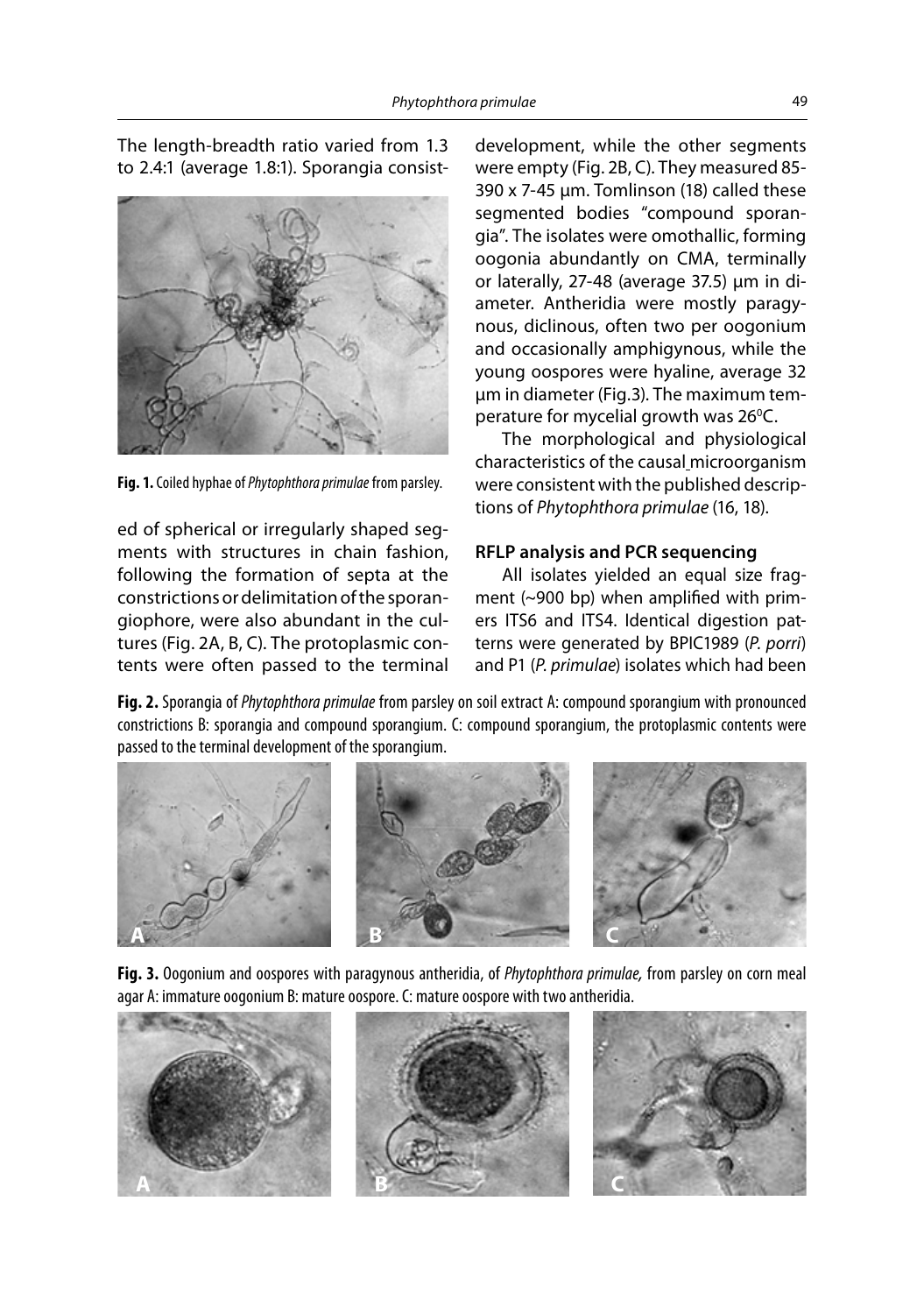digested with the enzymes AluI, MspI and TaqI, while the BPIC2514 isolate of P. syringae showed a different band pattern (Fig. 5).

Employing the BLAST procedure in NCBI, the ITS sequence of P1 isolate was found to share high homology with P. primulae strain CBS620.97 (AF266802.1), isolated from Primula acaulis with identities 790/791. According to a phylogenetic tree based on neighbour-joining analysis [program NCBI/BLAST/ blastin (nucleotide databases)], the species with the highest degree of similarity to P. primulae was P. porri (Fig. 4). After sequencing, the P1 isolate was deposited to Benaki Phytopathological Institute Collection (BPIC) with culture number BPIC2584.

## **Pathogenicity tests**

The isolates of the fungus from parsley were pathogenic to parsley, but not to other plant species. Parsley pants developed symptoms similar to those observed in the field and most of them died three to five weeks after inoculation, while control plants (non-inoculated) and the other plant species remained healthy (Table 1). P. primulae was reisolated from the infected crowns and roots of the artificially inoculated plants. The other Phytophthora species tested did not infect the parsley plants (Table 2).

Apple fruits developed a brown rot from the wound to the center, while the controls, the inoculated potato tubers and the onion bulbs remained healthy (Table 3) (18).

The results of the the repeated experiments and the tests with the other parsley isolates were similar.

# **Discussion**

Pathogenicity of P. primulae was confirmed on primula plants, since this plant species is the main host of P. primulae (18). Tomlinson has identified for the first time



Fig. 4. Phylogenetic tree for *Phytophthora* species, from PCR amplified products of ribosomal DNA, using the ITS6 and ITS4 primers, based on neighbour-joining analysis by "Macrogen". The ITS sequence of parsley isolate BPIC2584 (Ic||1 9269) was close to strain CBS620.97 (AF266802) of P. primulae. The nearest species, exhibiting the highest degree of similarity to P. primulae is P. porri.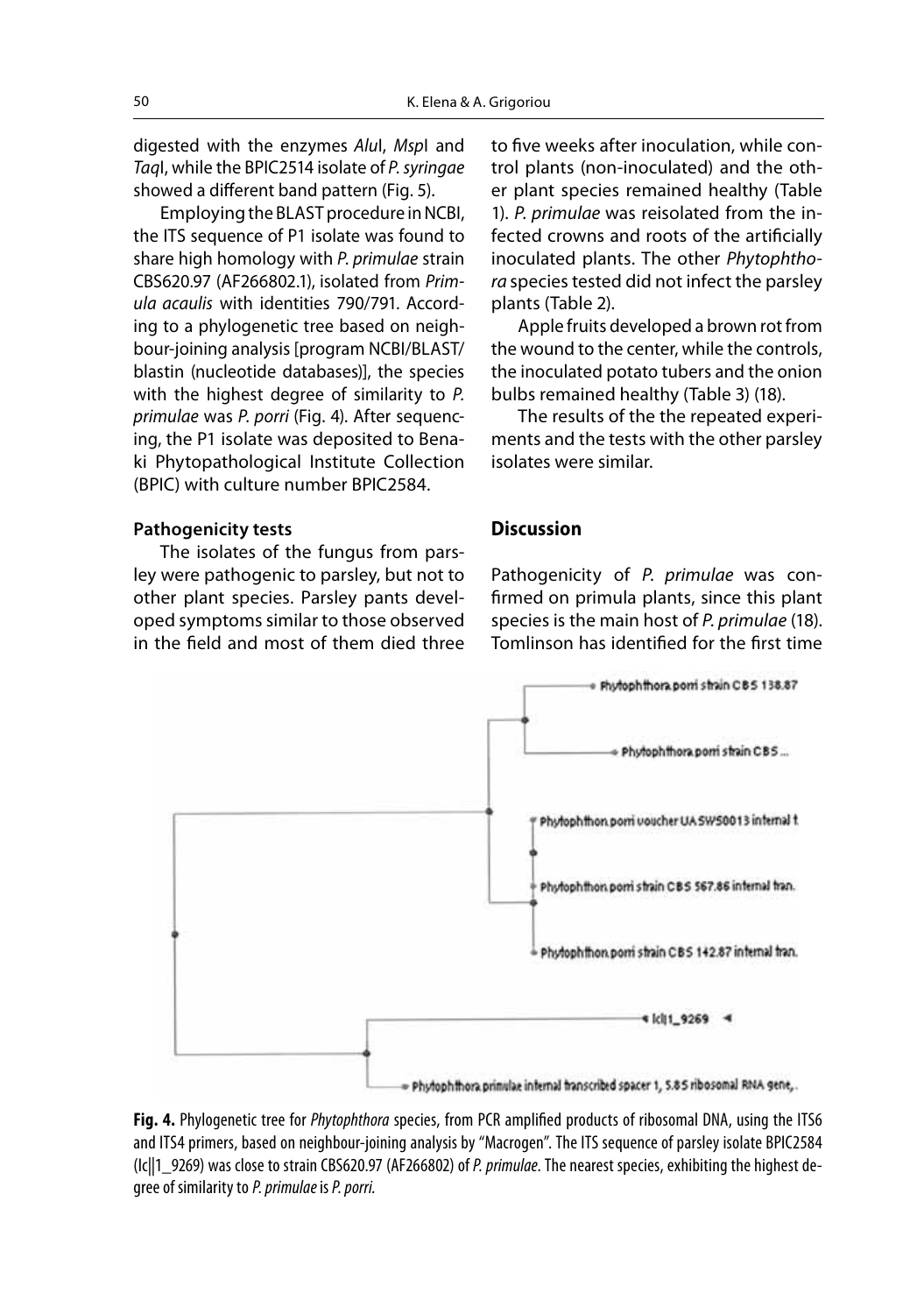Phytophthora primulae 51



Fig. 5. PCR amplified products from ribosomal DNA, using the ITS6 and ITS4 primers, were digested with the restriction enzymes AluI (A), MspI (B) and TaqI (C) for RFLP (Restriction Fragment Length Polymorphism) patterns, obtained by gel electrophoresis. The same digest patterns were generated by BPIC2584 isolate of P. primulae (2) and BPIC1989 of P. porri (3) while the BPIC2514 isolate of P. syringae (1) showed a different distinctive pattern, L: the size marker is

100 bp ladder.

| Plant species                                               | Phytophthora primulae<br><b>BPIC2584</b><br>Disease index |
|-------------------------------------------------------------|-----------------------------------------------------------|
| Petroselinum crispum                                        | 3.93                                                      |
| Lycopersicon esculentum hybrid Belladona                    |                                                           |
| Lactuca sativa cv. Paris Island Cos                         |                                                           |
| <i>Brassica oleracea</i> var. botrytis cv. Alpha            |                                                           |
| Brassica oleracea var. asparagoides cv. Ramoso Calabrese    |                                                           |
| <i>Brassica oleracea var. capitata cv.</i> Langedijk autumn |                                                           |
| Brassica oleracea var. capitata cv. Merveille d'Octobre     |                                                           |
| Allium porrum cv. Blue solaise                              |                                                           |
| Brassica oleracea var. gemmifera cv. Groninger              |                                                           |
| Daucus carota cv. Nantes                                    |                                                           |
| Primula acaulis                                             |                                                           |

Table 1. Susceptibility of different plant species to *Phytophthora primulae*.

Disease index (average of 15 replications), 1: no infection, 5: 100% plants dead or almost dead.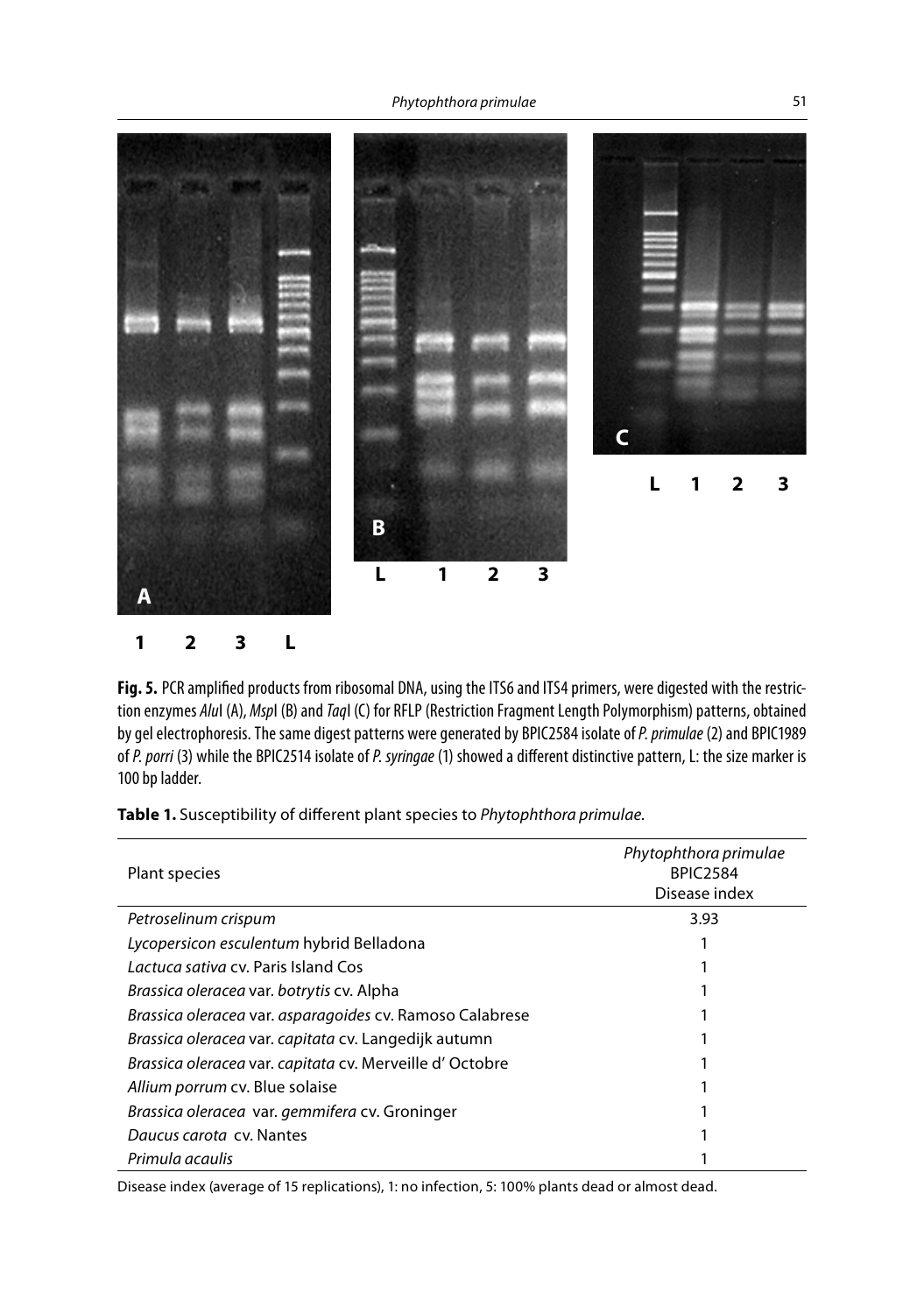| Phytophthora species     | Petroselinum crispum plants<br>Disease index |
|--------------------------|----------------------------------------------|
| P. cryptogea BPIC1189    |                                              |
| P. cryptogea BPIC1191    |                                              |
| P. citrophthora BPIC1133 |                                              |
| P. citrophthora BPIC1185 |                                              |
| P. nicotianae BPIC2000   |                                              |
| P. porri BPIC1985        |                                              |

Table 2. Susceptibility of Petroselinum crispum plants to different Phytophthora species.

Disease index (average of 15 replications), 1: no infection, 5: 100% infection.

| <b>Table 3.</b> Susceptibility of different species to <i>Phytophthora primulae</i> . |  |
|---------------------------------------------------------------------------------------|--|
|---------------------------------------------------------------------------------------|--|

| Plant species            | Phytophthora primulae<br><b>BPIC2584</b> |
|--------------------------|------------------------------------------|
|                          | Disease index                            |
| Malus domestica fruits   |                                          |
| Solanum tuberosum tubers |                                          |
| Allium cepa bulbs        |                                          |

Disease index (average of ten replications), 1: no infection, 5: 100% infection.

P. primulae causing brown core and root rot of Primula polyantha. Tomlinson's isolates were also virulent to P. vulgaris, but not to P. veris L. The new Phytophthora species was very close taxonomically to P. syringae, but Tomlinson has distinguished P. primulae by the formation of large sporangia and mainly from the compound sporangia. Also P. primulae has been recorded in New Zealand and Denmark, causing brown core of P. polyantha (1). In our pathogenicity tests, strains of P. primulae from parsley were not pathogenic to primula plants. There is only one report of P. primulae, causing root and crown rot of parsley in UK (16).

Pathogenicity of P. cryptogea, P. citrophthora, P. porri and P. nicotianae strains isolated from other than parsley hosts was tested on parsley since these species are common to Greek crops. P. nicotianae and P. cryptogea are described as parasites of parsley (3, 9). There was a P. citrophthora isolate that caused root rot of parsley in Greece; however this isolate has been lost (K. Elena 1993, unpublished data).

Phytophthora species identification is often difficult since morphology and growth of isolates can be variable. Kouyeas and Chitzanidis (13) examined Greek isolates from citrus peach and apricot trees, having a low maximum growth temperature and characterized these as Phytophthora syringae (Klebahn) Klebahn, based on morphological characters. The isolates formed hyphal swellings in a chain-like fashion reminding the figures and descriptions given by Tomlinson (18) for the compound sporangia of P. primulae. Additionally, in the above isolates the chain of swellings ended occasionally to a sporangium, a character that brought them even closer to P. primulae. These characters are obvious in Fig. 2 of the respective article (13). However these isolates did not form oogonia except the citrus isolate, which produced abundantly oogonia with paragynous antheridia only the first period after their isolation. According to Kouyeas and Chitzanidis the characters that Tomlinson used to distinguish P. primulae from P. syringae did not seem strong enough. We were not able to compare our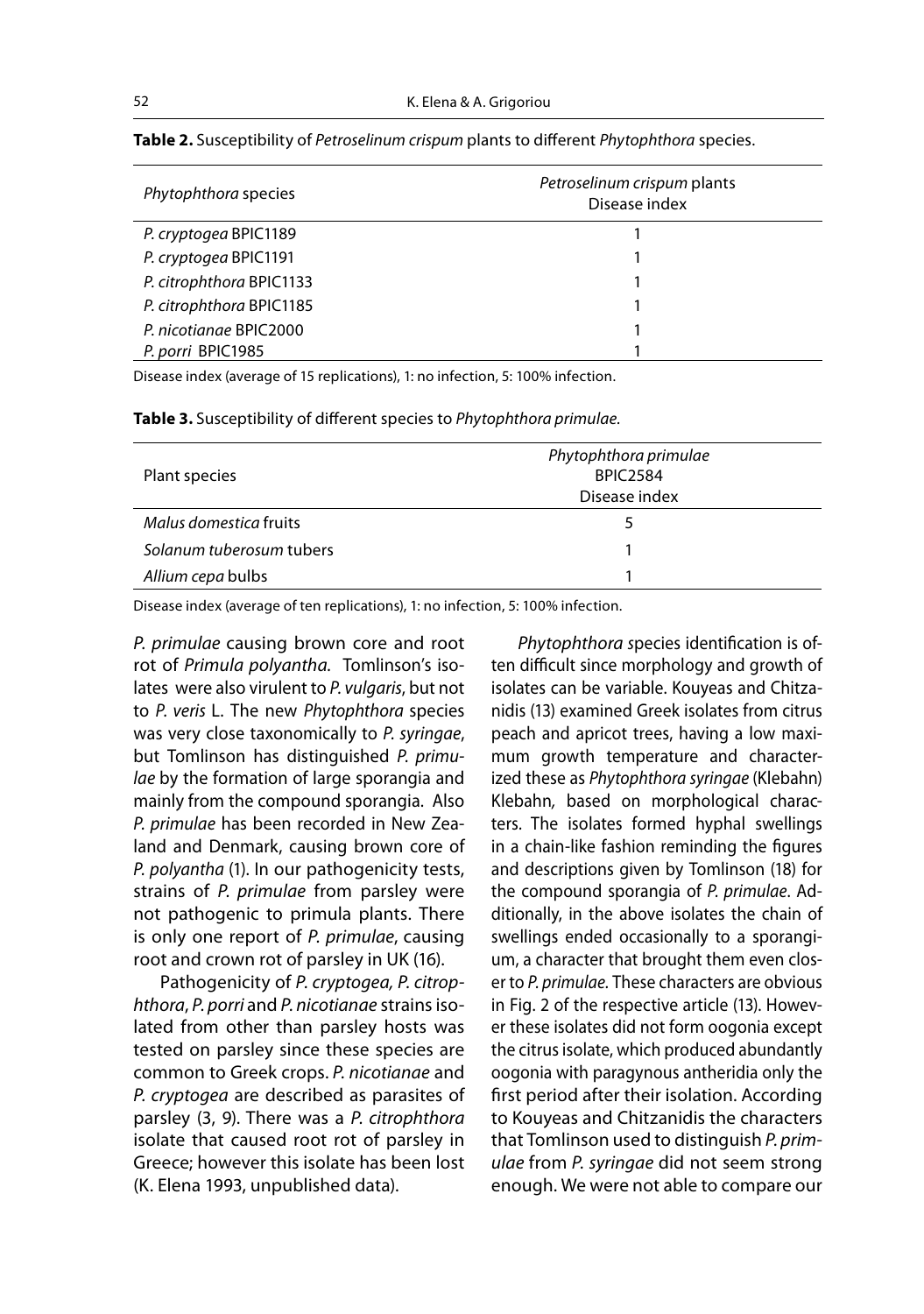isolates with those of Kouyeas and Chitzanidis, since the last have been lost. Noviello and Snyder (14) described, for some isolates, the compound sporangia of Tomlinson; however the writers considered finally all isolates as P. syringae, based on Tucker taxonomy (19) in spite of Tomlinson's (18) description of the new species P. primulae. Our isolates from parsley were confirmed as P. primulae, since the classical characterization and sequence analysis were totally consistent. According the two identification methods used in our study, the most similar to P. primulae, was P. porri, isolated from lettuce (8). BPIC1989 (P. porri) and BPIC2584 (P. primulae) isolates yielded identical PCR-RFLP patterns, although they had been characterized as different species by classical phytopathological methods and the ITS sequencing. They also had different pathogenicity in cross inoculation tests using the hosts from where they were isolated (unpublished data). The BPIC2514 isolate of P. syringae showed distinctive patterns in the same test, separated from P. primulae and P. porri isolates. Employing restriction enzymes, to generate PCR-RFLP patterns, is a simple and rapid method, useful to distinguish Phytophthora species; however, morphological characteristics should also be taken into account (4), specifically for species with small differences in the DNA band sizes that are difficult to estimate by the common laboratory techniques.

The results of this study indicated that in artificial inoculations only parsley was susceptible to P. primulae, while all the other tested vegetables were resistant; parsley was resistant to other Phytophthora species tested. This disease caused by P. primulae could be of importance for parsley in areas where low soil temperatures occur during winter.

To the best of our knowledge this is the first report of P. primulae in Greece and the second causing parsley disease worldwide.

We wish to thank Prof. Epaminondas Paplomatas for critical review of the manuscript and for correcting the English text, as well as Sofia Migardou for her excellent technical assistance.

## **Literature Cited**

- **1. Beosewinkel, H.J. 1977.** New plant disease records in New Zealand: records in the period 1969- 76. New Zealand Journal of Agricultural Research, **20:** 583-589.
- **2. Cooke, D.E.L., and Duncan, J.M. 1997.** Phylogenetic analysis of Phytophthora species based on  $ITS<sub>1</sub>$  and ITS<sub>2</sub> sequences of the ribosomal RNA gene repeat. Mycological Research, **101:** 667-677.
- **3. Davis, R.M., Winterbottom, C.Q. and Mircetich, S.M. 1994.** First report of Phytophthora root rot of parsley. Plant Disease, **78:** 1122.
- **4. Duncan, J. and Cooke, D. 2002.** Identifying, diagnosing and detecting Phytophthora by molecular methods. Mycologist, **16:** 59-66.
- **5. Elena, K, 2000.** Pathogenicity of Phytophthora nicotianae isolates to tobacco and tomato cultivars. Phytopathologia Mediterranea, **39:** 245-250.
- **6. Elena, K. and Paplomatas, E.J. 1998.** Phytophthora boehmeriae: a new threat to cotton cultivation in the Mediterranean region. Phytoparasitica, **26:**  20-26.
- **7. Elena, K. and Paplomatas, E.J. 1999.** Collar rot caused by Phytophthora citrophthora on pear trees in Greece. Phytoparasitica, **27:** 291-298.
- **8. Elena, K., Grigoriou, A. and Antonopoulos, D.F. 2006.** Phytophthora porri causing stem rot of lettuce in Greece. Annals Benaki Phytopathological Institute, (N.S.), **20(2):** 88-100.
- 9. Hine, R.B. and Aragaki, M. 1963. Influence of soil temperature on a crown rot disease of parsley caused by Phytophthora parasitica. Phytopathology, **53:** 1113-1114.
- **10. Kouyeas, H. 1971.** On the apoplexy of stone fruit trees caused by Phytophthora spp. Annales Institut Phytopathologique Benaki, **10:** 163-170.
- **11. Kouyeas, H. 1977a.** Stone fruit apoplexy caused by Phytophthora collar rot. EPPO Bulletin, **7:** 117-124.
- **12. Kouyeas, H. 1977b.** Two new hosts of Phytophthora porri Foister. Annales Institut Phytopathologique Benaki, N.S. **11:** 357-360.
- **13. Kouyeas, H. and Chitzanidis, A. 1968.** Notes of Greek species of Phytophthora spp. Annales Institut Phytopathologique Benaki, N.S. **8:** 175-192.
- **14. Noviello, C. and Snyder, W.C. 1962.** A Phytophthora disease of fennel. Phytopathologische Zeitschrift, **46:** 139-163.
- **15. Sitepu, D. and Bumbieris, M. 1981.** Stem rot of lettuce caused by a low temperature Phytophthora porri in South Australia. Australasian Plant Pathology, **10:** 59-60.
- **16. Stamps, D.J. 1984.** Phytophthora primulae. CAB International Mycological Institute. Descriptions of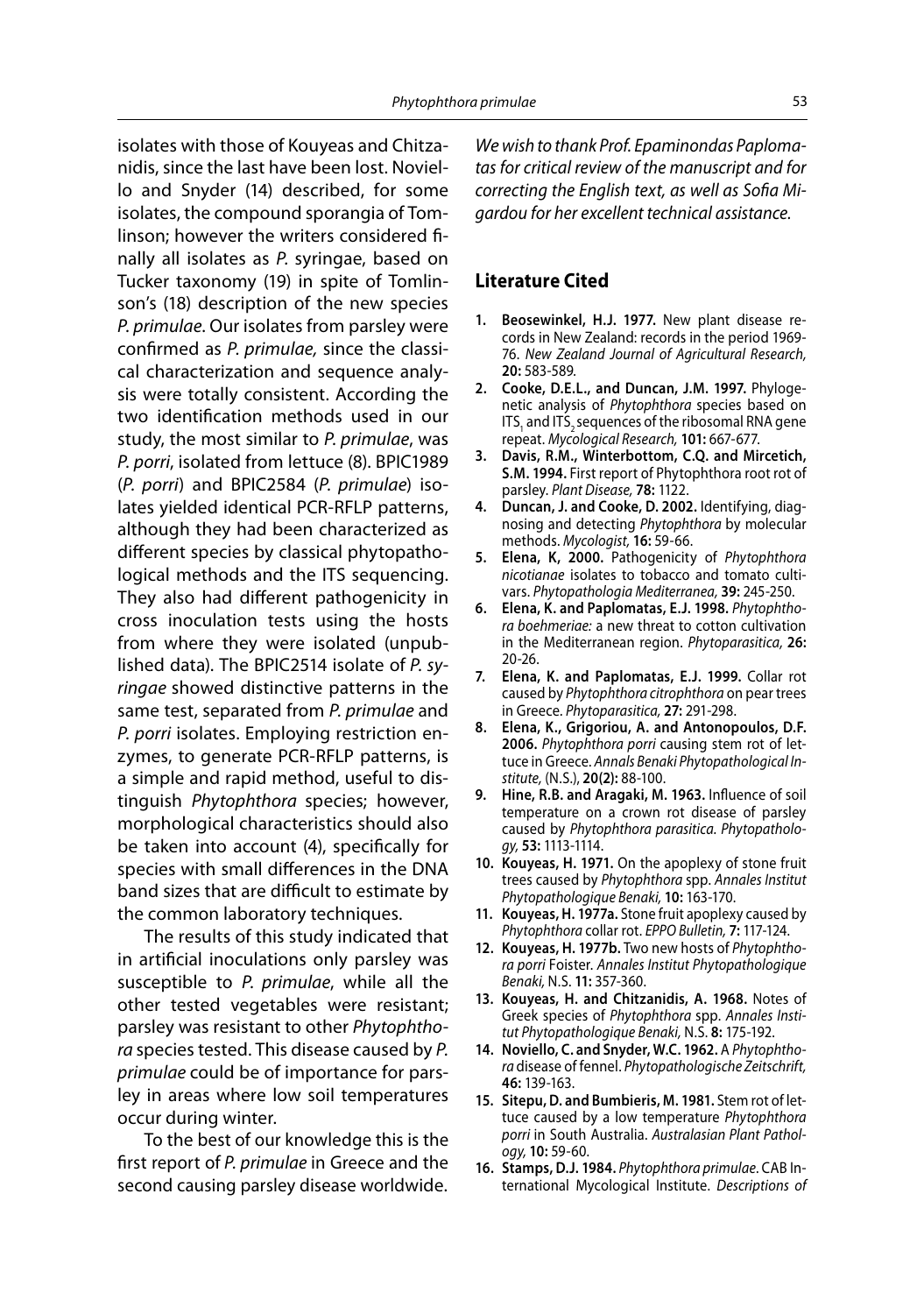Pathogenic Fungi and Bacteria, **No. 839.** 1 pp.

- **17. Stamps, D.J., Waterhouse, G.M., Newhook, F.J. and Hall, G.S. 1990.** Revised tabular key to the species of Phytophthora. CAB International Mycological Institute. Mycological Paper, **162** 28 pp.
- **18. Tomlinson, J.A. 1952.** Brown core root rot of primula caused by Phytophthora primulae N.SP. Trans-

action British Mycological Society, **35:** 221-235.

**19. Tucker, C.M. 1931.** Taxonomy of the genus Phytophthora de Bary. University Missouri-Columbia, Agricultural Experimental Station, Research Bulletin, **153:** 208 pp.

Received: 4 April 2007; Accepted: 21 November 2007

# **Πρώτη αναφορά του** *Phytophthora primulae* **στην Ελλάδα: ταξινόμηση με βάση τους μορφολογικούς χαρακτήρες και την rDNA ανάλυση και καθορισμός των ξενιστών του παθογόνου**

Κ. Ελένα και Α. Γρηγορίου

**Περίληψη** Προσδιορίστηκε ένα νέο είδος του γένους Phytophthora για την Ελλάδα και μελετήθηκε μια σοβαρή ασθένεια που προκαλεί στο μαϊντανό, η οποία διαπιστώθηκε για πρώτη φορά το 2002. Τα συμπτώματα στα φυτά ήταν σήψη των ριζών και του στελέχους με αποτέλεσμα το κιτρίνισμα και τη μάρανση των φύλλων. Όταν οι συνθήκες του περιβάλλοντος, κυρίως της εδαφικής υγρασίας, ήταν ευνοϊκές για την ασθένεια ακολουθούσε η καταστροφή των φυτών με αποτέλεσμα να καταστρέφεται μέχρι και το 50% αυτών στους αγρούς. Από τους προσβεβλημένους ιστούς απομονώθηκε στέλεχος του γένους Phytophthora με βραδεία αύξηση και χαμηλό μέγιστο θερμοκρασίας ανάπτυξης. Για το χαρακτηρισμό του είδους χρησιμοποιήθηκε ένα ολοκληρωμένο σύστημα προσδιορισμού με κλασσικές και μοριακές τεχνικές. Η μελέτη των μορφολογικών (μορφή αποικίας και μυκηλίου καθώς και μεγέθη σποριαγγείων και ωοσπορίων) και των φυσιολογικών (μέγιστο θερμοκρασίας ανάπτυξης) χαρακτήρων των απομονώσεων που χρησιμοποιήθηκαν τις κατέταξε στο είδος P. primulae. Επιπλέον εξετάστηκε ο πολυμορφισμός της περιοχής ITS του ριβοσωμικού DNA. Μετά την εξαγωγή του DNA έγινε ενίσχυση με PCR με τη χρησιμοποίηση των γενικής χρήσης εκκινητών ITS6 και ITS4. Στο προϊόν της PCR για τις απομονώσεις BPIC1989 (P. porri), BPIC2514 (P. syringae) και BPIC2584 (P. primulae), με ομοιότητες ως προς τους μορφολογικούς και φυσιολογικούς χαρακτήρες, έγινε πέψη με τα περιοριστικά ένζυμα AluI, MspI και TaqI για τη δημιουργία RFLPs (Restriction Fragment Length Polymorphisms). Διαπιστώθηκε ότι οι απομονώσεις BPIC1989 (P. porri) και BPIC2584 (P. primulae) είχαν όμοιες ηλεκτροφορητικές κατατομές και με τα τρία ένζυμα, αν και είχαν χαρακτηριστεί ως διαφορετικά είδη με τη κλασσική μέθοδο προσδιορισμού ενώ η απομόνωση BPIC2514 (P. syringae) είχε διαφορετική κατατομή. Επιπλέον τα αποτελέσματα της αλληλούχησης ξεχώρισαν και τα τρία είδη. Δοκιμές παθογένειας των απομονώσεων του P. primulae έγιναν σε φυτά μαϊντανού, πρίμουλας, τομάτας και μιας σειράς χειμερινών κηπευτικών δηλαδή μαρουλιού, κουνουπιδιού, μπρόκολου, λάχανου, κόκκινου λάχανου, πράσου, λάχανου Βρυξελλών και καρώτου. Επιπλέον μήλα, κόνδυλοι πατάτας και βολβοί κρεμμυδιού μολύνθηκαν με απομονώσεις του είδους. Στα φυτά μαϊντανού δοκιμάστηκε και η παθογένεια απομονώσεων των ειδών P. cryptogea, P. citrophthora, P. porri και P. nicotianae. Οι απομονώσεις του P. primulae από το μαϊντανό αποδείχθηκαν παθογόνες στο μαϊντανό και στα μήλα αλλά όχι στα άλλα είδη φυτών. Τα άλλα είδη Phytophthora που δοκιμάστηκαν δεν ήταν παθογόνα στο μαϊντανό. Από όσο γνωρίζουμε αυτή είναι η πρώτη αναφορά του P. primulae στην Ελλάδα και η δεύτερη αναφορά του να προκαλεί ασθένεια στο μαϊντανό παγκόσμια.

Hellenic Plant Protection Journal **1:** 46-54, 2008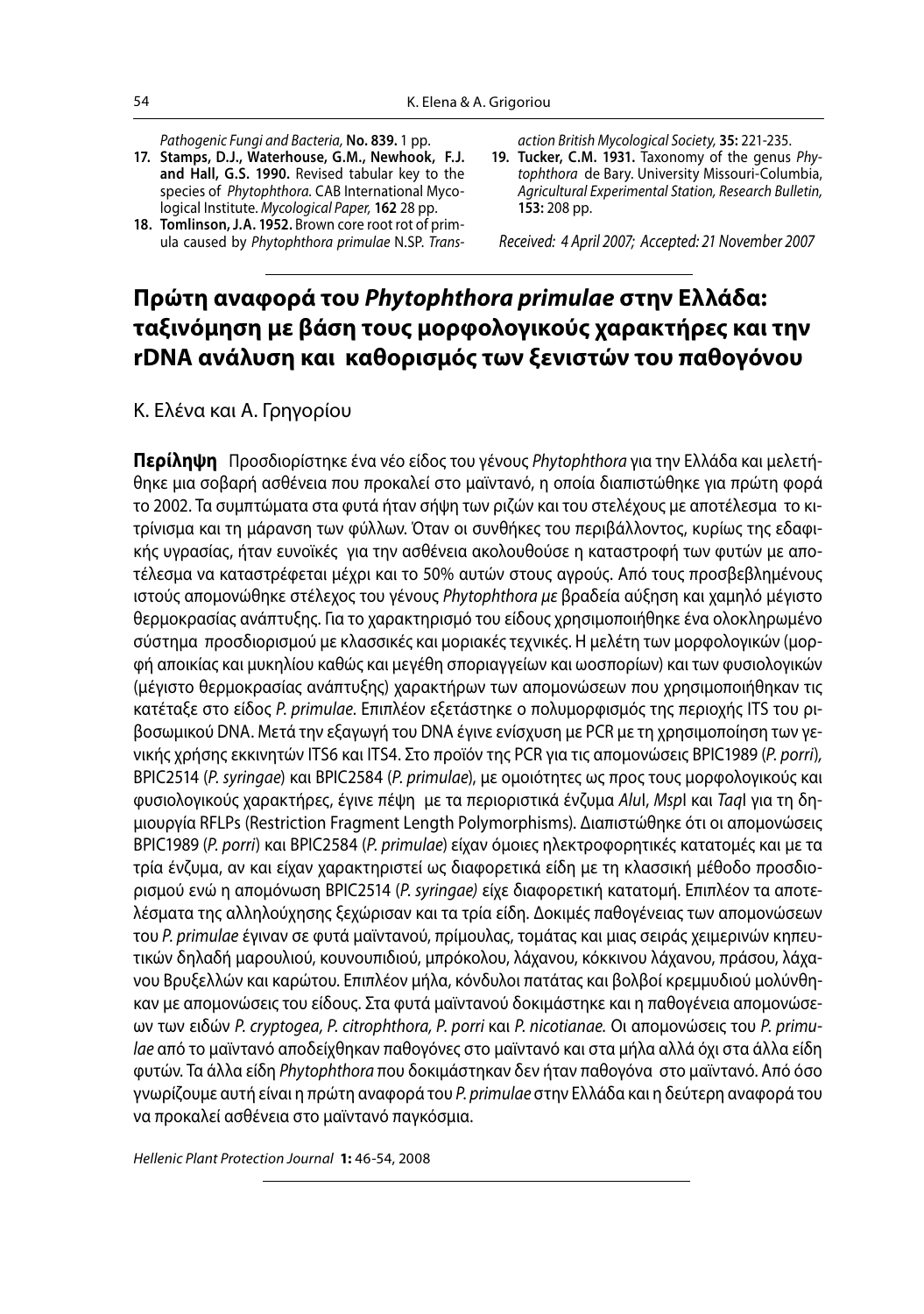# **Instructions to Authors**

# **General**

The Hellenic Plant Protection Journal (HPPJ) is a scientific publication of the Benaki Phytopathological Institute (BPI) which publishes scientific work on any aspect of plant protection in the Mediterranean region. Only original articles which have not been published or submitted for publication elsewhere are considered for publication in the journal. Upon publication all articles are copyrighted by the BPI and the HPPJ.

# **Types of papers accepted**

Papers submitted for publication can be either in the form of a complete research article or in the form of a sufficiently documented short communication. New records of diseases, pathogens, pests and weeds can also be submitted in either form. Review articles in related topics, either submitted or invited by the Editorial Board, are also published, normally one article per issue.

# **Manuscript submission and review**

Submit your manuscript to the Editorial Board in an electronic form by e-mail at the address editors@bpi.gr or on a disk by post to the following address: Benaki Phytopathological Institute, 8 St. Delta str., GR-145 61, Kiphissia (Athens), Greece. Text including tables, footnotes, legends for figures and references must be in one MS Word file in the format of doc or RTF. Figures must be in separate files (not incorporated into the text) as explained under Figures.

The Editorial Board assigns the manuscript to an associate editor and two anonymous reviewers who evaluate its content and presentation. It is the associate editor's responsibility to forward the review process and report to the Editorial Board who decides on acceptance or rejection of the manuscript notifying the author(s). The review process is completed with the submission by the author(s) of the revised manuscript to the Editorial Board.

# **Preparation of manuscripts**

Authors are advised to refer to a recent issue of the journal, as a guide to the required text layout, heading and table settings etc. Use single-line spacing on an A4 page (297x210 mm) size.

# **Page limits, page charges and reprints**

Full-length research papers and review articles should not exceed 25 typewritten pages including tables, figures and references. Short communications should not exceed 5 pages in total. There is no page charge for authors. Thirty (30) reprints of each paper are provided free of charge to the first author and 15 to each of the other authors.

# **Arrangement of the text**

Major sections of each full paper should be arranged in the following order: title, author(s) name, summary, additional keywords, main text, acknowledgements, literature citations, a title and a summary in Greek.

**Title:** The title should be short and reflect at the best the content of the article.

*Running head:* A short title of less than 65 characters including spaces should be typed in a separate line after the title.

*Author(s) names and addresses:* Authors names should be listed under the title and the addresses of the place(s) where the work has been carried out, with the appropriate numbering, should be provided in a footnote.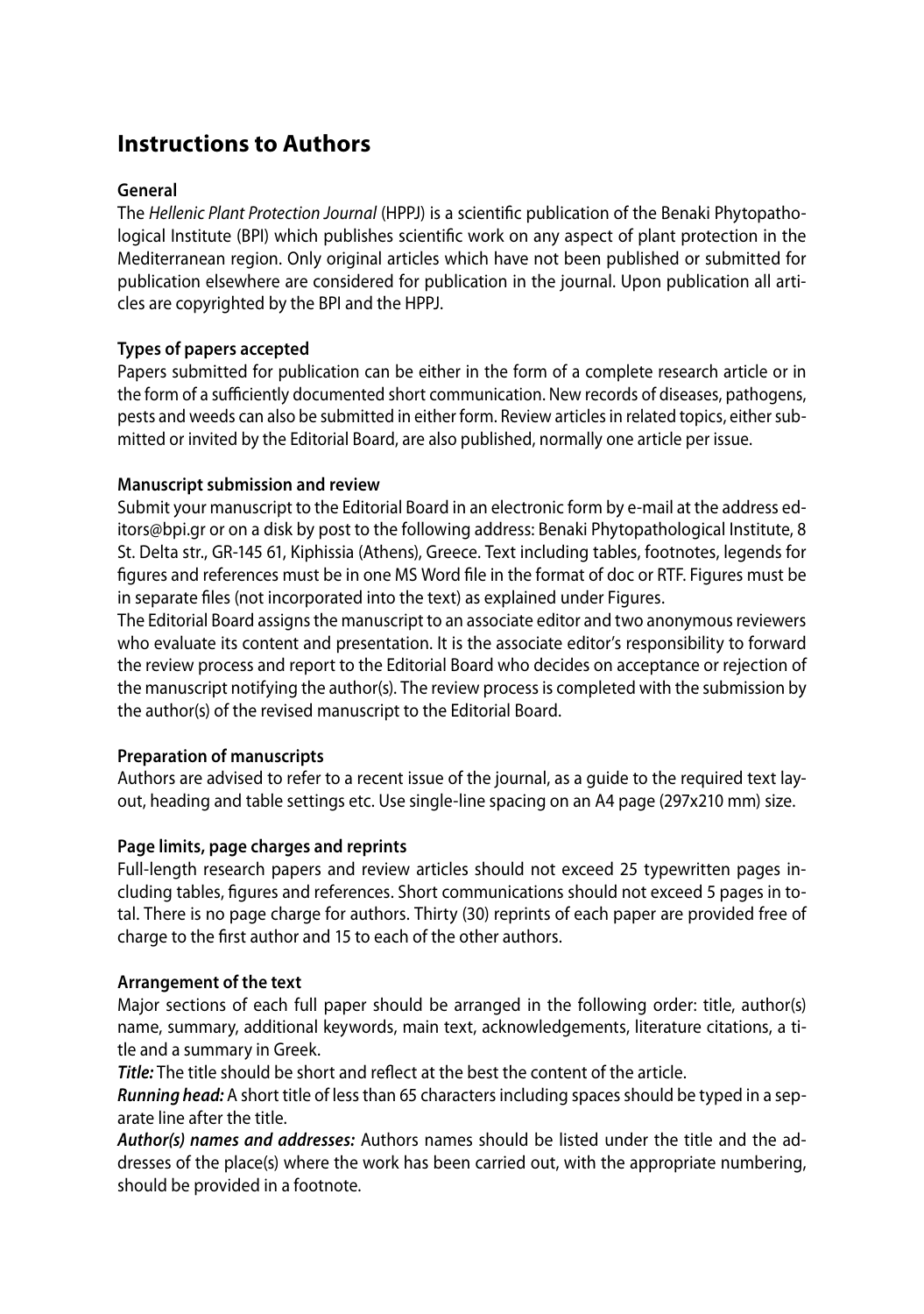*Summary:* The english summary should describe concisely (in no more than 200 words) the aim and main conclusions of the paper. There is no summary in short communications.

*Additional keywords:* Only words not contained in the title, which are essential in indexing and retrieval systems, are listed in alphabetical order. They should be nouns and not more than six. *Main text:* Major sections should be arranged in the following order: Introduction, Materials and methods, Results, Discussion and Conclusions (or Results and discussion). Short communications may include the same sections of the main text.

*Acknowledgments:* They follow the text without a heading.

*Title and Summary in Greek:* A title and a summary in Greek, not exceeding one page, should give a concise presentation of the main points of the paper. For non Greek-speaking authors the Editorial Board will provide the appropriate Greek title and summary.

Literature cited: References should be listed in alphabetical order of the name of the first author. The listed references should be numbered and cited in the text with the corresponding numbers in brackets. They should be set out (according to ISO 690, 1987) in the style shown below.

# **Units**

ISO 31 units should be used e.g. mg, km, mm, cm, m, l (liter), s (second). Units should be preferably explicit, e.g. 1 g/l rather than 0.1% w/v.

# **Tables**

Each table should be self explanatory and typed on a separate page following Literature cited.

# **Figures**

Legends for figures should be self explanatory. They are grouped together and typed on a separate page following the table pages.

Photographs should be black and white, well-contrasted, high resolution images. Colour images may be accepted in certain cases providing they are of good quality and of best resolution for printing. Do not place photographs in the text, submit them as independent files in an appropriate format (usually in separate JPG or TIFF files).

Drawings and graphs must be in black and white and may be submitted either in the form of images of an appropriate size and resolution for printing (similar to photographs) or as independent XLS files prepared using MS Excel.

# **Reference styles for Literature cited**

# **A. Monographs**

- **1. Katsoyannos, P. 1996.** Integrated Insect Pest Management for Citrus in Northern Mediterranean Countries. Kifissia - Athens: Benaki Phytopathological Institute, 110 p.
- **2. Velissariou, D. 1993.** Ozone Sensibility of Important Crop Plants around Athens, Greece. Newcastle upon Tyne (UK) : University of Newcastle, 100 p. PhD Thesis.

## **B. Articles in serials or monographs**

- **1. Chitzanidis, A. 1988.** Penicillium digitatum Sacc. In SMITH, IM. et al. (eds). European Handbook of Plant Diseases. Oxford: Blackwell Scientific Publications, p. 251-252.
- **2. Giannopolitis, C.N. and Vassiliou, G. 1989.** Propanil tolerance in Echinochloa crus-galli (L.) Beauv. Tropical Pest Management, **35:** 6-7.
- **3. Georgiou, P.P., Liapis, K.S., Miliadis, G.E. and Siskos, P.A. 2004.** Solid phase extraction cleanup of tomato samples for the determination of pesticide residues by Gas Chromatography-Electron Capture Detection. In Proceedings of the 3<sup>rd</sup> European Conference of Pesticides and Related Organic Micropollutants in the Environment, Halkidiki, Greece, 7-10 Oct. 2004, p. 276-280.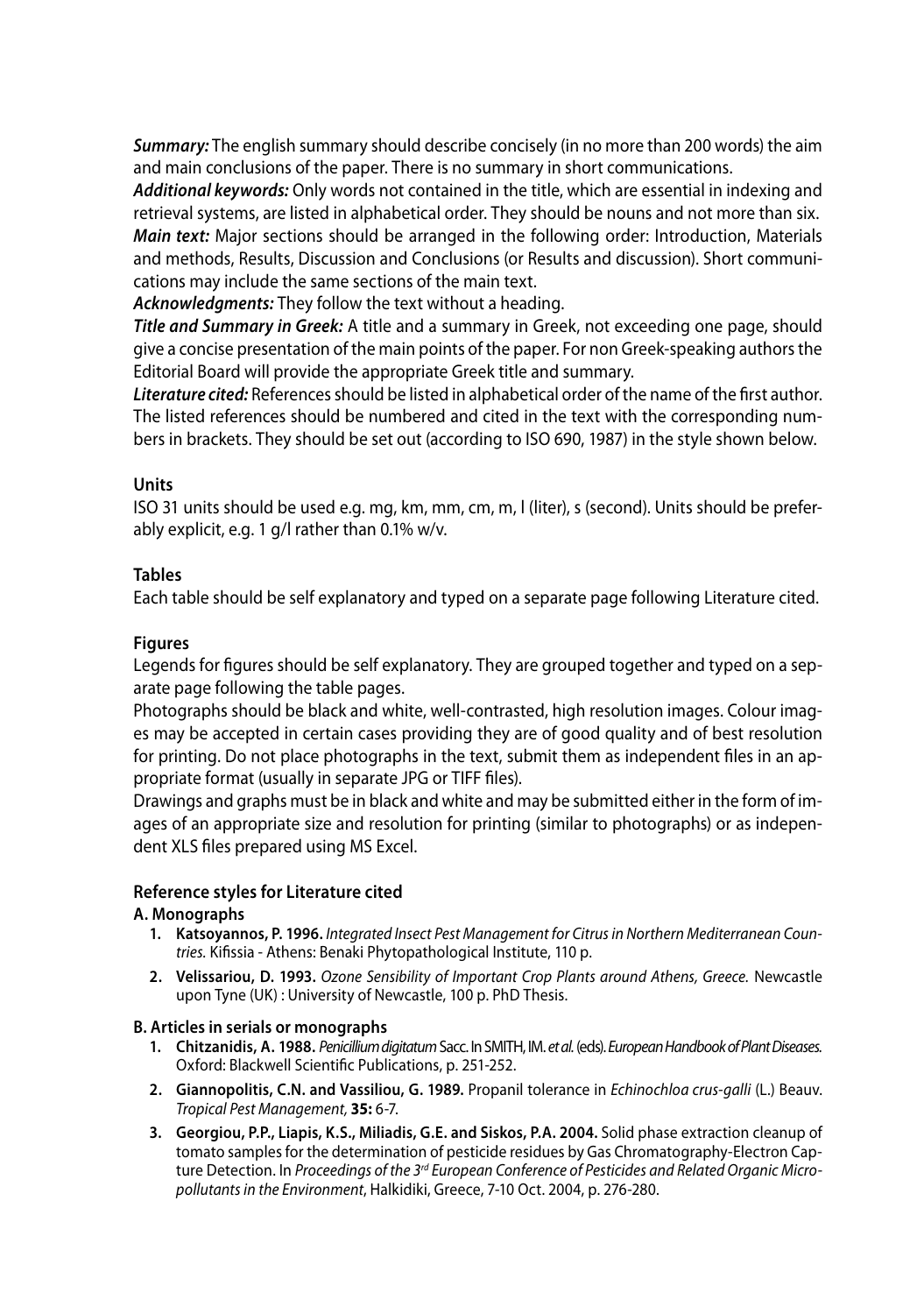Τόμος 1, Τεύχος 1, Ιανουάριος 2008 ISSN 1791-3691

# **Περιεχόμενα**

| Κ. Ελένα, Α.Σ. Αλιβιζάτος & Χ. Βαρβέρη<br>Νέες αναφορές παθογόνων των φυτών στην Ελλάδα, 1990-2007                                                                                                    | $1 - 25$  |
|-------------------------------------------------------------------------------------------------------------------------------------------------------------------------------------------------------|-----------|
| Α. Ασημακοπούλου, Γ.Ε. Τρωγιάνος & Χ. Τσουγκριάνη<br>Επίδραση διαφόρων επιπέδων αζωτούχου λίπανσης στη<br>συγκέντρωση ορισμένων ιχνοστοιχείων στο μαρούλι και σπανάκι                                 | $26 - 31$ |
| Π.Γ. Μυλωνάς, F. Kozár & Δ.Χ. Κοντοδήμας<br>Νέα είδη κοκκοειδών εντόμων (Homoptera: Coccoidea) για την<br>ελληνική εντομοπανίδα                                                                       | $32 - 34$ |
| Π.Γ. Μυλωνάς & F. Kozár<br>Κατάλογος ειδών ψευδοκόκκων (Homoptera: Pseudococcidae) στην<br>Ελλάδα: τρία νέα είδη                                                                                      | 35-38     |
| Κ. Σουλιώτης, Ν.Ε. Παπανικολάου, Δ. Παπαχρήστος & Ν. Φατούρος<br>Ξενιστές του εντόμου Metcalfa pruinosa (Say) (Hemiptera: Flatidae)<br>και παρατηρήσεις επί της φαινολογίας του στην Ελλάδα           | 39-41     |
| Κ. Σουλιώτης<br>Πρώτη καταγραφή του Acalles barbarus (Lucas) (Coleoptera:<br>Curculionidae) στην Ελλάδα. Ένας σοβαρός εχθρός της κάππαρης<br>στη νήσο Ίο                                              | $42 - 45$ |
| Κ. Ελένα & Α. Γρηγορίου<br>Πρώτη αναφορά του Phytophthora primulae στην Ελλάδα:<br>ταξινόμηση με βάση τους μορφολογικούς χαρακτήρες και την rDNA<br>ανάλυση και καθορισμός των ξενιστών του παθογόνου | 46-54     |

Οδηγίες προς τους συγγραφείς